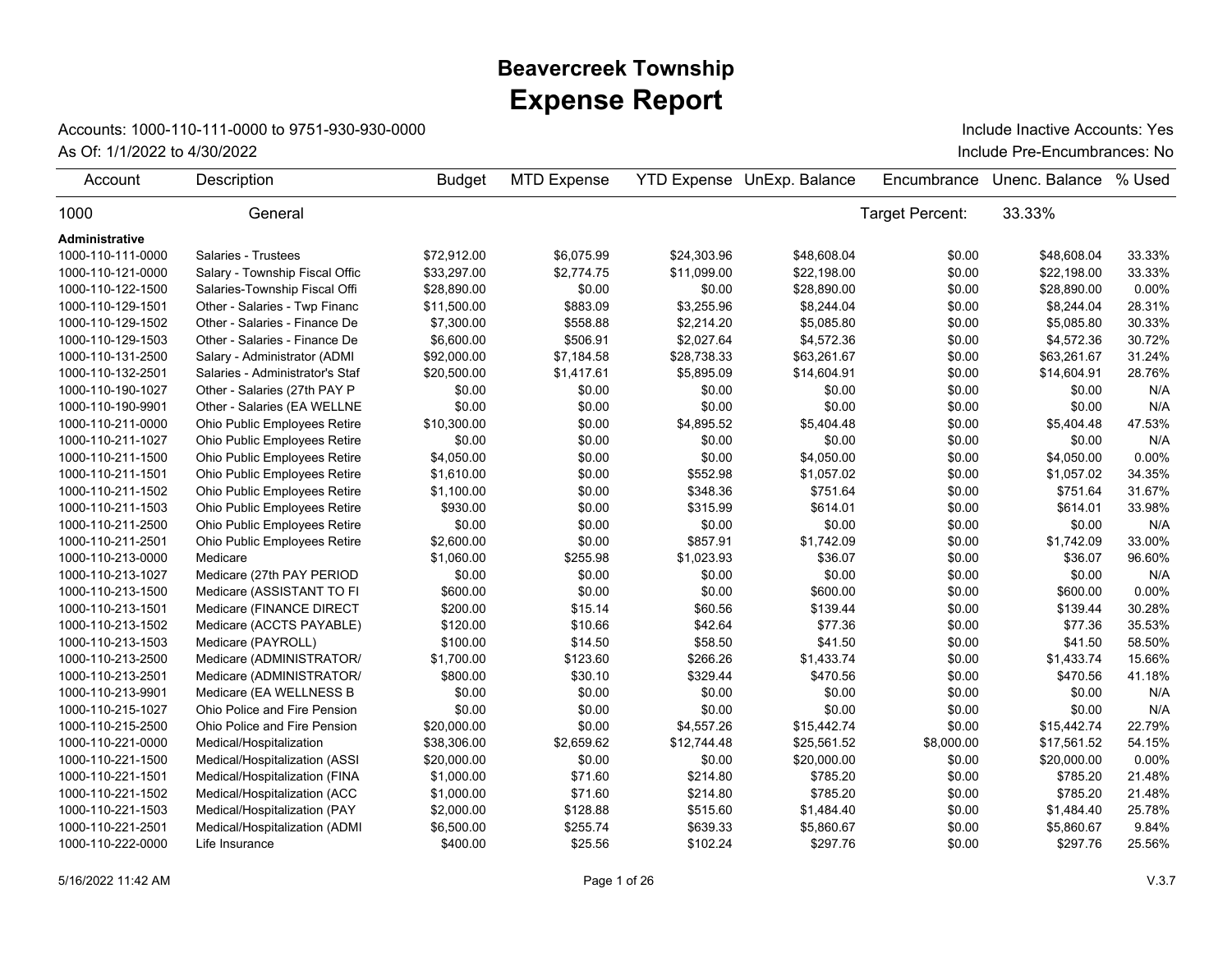| <b>Expense Report</b>                                                                                                       |                                   |               |            |             |              |              |             |          |  |
|-----------------------------------------------------------------------------------------------------------------------------|-----------------------------------|---------------|------------|-------------|--------------|--------------|-------------|----------|--|
| As Of: 1/1/2022 to 4/30/2022<br><b>MTD Expense</b><br>YTD Expense UnExp. Balance<br>Unenc. Balance<br>% Used<br>Description |                                   |               |            |             |              |              |             |          |  |
| Account                                                                                                                     |                                   | <b>Budget</b> |            |             |              | Encumbrance  |             |          |  |
| 1000-110-222-1500                                                                                                           | Life Insurance (ASSISTANT T       | \$100.00      | \$0.00     | \$0.00      | \$100.00     | \$0.00       | \$100.00    | 0.00%    |  |
| 1000-110-222-1501                                                                                                           | Life Insurance (FINANCE DIR       | \$100.00      | \$0.98     | \$3.92      | \$96.08      | \$0.00       | \$96.08     | 3.92%    |  |
| 1000-110-222-1502                                                                                                           | Life Insurance (ACCTS PAYA        | \$100.00      | \$0.98     | \$3.92      | \$96.08      | \$0.00       | \$96.08     | 3.92%    |  |
| 1000-110-222-1503                                                                                                           | Life Insurance (PAYROLL)          | \$100.00      | \$0.98     | \$3.92      | \$96.08      | \$0.00       | \$96.08     | 3.92%    |  |
| 1000-110-222-2500                                                                                                           | Life Insurance (ADMINISTRA        | \$200.00      | \$7.00     | \$28.00     | \$172.00     | \$0.00       | \$172.00    | 14.00%   |  |
| 1000-110-222-2501                                                                                                           | Life Insurance (ADMINISTRA        | \$100.00      | \$3.50     | \$14.00     | \$86.00      | \$0.00       | \$86.00     | 14.00%   |  |
| 1000-110-223-0000                                                                                                           | Dental Insurance                  | \$2,000.00    | \$0.00     | \$0.00      | \$2,000.00   | \$0.00       | \$2,000.00  | 0.00%    |  |
| 1000-110-223-1500                                                                                                           | Dental Insurance (ASSISTAN        | \$800.00      | \$0.00     | \$0.00      | \$800.00     | \$0.00       | \$800.00    | 0.00%    |  |
| 1000-110-223-1501                                                                                                           | Dental Insurance (FINANCE         | \$300.00      | \$0.00     | \$0.00      | \$300.00     | \$0.00       | \$300.00    | 0.00%    |  |
| 1000-110-223-1502                                                                                                           | Dental Insurance (ACCTS PA        | \$800.00      | \$0.00     | \$0.00      | \$800.00     | \$0.00       | \$800.00    | 0.00%    |  |
| 1000-110-223-1503                                                                                                           | Dental Insurance (PAYROLL)        | \$800.00      | \$0.00     | \$0.00      | \$800.00     | \$0.00       | \$800.00    | 0.00%    |  |
| 1000-110-223-2500                                                                                                           | Dental Insurance                  | \$0.00        | \$0.00     | \$0.00      | \$0.00       | \$0.00       | \$0.00      | N/A      |  |
| 1000-110-223-2501                                                                                                           | Dental Insurance (ADMINIST        | \$400.00      | \$0.00     | \$0.00      | \$400.00     | \$0.00       | \$400.00    | 0.00%    |  |
| 1000-110-230-0000                                                                                                           | <b>Workers' Compensation</b>      | \$10,398.50   | \$0.00     | \$8,390.58  | \$2,007.92   | \$0.00       | \$2,007.92  | 80.69%   |  |
| 1000-110-230-1503                                                                                                           | Workers' Compensation (FIN        | \$0.00        | \$0.00     | \$0.00      | \$0.00       | \$0.00       | \$0.00      | N/A      |  |
| 1000-110-240-1500                                                                                                           | Unemployment Compensatio          | \$0.00        | \$0.00     | \$0.00      | \$0.00       | \$0.00       | \$0.00      | N/A      |  |
| 1000-110-240-1501                                                                                                           | Unemployment Compensatio          | \$0.00        | \$0.00     | \$0.00      | \$0.00       | \$0.00       | \$0.00      | N/A      |  |
| 1000-110-240-1502                                                                                                           | Unemployment Compensatio          | \$0.00        | \$0.00     | \$0.00      | \$0.00       | \$0.00       | \$0.00      | N/A      |  |
| 1000-110-251-2500                                                                                                           | Uniform, Tool and Equipment       | \$21,000.00   | \$1,942.56 | \$8,238.03  | \$12,761.97  | \$0.00       | \$12,761.97 | 39.23%   |  |
| 1000-110-290-1016                                                                                                           | Other - Employee Fringe Ben       | \$48,600.00   | \$4,370.45 | \$28,044.96 | \$20,555.04  | \$1,381.00   | \$19,174.04 | 60.55%   |  |
| 1000-110-311-0000                                                                                                           | Accounting and Legal Fees         | \$70,000.00   | \$946.00   | \$20,668.03 | \$49,331.97  | \$45,331.97  | \$4,000.00  | 94.29%   |  |
| 1000-110-311-1500                                                                                                           | Accounting and Legal Fees (F      | \$100.00      | \$0.00     | \$0.00      | \$100.00     | \$0.00       | \$100.00    | 0.00%    |  |
| 1000-110-311-1503                                                                                                           | Accounting and Legal Fees (F      | \$7,800.00    | \$0.00     | \$1,833.00  | \$5,967.00   | \$5,967.00   | \$0.00      | 100.00%  |  |
| 1000-110-312-0000                                                                                                           | <b>Auditing Services</b>          | \$44,000.00   | \$0.00     | \$0.00      | \$44,000.00  | \$30,000.00  | \$14,000.00 | 68.18%   |  |
| 1000-110-313-0000                                                                                                           | <b>Uniform Accounting Network</b> | \$0.00        | \$0.00     | \$0.00      | \$0.00       | \$0.00       | \$0.00      | N/A      |  |
| 1000-110-314-0000                                                                                                           | <b>Tax Collection Fees</b>        | \$52,000.00   | \$0.00     | \$25,573.09 | \$26,426.91  | \$0.00       | \$26,426.91 | 49.18%   |  |
| 1000-110-315-0000                                                                                                           | <b>Election Expenses</b>          | \$13,000.00   | \$0.00     | \$0.00      | \$13,000.00  | \$0.00       | \$13,000.00 | 0.00%    |  |
| 1000-110-316-0000                                                                                                           | <b>Engineering Services</b>       | \$100,000.00  | \$0.00     | \$0.00      | \$100,000.00 | \$100,000.00 | \$0.00      | 100.00%  |  |
| 1000-110-319-2500                                                                                                           | Other - Professional and Tech     | \$4,000.00    | \$0.00     | \$0.00      | \$4,000.00   | \$0.00       | \$4,000.00  | 0.00%    |  |
| 1000-110-321-0000                                                                                                           | <b>Rents and Leases</b>           | \$20,800.00   | \$1,685.05 | \$6,785.88  | \$14,014.12  | \$14,014.12  | \$0.00      | 100.00%  |  |
| 1000-110-321-1500                                                                                                           | Rents and Leases (FISCAL O        | \$0.00        | \$0.00     | \$0.00      | \$0.00       | \$0.00       | \$0.00      | N/A      |  |
| 1000-110-321-1503                                                                                                           | Rents and Leases (FINANCE         | \$300.00      | \$0.00     | \$0.00      | \$300.00     | \$300.00     | \$0.00      | 100.00%  |  |
| 1000-110-322-0000                                                                                                           | Garbage and Trash Removal         | \$3,500.00    | \$398.50   | \$1,221.38  | \$2,278.62   | \$2,278.62   | \$0.00      | 100.00%  |  |
| 1000-110-323-1009                                                                                                           | Repairs and Maintenance (RE       | \$5,000.00    | \$887.66   | \$1,395.51  | \$3,604.49   | \$2,104.49   | \$1,500.00  | 70.00%   |  |
| 1000-110-330-0000                                                                                                           | <b>Travel and Meeting Expense</b> | \$1,000.00    | \$0.00     | \$524.27    | \$475.73     | \$0.00       | \$475.73    | 52.43%   |  |
| 1000-110-330-1500                                                                                                           | Travel and Meeting Expense (      | \$1,500.00    | \$0.00     | \$85.00     | \$1,415.00   | \$20.00      | \$1,395.00  | 7.00%    |  |
| 1000-110-330-1503                                                                                                           | Travel and Meeting Expense (      | \$4,500.00    | \$22.52    | \$771.45    | \$3,728.55   | \$3,728.55   | \$0.00      | 100.00%  |  |
| 1000-110-330-2500                                                                                                           | Travel and Meeting Expense (      | \$5,000.00    | \$0.00     | \$333.00    | \$4,667.00   | \$0.00       | \$4,667.00  | 6.66%    |  |
| 1000-110-341-0000                                                                                                           | Telephone                         | \$4,200.00    | \$0.00     | \$0.00      | \$4,200.00   | \$0.00       | \$4,200.00  | 0.00%    |  |
| 1000-110-341-2500                                                                                                           | Telephone (ADMINISTRATO           | \$400.00      | \$0.00     | \$0.00      | \$400.00     | \$0.00       | \$400.00    | 0.00%    |  |
| 1000-110-342-0000                                                                                                           | Postage                           | \$2,000.00    | \$501.71   | \$1,501.71  | \$498.29     | \$498.29     | \$0.00      | 100.00%  |  |
| 1000-110-343-0000                                                                                                           | Postage Machine Rental            | \$742.35      | \$0.00     | \$318.33    | \$424.02     | \$424.02     | \$0.00      | 100.00%  |  |
| 1000-110-344-0000                                                                                                           | Printing                          | \$2,000.00    | \$186.70   | \$908.76    | \$1,091.24   | \$591.24     | \$500.00    | 75.00%   |  |
| 1000-110-345-1005                                                                                                           | Advertising (TOWNSHIP LEG         | \$5,500.00    | \$0.00     | \$0.00      | \$5,500.00   | \$0.00       | \$5,500.00  | 0.00%    |  |
| 1000-110-345-1500                                                                                                           | Advertising (FISCAL OFFICE        | \$0.00        | \$0.00     | \$0.00      | \$0.00       | \$0.00       | \$0.00      | N/A      |  |
| 1000-110-345-1503                                                                                                           | Advertising (FINANCE DEPA         | \$100.00      | \$0.00     | \$0.00      | \$100.00     | \$0.00       | \$100.00    | $0.00\%$ |  |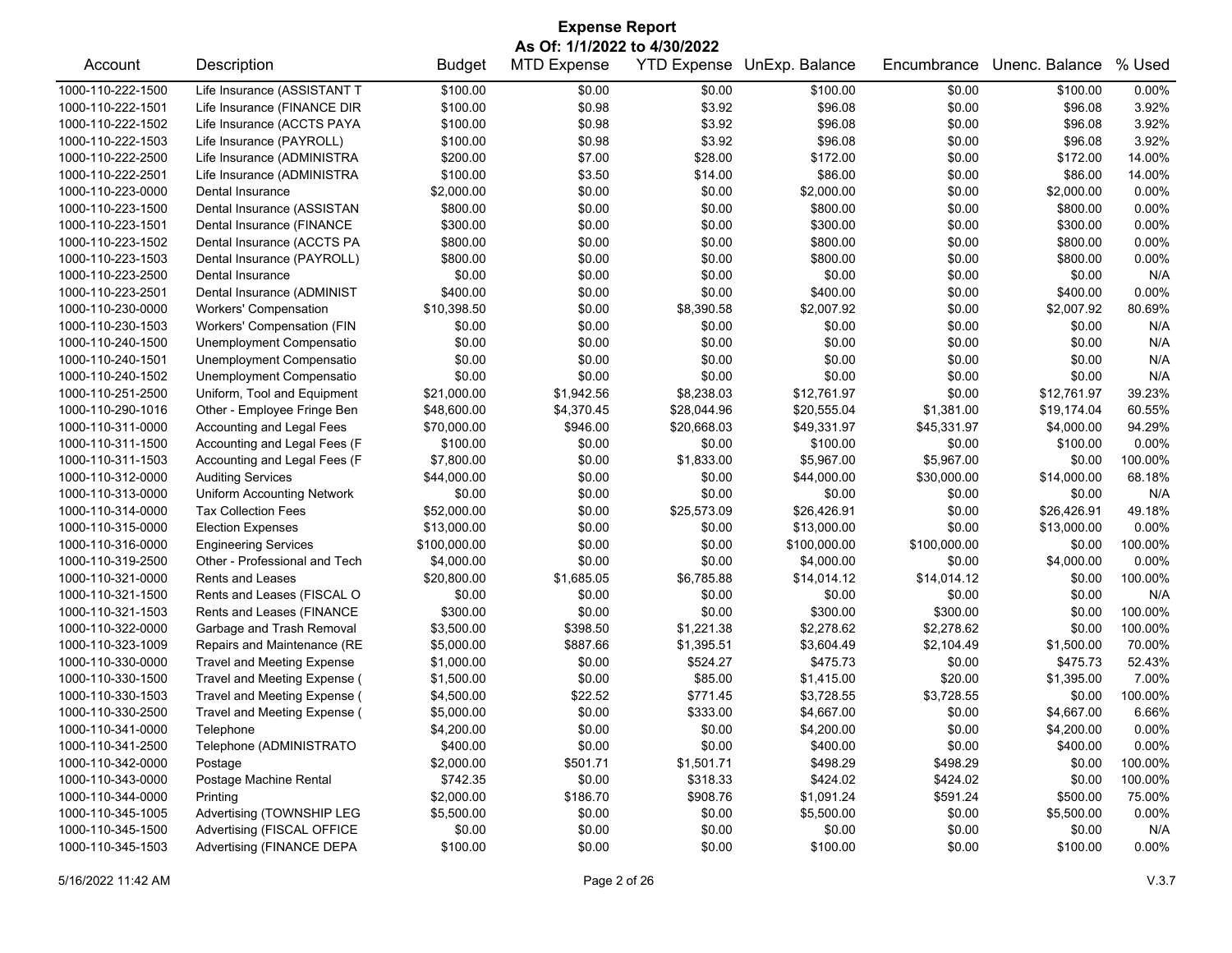| <b>Expense Report</b><br>As Of: 1/1/2022 to 4/30/2022 |                                    |                |                    |              |                            |              |                |                  |
|-------------------------------------------------------|------------------------------------|----------------|--------------------|--------------|----------------------------|--------------|----------------|------------------|
| Account                                               | Description                        | <b>Budget</b>  | <b>MTD Expense</b> |              | YTD Expense UnExp. Balance | Encumbrance  | Unenc. Balance | % Used           |
| 1000-110-349-2500                                     | Community Outreach (ADMIN          | \$2,000.00     | \$145.00           | \$145.00     | \$1,855.00                 | \$944.77     | \$910.23       | 54.49%           |
| 1000-110-351-0000                                     | Electricity                        | \$5,413.99     | \$577.30           | \$2,098.02   | \$3,315.97                 | \$3,065.97   | \$250.00       | 95.38%           |
| 1000-110-351-1006                                     | <b>Electricity (LIGHTING TUNNE</b> | \$0.00         | \$0.00             | \$0.00       | \$0.00                     | \$0.00       | \$0.00         | N/A              |
| 1000-110-360-0000                                     | <b>Contracted Services</b>         | \$87,375.61    | \$60.00            | \$26,756.62  | \$60,618.99                | \$10,252.30  | \$50,366.69    | 42.36%           |
| 1000-110-360-1500                                     | <b>Contracted Services (FISCAL</b> | \$0.00         | \$0.00             | \$0.00       | \$0.00                     | \$0.00       | \$0.00         | N/A              |
| 1000-110-360-1503                                     | <b>Contracted Services (FINANC</b> | \$15,599.79    | \$1,188.99         | \$7,883.58   | \$7,716.21                 | \$5,079.70   | \$2,636.51     | 83.10%           |
| 1000-110-370-1007                                     | Payment to Another Political       | \$1,200.00     | \$0.00             | \$0.00       | \$1,200.00                 | \$0.00       | \$1,200.00     | 0.00%            |
| 1000-110-370-1008                                     | Payment to Another Political       | \$12,000.00    | \$2,881.00         | \$5,762.00   | \$6,238.00                 | \$6,238.00   | \$0.00         | 100.00%          |
| 1000-110-370-1009                                     | Payment to Another Political       | \$3,000.00     | \$0.00             | \$0.00       | \$3,000.00                 | \$0.00       | \$3,000.00     | 0.00%            |
| 1000-110-389-0000                                     | Other - Insurance and Bondin       | \$33,800.00    | \$0.00             | \$27,254.94  | \$6,545.06                 | \$0.00       | \$6,545.06     | 80.64%           |
| 1000-110-410-0000                                     | <b>Office Supplies</b>             | \$10,000.00    | \$236.21           | \$404.71     | \$9,595.29                 | \$25.28      | \$9,570.01     | 4.30%            |
| 1000-110-410-1500                                     | Office Supplies (FISCAL OFFI       | \$200.00       | \$0.00             | \$0.00       | \$200.00                   | \$0.00       | \$200.00       | 0.00%            |
| 1000-110-410-1503                                     | Office Supplies (FINANCE DE        | \$5,000.00     | \$642.44           | \$1,063.17   | \$3,936.83                 | \$3,436.83   | \$500.00       | 90.00%           |
| 1000-110-420-1010                                     | <b>Operating Supplies (JANITOR</b> | \$300.00       | \$68.62            | \$68.62      | \$231.38                   | \$231.38     | \$0.00         | 100.00%          |
| 1000-110-420-6002                                     | <b>Operating Supplies (FUEL)</b>   | \$1,600.00     | \$41.46            | \$237.05     | \$1,362.95                 | \$1,362.95   | \$0.00         | 100.00%          |
| 1000-110-519-0000                                     | Other - Dues and Fees              | \$6,900.00     | \$615.50           | \$3,857.02   | \$3,042.98                 | \$200.00     | \$2,842.98     | 58.80%           |
| 1000-110-519-1500                                     | Other - Dues and Fees (FISC        | \$920.00       | \$0.00             | \$0.00       | \$920.00                   | \$0.00       | \$920.00       | $0.00\%$         |
| 1000-110-519-1503                                     | Other - Dues and Fees (FINA        | \$1,080.00     | \$130.00           | \$424.00     | \$656.00                   | \$576.00     | \$80.00        | 92.59%           |
| 1000-110-520-0000                                     | <b>Compensation and Damages</b>    | \$0.00         | \$0.00             | \$0.00       | \$0.00                     | \$0.00       | \$0.00         | N/A              |
| 1000-110-599-0000                                     | Other - Other Expenses             | \$2,800.00     | \$4.44             | \$1,241.40   | \$1,558.60                 | \$5.56       | \$1,553.04     | 44.53%           |
| 1000-110-740-1500                                     | Machinery, Equipment and Fu        | \$0.00         | \$0.00             | \$0.00       | \$0.00                     | \$0.00       | \$0.00         | N/A              |
| 1000-110-740-1503                                     | Machinery, Equipment and Fu        | \$7,100.00     | \$0.00             | \$2,512.80   | \$4,587.20                 | \$1,208.07   | \$3,379.13     | 52.41%           |
| 1000-110-740-2500                                     | Machinery, Equipment and Fu        | \$300.00       | \$0.00             | \$0.00       | \$300.00                   | \$0.00       | \$300.00       | 0.00%            |
| 1000-110-750-0000                                     | <b>Motor Vehicles</b>              | \$0.00         | \$0.00             | \$0.00       | \$0.00                     | \$0.00       | \$0.00         | N/A              |
|                                                       | <b>Administrative Totals:</b>      | \$1,017,205.24 | \$40,610.34        | \$291,630.45 | \$725,574.79               | \$247,266.11 | \$478,308.68   | 52.98%           |
| <b>Townhalls</b>                                      | Other - Salaries                   |                |                    |              |                            |              |                |                  |
| 1000-120-190-0000                                     |                                    | \$0.00         | \$0.00<br>\$0.00   | \$0.00       | \$0.00                     | \$0.00       | \$0.00         | N/A<br>N/A       |
| 1000-120-211-0000                                     | Ohio Public Employees Retire       | \$0.00         |                    | \$0.00       | \$0.00                     | \$0.00       | \$0.00         |                  |
| 1000-120-213-0000                                     | Medicare                           | \$0.00         | \$0.00             | \$0.00       | \$0.00                     | \$0.00       | \$0.00         | N/A              |
| 1000-120-221-0000                                     | Medical/Hospitalization            | \$0.00         | \$0.00             | \$0.00       | \$0.00                     | \$0.00       | \$0.00         | N/A              |
| 1000-120-222-0000                                     | Life Insurance                     | \$0.00         | \$0.00             | \$0.00       | \$0.00                     | \$0.00       | \$0.00         | N/A<br>N/A       |
| 1000-120-223-0000                                     | Dental Insurance                   | \$0.00         | \$0.00             | \$0.00       | \$0.00                     | \$0.00       | \$0.00         |                  |
| 1000-120-323-0000                                     | Repairs and Maintenance            | \$300.00       | \$5.20             | \$20.80      | \$279.20                   | \$79.20      | \$200.00       | 33.33%           |
| 1000-120-352-0000                                     | Water and Sewage                   | \$579.38       | \$22.34            | \$124.96     | \$454.42                   | \$454.42     | \$0.00         | 100.00%          |
| 1000-120-359-0000                                     | Other - Utilities                  | \$5,928.72     | \$251.71           | \$1,890.04   | \$4,038.68                 | \$4,038.68   | \$0.00         | 100.00%<br>0.00% |
| 1000-120-420-0000<br>1000-120-599-1015                | <b>Operating Supplies</b>          | \$1,400.00     | \$0.00             | \$0.00       | \$1,400.00                 | \$0.00       | \$1,400.00     |                  |
|                                                       | Other - Other Expenses (TO         | \$5,000.00     | \$142.50           | \$1,126.00   | \$3,874.00                 | \$3,874.00   | \$0.00         | 100.00%          |
| 1000-120-740-0000                                     | Machinery, Equipment and Fu        | \$75,000.00    | \$0.00             | \$0.00       | \$75,000.00                | \$0.00       | \$75,000.00    | 0.00%            |
| <b>Community Development &amp; Risk</b>               | <b>Townhalls Totals:</b>           | \$88,208.10    | \$421.75           | \$3,161.80   | \$85,046.30                | \$8,446.30   | \$76,600.00    | 13.16%           |
| 1000-130-190-6000                                     | Other - Salaries (CD&R)            | \$211,433.00   | \$16,527.64        | \$56,120.23  | \$155,312.77               | \$0.00       | \$155,312.77   | 26.54%           |
| 1000-130-211-6000                                     | Ohio Public Employees Retire       | \$29,600.00    | \$0.00             | \$10,025.80  | \$19,574.20                | \$0.00       | \$19,574.20    | 33.87%           |
| 1000-130-213-6000                                     | Medicare (CD&R)                    | \$4,229.00     | \$329.50           | \$1,236.80   | \$2,992.20                 | \$0.00       | \$2,992.20     | 29.25%           |
| 1000-130-221-6000                                     | Medical/Hospitalization (CD&       | \$3,500.00     | \$2,352.77         | \$7,365.19   | (\$3,865.19)               | \$0.00       | (\$3,865.19)   | 210.43%          |
| 1000-130-222-6000                                     | Life Insurance (CD&R)              | \$400.00       | \$21.00            | \$91.00      | \$309.00                   | \$0.00       | \$309.00       | 22.75%           |
| 1000-130-223-6000                                     | Dental Insurance (CD&R)            | \$1,900.00     | \$0.00             | \$36.54      | \$1,863.46                 | \$0.00       | \$1,863.46     | 1.92%            |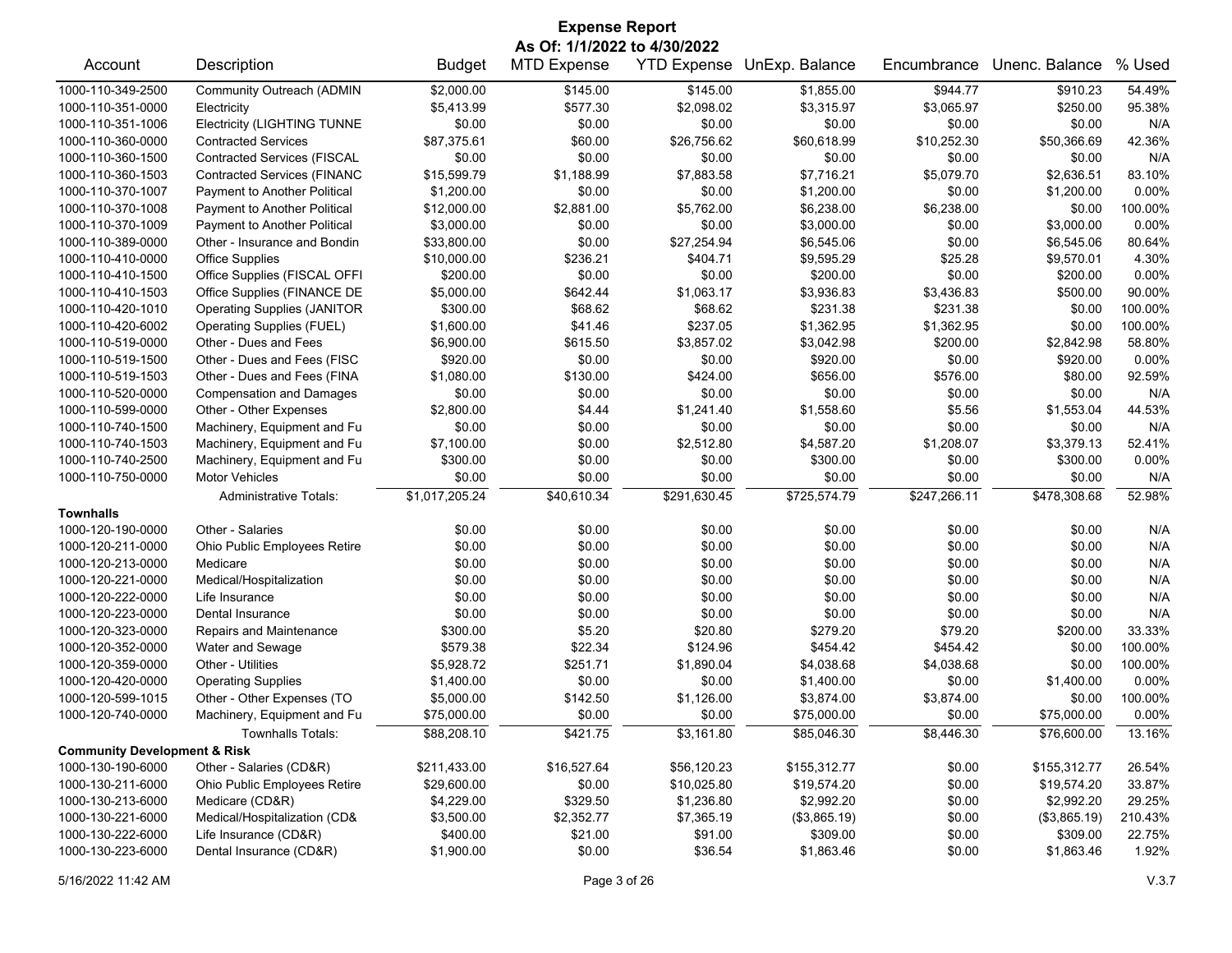| <b>Expense Report</b>                                                                                                             |                                    |               |                              |                    |                |             |                |          |
|-----------------------------------------------------------------------------------------------------------------------------------|------------------------------------|---------------|------------------------------|--------------------|----------------|-------------|----------------|----------|
|                                                                                                                                   |                                    |               | As Of: 1/1/2022 to 4/30/2022 |                    |                |             |                |          |
| Account                                                                                                                           | Description                        | <b>Budget</b> | <b>MTD Expense</b>           | <b>YTD Expense</b> | UnExp. Balance | Encumbrance | Unenc. Balance | % Used   |
| 1000-130-251-6000                                                                                                                 | Uniform, Tool and Equipment        | \$3,877.79    | \$0.00                       | \$0.00             | \$3,877.79     | \$0.00      | \$3,877.79     | 0.00%    |
| 1000-130-311-6000                                                                                                                 | Accounting and Legal Fees (Z       | \$15,000.00   | \$912.00                     | \$1,482.00         | \$13,518.00    | \$13,518.00 | \$0.00         | 100.00%  |
| 1000-130-318-6000                                                                                                                 | Training Services (CD&R)           | \$2,000.00    | \$0.00                       | \$265.00           | \$1,735.00     | \$0.00      | \$1,735.00     | 13.25%   |
| 1000-130-323-6000                                                                                                                 | Repairs and Maintenance (C         | \$100.00      | \$0.00                       | \$0.00             | \$100.00       | \$0.00      | \$100.00       | 0.00%    |
| 1000-130-330-6000                                                                                                                 | Travel and Meeting Expense (       | \$400.00      | \$0.00                       | \$60.00            | \$340.00       | \$340.00    | \$0.00         | 100.00%  |
| 1000-130-342-6000                                                                                                                 | Postage (CD&R)                     | \$500.00      | \$0.00                       | \$0.00             | \$500.00       | \$500.00    | \$0.00         | 100.00%  |
| 1000-130-344-6000                                                                                                                 | Printing (CD&R)                    | \$900.00      | \$0.00                       | \$466.01           | \$433.99       | \$433.99    | \$0.00         | 100.00%  |
| 1000-130-345-6000                                                                                                                 | Advertising (CD&R)                 | \$10,000.00   | \$938.88                     | \$2,165.76         | \$7,834.24     | \$2,834.24  | \$5,000.00     | 50.00%   |
| 1000-130-360-6000                                                                                                                 | Contracted Services (CD&R)         | \$102,741.61  | \$178.20                     | \$12,271.25        | \$90,470.36    | \$23,693.45 | \$66,776.91    | 35.00%   |
| 1000-130-389-6000                                                                                                                 | Other - Insurance and Bondin       | \$750.00      | \$0.00                       | \$0.00             | \$750.00       | \$0.00      | \$750.00       | $0.00\%$ |
| 1000-130-410-6000                                                                                                                 | Office Supplies (CD&R)             | \$600.00      | \$55.18                      | \$198.47           | \$401.53       | \$101.53    | \$300.00       | 50.00%   |
| 1000-130-420-6000                                                                                                                 | Operating Supplies (CD&R)          | \$100.00      | \$0.00                       | \$0.00             | \$100.00       | \$100.00    | \$0.00         | 100.00%  |
| 1000-130-420-6002                                                                                                                 | <b>Operating Supplies (FUEL CD</b> | \$700.00      | \$0.00                       | \$0.00             | \$700.00       | \$700.00    | \$0.00         | 100.00%  |
| 1000-130-430-3000                                                                                                                 | Small Tools and Minor Equip        | \$0.00        | \$0.00                       | \$0.00             | \$0.00         | \$0.00      | \$0.00         | N/A      |
| 1000-130-430-6000                                                                                                                 | Small Tools and Minor Equip        | \$800.00      | \$0.00                       | \$76.99            | \$723.01       | \$0.00      | \$723.01       | 9.62%    |
| 1000-130-519-6000                                                                                                                 | Other - Dues and Fees (CD&         | \$1,515.00    | \$60.00                      | \$60.00            | \$1,455.00     | \$1,440.00  | \$15.00        | 99.01%   |
| 1000-130-599-6000                                                                                                                 | Other - Other Expenses (CD&        | \$985.00      | \$0.00                       | \$0.00             | \$985.00       | \$0.00      | \$985.00       | 0.00%    |
| 1000-130-740-6000                                                                                                                 | Machinery, Equipment and Fu        | \$1,400.00    | \$0.00                       | \$0.00             | \$1,400.00     | \$0.00      | \$1,400.00     | 0.00%    |
| \$393,431.40<br>\$21,375.17<br>\$91,921.04<br>\$301,510.36<br>\$43,661.21<br>\$257,849.15<br>Community Development & Risk Totals: |                                    |               |                              |                    |                |             |                | 34.46%   |
| <b>Human Resources</b>                                                                                                            |                                    |               |                              |                    |                |             |                |          |
| 1000-190-190-2000                                                                                                                 | Other - Salaries (HUMAN RE         | \$12,100.00   | \$924.00                     | \$3,696.00         | \$8,404.00     | \$0.00      | \$8,404.00     | 30.55%   |
| 1000-190-211-2000                                                                                                                 | Ohio Public Employees Retire       | \$1,700.00    | \$0.00                       | \$578.68           | \$1,121.32     | \$0.00      | \$1,121.32     | 34.04%   |
| 1000-190-213-2000                                                                                                                 | Medicare (HUMAN RESOUR             | \$300.00      | \$20.62                      | \$82.48            | \$217.52       | \$0.00      | \$217.52       | 27.49%   |
| 1000-190-221-2000                                                                                                                 | Medical/Hospitalization (HUM       | \$1,700.00    | \$128.88                     | \$515.52           | \$1,184.48     | \$0.00      | \$1,184.48     | 30.32%   |
| 1000-190-222-2000                                                                                                                 | Life Insurance (HUMAN RES          | \$15.00       | \$0.98                       | \$3.92             | \$11.08        | \$0.00      | \$11.08        | 26.13%   |
| 1000-190-223-2000                                                                                                                 | Dental Insurance (HUMAN R          | \$113.00      | \$0.00                       | \$0.00             | \$113.00       | \$0.00      | \$113.00       | 0.00%    |
| 1000-190-318-2000                                                                                                                 | Training Services (HUMAN R         | \$1,100.00    | \$0.00                       | \$0.00             | \$1,100.00     | \$0.00      | \$1,100.00     | 0.00%    |
| 1000-190-319-2000                                                                                                                 | Other - Professional and Tech      | \$259.00      | \$0.00                       | \$0.00             | \$259.00       | \$0.00      | \$259.00       | 0.00%    |
| 1000-190-330-2000                                                                                                                 | Travel and Meeting Expense (       | \$1,500.00    | \$0.00                       | \$0.00             | \$1,500.00     | \$0.00      | \$1,500.00     | 0.00%    |
| 1000-190-360-2000                                                                                                                 | <b>Contracted Services (HUMAN</b>  | \$7,500.00    | \$0.00                       | \$0.00             | \$7,500.00     | \$0.00      | \$7,500.00     | 0.00%    |
| 1000-190-410-2000                                                                                                                 | Office Supplies (HUMAN RES         | \$300.00      | \$0.00                       | \$0.00             | \$300.00       | \$0.00      | \$300.00       | 0.00%    |
| 1000-190-510-2000                                                                                                                 | Dues and Fees (HUMAN RES           | \$600.00      | \$0.00                       | \$0.00             | \$600.00       | \$0.00      | \$600.00       | 0.00%    |
| 1000-190-740-2000                                                                                                                 | Machinery, Equipment and Fu        | \$1,000.00    | \$0.00                       | \$0.00             | \$1,000.00     | \$0.00      | \$1,000.00     | 0.00%    |
|                                                                                                                                   | Human Resources Totals:            | \$28,187.00   | \$1,074.48                   | \$4,876.60         | \$23,310.40    | \$0.00      | \$23,310.40    | 17.30%   |
| <b>Highways</b>                                                                                                                   |                                    |               |                              |                    |                |             |                |          |
| 1000-330-190-4000                                                                                                                 | Other - Salaries (GENERAL R        | \$5,100.00    | \$0.00                       | \$0.00             | \$5,100.00     | \$0.00      | \$5,100.00     | 0.00%    |
| 1000-330-211-4000                                                                                                                 | Ohio Public Employees Retire       | \$0.00        | \$0.00                       | \$0.00             | \$0.00         | \$0.00      | \$0.00         | N/A      |
| 1000-330-213-4000                                                                                                                 | Medicare (GENERAL ROAD)            | \$0.00        | \$0.00                       | \$0.00             | \$0.00         | \$0.00      | \$0.00         | N/A      |
| 1000-330-221-4000                                                                                                                 | Medical/Hospitalization (GEN       | \$0.00        | \$0.00                       | \$0.00             | \$0.00         | \$0.00      | \$0.00         | N/A      |
| 1000-330-222-4000                                                                                                                 | Life Insurance (GENERAL R          | \$0.00        | \$0.00                       | \$0.00             | \$0.00         | \$0.00      | \$0.00         | N/A      |
| 1000-330-223-4000                                                                                                                 | Dental Insurance (GENERAL          | \$0.00        | \$0.00                       | \$0.00             | \$0.00         | \$0.00      | \$0.00         | N/A      |
| 1000-330-360-4999                                                                                                                 | <b>Internal Billing</b>            | \$35,000.00   | \$4,003.43                   | \$27,326.57        | \$7,673.43     | \$7,673.43  | \$0.00         | 100.00%  |
|                                                                                                                                   | <b>Highways Totals:</b>            | \$40,100.00   | \$4,003.43                   | \$27,326.57        | \$12,773.43    | \$7,673.43  | \$5,100.00     | 87.28%   |
| <b>Health Districts</b>                                                                                                           |                                    |               |                              |                    |                |             |                |          |
| 1000-420-370-0000                                                                                                                 | Payment to Another Political       | \$25,500.00   | \$0.00                       | \$0.00             | \$25,500.00    | \$0.00      | \$25,500.00    | 0.00%    |
|                                                                                                                                   |                                    | \$25,500.00   |                              |                    | \$25,500.00    |             |                |          |
|                                                                                                                                   | <b>Health Districts Totals:</b>    |               | \$0.00                       | \$0.00             |                | \$0.00      | \$25,500.00    | 0.00%    |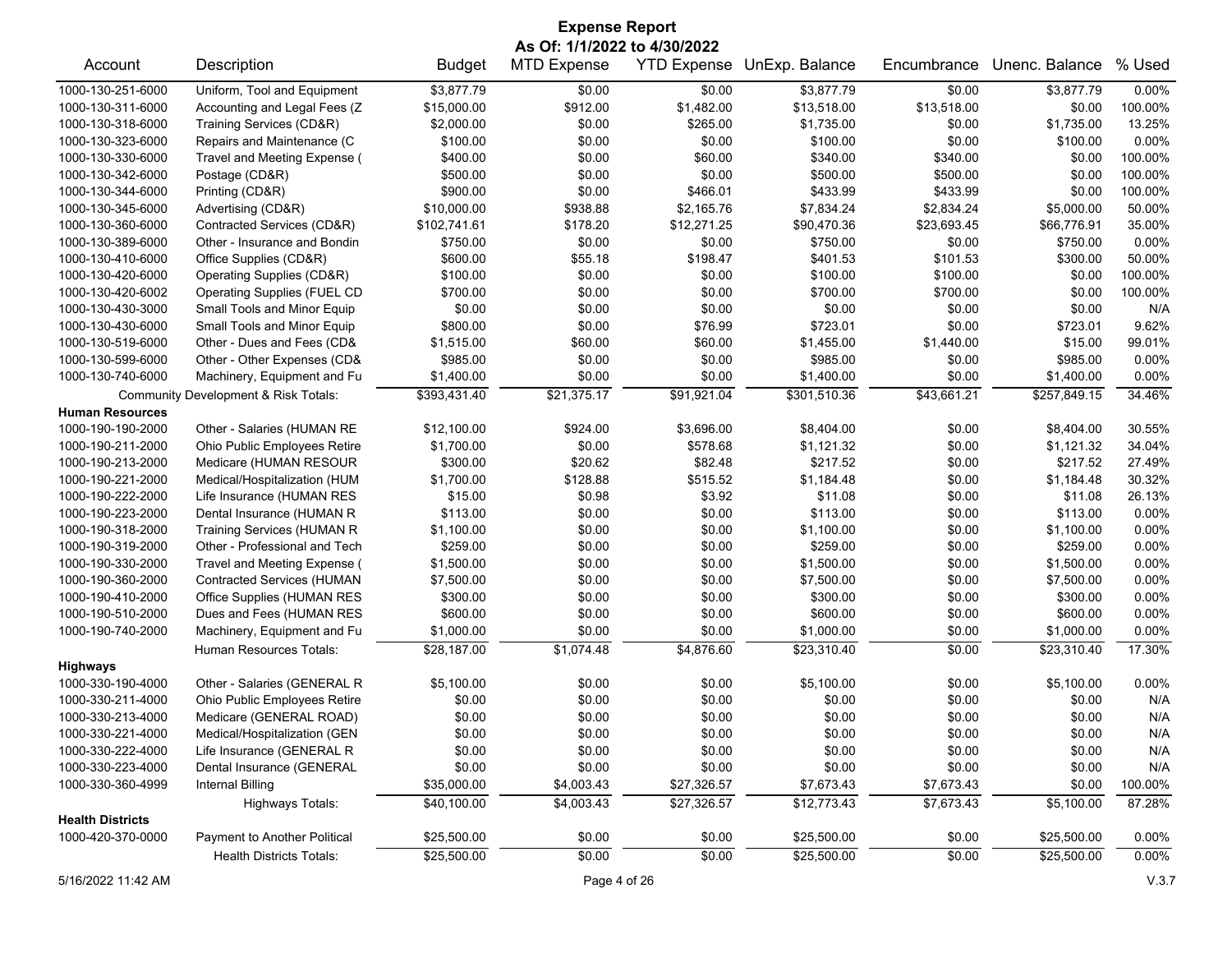| <b>Expense Report</b><br>As Of: 1/1/2022 to 4/30/2022 |                                    |               |                    |            |                            |             |                |          |
|-------------------------------------------------------|------------------------------------|---------------|--------------------|------------|----------------------------|-------------|----------------|----------|
| Account                                               | Description                        | <b>Budget</b> | <b>MTD Expense</b> |            | YTD Expense UnExp. Balance | Encumbrance | Unenc. Balance | % Used   |
| <b>Parks and Recreation</b>                           |                                    |               |                    |            |                            |             |                |          |
| 1000-610-190-0000                                     | Other - Salaries                   | \$0.00        | \$0.00             | \$0.00     | \$0.00                     | \$0.00      | \$0.00         | N/A      |
| 1000-610-190-8010                                     | Other - Salaries (PARKS: FU        | \$3,400.00    | \$0.00             | \$0.00     | \$3,400.00                 | \$0.00      | \$3,400.00     | 0.00%    |
| 1000-610-190-8011                                     | Other - Salaries (PARKS: PA        | \$600.00      | \$0.00             | \$0.00     | \$600.00                   | \$0.00      | \$600.00       | 0.00%    |
| 1000-610-211-0000                                     | Ohio Public Employees Retire       | \$0.00        | \$0.00             | \$0.00     | \$0.00                     | \$0.00      | \$0.00         | N/A      |
| 1000-610-211-8010                                     | Ohio Public Employees Retire       | \$600.00      | \$0.00             | \$0.00     | \$600.00                   | \$0.00      | \$600.00       | 0.00%    |
| 1000-610-211-8011                                     | Ohio Public Employees Retire       | \$100.00      | \$0.00             | \$0.00     | \$100.00                   | \$0.00      | \$100.00       | 0.00%    |
| 1000-610-213-0000                                     | Medicare                           | \$0.00        | \$0.00             | \$0.00     | \$0.00                     | \$0.00      | \$0.00         | N/A      |
| 1000-610-213-8010                                     | Medicare (PARKS: FULL-TIM          | \$100.00      | \$0.00             | \$0.00     | \$100.00                   | \$0.00      | \$100.00       | 0.00%    |
| 1000-610-213-8011                                     | Medicare (PARKS: PART-TIM          | \$100.00      | \$0.00             | \$0.00     | \$100.00                   | \$0.00      | \$100.00       | 0.00%    |
| 1000-610-321-8000                                     | Rents and Leases (PARKS)           | \$15,000.00   | \$0.00             | \$2,776.50 | \$12,223.50                | \$2,223.50  | \$10,000.00    | 33.33%   |
| 1000-610-323-0000                                     | Repairs and Maintenance            | \$100.00      | \$0.00             | \$0.00     | \$100.00                   | \$0.00      | \$100.00       | 0.00%    |
| 1000-610-323-8000                                     | Repairs and Maintenance (PA        | \$3,200.00    | \$702.00           | \$959.97   | \$2,240.03                 | \$1,615.03  | \$625.00       | 80.47%   |
| 1000-610-351-0000                                     | Electricity                        | \$100.00      | \$0.00             | \$0.00     | \$100.00                   | \$0.00      | \$100.00       | 0.00%    |
| 1000-610-351-8000                                     | Electricity (PARKS)                | \$1,377.89    | \$45.57            | \$224.32   | \$1,153.57                 | \$1,153.57  | \$0.00         | 100.00%  |
| 1000-610-352-8000                                     | Water and Sewage (PARKS)           | \$500.00      | \$39.69            | \$79.38    | \$420.62                   | \$420.62    | \$0.00         | 100.00%  |
| 1000-610-360-4999                                     | Internal Billing                   | \$12,000.00   | \$0.00             | \$1,606.07 | \$10,393.93                | \$10,393.93 | \$0.00         | 100.00%  |
| 1000-610-370-8000                                     | Payment to Another Political       | \$2,100.00    | \$0.00             | \$0.00     | \$2,100.00                 | \$0.00      | \$2,100.00     | 0.00%    |
| 1000-610-370-8001                                     | Payment to Another Political       | \$26,500.00   | \$0.00             | \$0.00     | \$26,500.00                | \$0.00      | \$26,500.00    | 0.00%    |
| 1000-610-420-0000                                     | <b>Operating Supplies</b>          | \$200.00      | \$0.00             | \$0.00     | \$200.00                   | \$0.00      | \$200.00       | 0.00%    |
| 1000-610-420-8000                                     | <b>Operating Supplies (PARKS)</b>  | \$500.00      | \$0.00             | \$0.00     | \$500.00                   | \$500.00    | \$0.00         | 100.00%  |
| 1000-610-730-0000                                     | Improvement of Sites               | \$0.00        | \$0.00             | \$0.00     | \$0.00                     | \$0.00      | \$0.00         | N/A      |
| 1000-610-730-3000                                     | Improvement of Sites               | \$0.00        | \$0.00             | \$0.00     | \$0.00                     | \$0.00      | \$0.00         | N/A      |
| 1000-610-730-8000                                     | Improvement of Sites (PARK         | \$2,000.00    | \$0.00             | \$0.00     | \$2,000.00                 | \$0.00      | \$2,000.00     | 0.00%    |
|                                                       | Parks and Recreation Totals:       | \$68,477.89   | \$787.26           | \$5,646.24 | \$62,831.65                | \$16,306.65 | \$46,525.00    | 32.06%   |
| Library                                               |                                    |               |                    |            |                            |             |                |          |
| 1000-690-190-1600                                     | Other - Salaries (LIBRARY)         | \$0.00        | \$0.00             | \$0.00     | \$0.00                     | \$0.00      | \$0.00         | N/A      |
| 1000-690-190-1610                                     | Other - Salaries (LIBRARY: F       | \$0.00        | \$0.00             | \$0.00     | \$0.00                     | \$0.00      | \$0.00         | N/A      |
| 1000-690-190-1611                                     | Other - Salaries (LIBRARY: P       | \$0.00        | \$0.00             | \$0.00     | \$0.00                     | \$0.00      | \$0.00         | N/A      |
| 1000-690-211-1600                                     | Ohio Public Employees Retire       | \$0.00        | \$0.00             | \$0.00     | \$0.00                     | \$0.00      | \$0.00         | N/A      |
| 1000-690-211-1610                                     | Ohio Public Employees Retire       | \$0.00        | \$0.00             | \$0.00     | \$0.00                     | \$0.00      | \$0.00         | N/A      |
| 1000-690-211-1611                                     | Ohio Public Employees Retire       | \$0.00        | \$0.00             | \$0.00     | \$0.00                     | \$0.00      | \$0.00         | N/A      |
| 1000-690-213-1600                                     | Medicare (LIBRARY)                 | \$0.00        | \$0.00             | \$0.00     | \$0.00                     | \$0.00      | \$0.00         | N/A      |
| 1000-690-213-1610                                     | Medicare (LIBRARY: FULL-TI         | \$0.00        | \$0.00             | \$0.00     | \$0.00                     | \$0.00      | \$0.00         | N/A      |
| 1000-690-213-1611                                     | Medicare (LIBRARY: PART-T          | \$0.00        | \$0.00             | \$0.00     | \$0.00                     | \$0.00      | \$0.00         | N/A      |
| 1000-690-323-1600                                     | Repairs and Maintenance (LI        | \$9,600.00    | \$0.00             | \$2,780.84 | \$6,819.16                 | \$3,223.16  | \$3,596.00     | 62.54%   |
| 1000-690-360-1600                                     | <b>Contracted Services (LIBRAR</b> | \$1,500.00    | \$0.00             | \$0.00     | \$1,500.00                 | \$0.00      | \$1,500.00     | 0.00%    |
| 1000-690-360-4999                                     | <b>Internal Billing</b>            | \$6,500.00    | \$0.00             | \$701.38   | \$5,798.62                 | \$5,798.62  | \$0.00         | 100.00%  |
| 1000-690-420-1600                                     | <b>Operating Supplies (LIBRARY</b> | \$500.00      | \$0.00             | \$0.00     | \$500.00                   | \$500.00    | \$0.00         | 100.00%  |
| 1000-690-730-1600                                     | Improvement of Sites (LIBRA        | \$14,000.00   | \$0.00             | \$0.00     | \$14,000.00                | \$0.00      | \$14,000.00    | $0.00\%$ |
|                                                       | Library Totals:                    | \$32,100.00   | \$0.00             | \$3,482.22 | \$28,617.78                | \$9,521.78  | \$19,096.00    | 40.51%   |
| <b>Information Technology</b>                         |                                    |               |                    |            |                            |             |                |          |
| 1000-710-190-3000                                     | Other - Salaries (INFORMATI        | \$0.00        | \$0.00             | \$0.00     | \$0.00                     | \$0.00      | \$0.00         | N/A      |
| 1000-710-211-3000                                     | Ohio Public Employees Retire       | \$0.00        | \$0.00             | \$0.00     | \$0.00                     | \$0.00      | \$0.00         | N/A      |
| 1000-710-213-3000                                     | Medicare (INFORMATION TE           | \$0.00        | \$0.00             | \$0.00     | \$0.00                     | \$0.00      | \$0.00         | N/A      |
| 1000-710-221-3000                                     | Medical/Hospitalization (INFO      | \$0.00        | \$0.00             | \$0.00     | \$0.00                     | \$0.00      | \$0.00         | N/A      |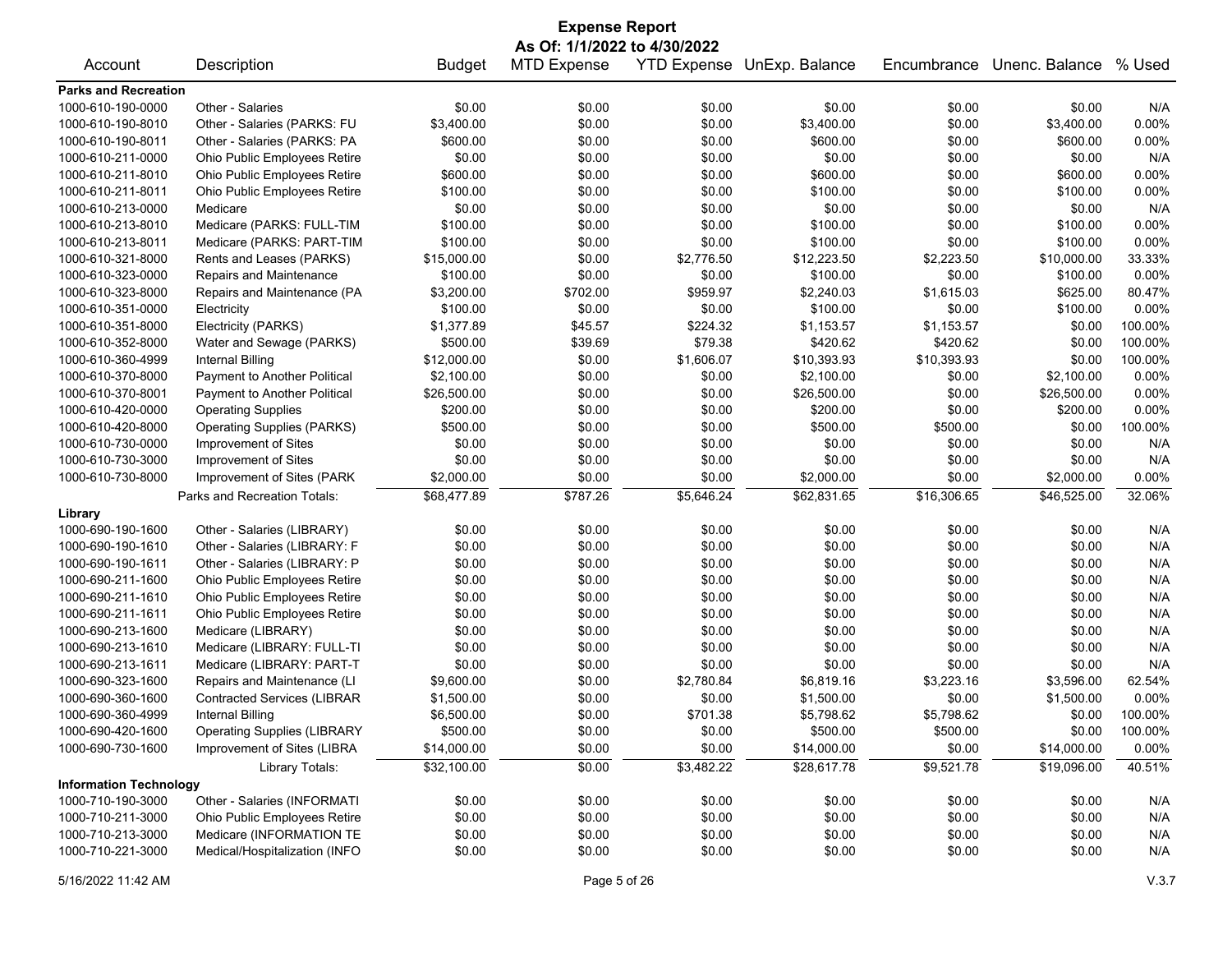| <b>Expense Report</b>       |                                    |                          |                    |                    |                          |                  |                          |                   |  |  |
|-----------------------------|------------------------------------|--------------------------|--------------------|--------------------|--------------------------|------------------|--------------------------|-------------------|--|--|
|                             | As Of: 1/1/2022 to 4/30/2022       |                          |                    |                    |                          |                  |                          |                   |  |  |
| Account                     | Description                        | <b>Budget</b>            | <b>MTD Expense</b> | <b>YTD Expense</b> | UnExp. Balance           | Encumbrance      | Unenc. Balance           | % Used            |  |  |
| 1000-710-222-3000           | Life Insurance (INFORMATIO         | \$0.00                   | \$0.00             | \$0.00             | \$0.00                   | \$0.00           | \$0.00                   | N/A               |  |  |
| 1000-710-223-3000           | Dental Insurance (INFORMAT         | \$0.00                   | \$0.00             | \$0.00             | \$0.00                   | \$0.00           | \$0.00                   | N/A               |  |  |
| 1000-710-240-3000           | Unemployment Compensatio           | \$0.00                   | \$0.00             | \$0.00             | \$0.00                   | \$0.00           | \$0.00                   | N/A               |  |  |
| 1000-710-318-3000           | <b>Training Services (INFORMA</b>  | \$900.00                 | \$833.00           | \$833.00           | \$67.00                  | \$0.00           | \$67.00                  | 92.56%            |  |  |
| 1000-710-323-3000           | Repairs and Maintenance (IN        | \$2,000.00               | \$0.00             | \$1,080.00         | \$920.00                 | \$0.00           | \$920.00                 | 54.00%            |  |  |
| 1000-710-360-3000           | <b>Contracted Services (INFOR</b>  | \$156,231.33             | \$1,765.85         | \$72,629.54        | \$83,601.79              | \$18,653.55      | \$64,948.24              | 58.43%            |  |  |
| 1000-710-420-3000           | <b>Operating Supplies (INFORM</b>  | \$1,000.00               | \$0.00             | \$0.00             | \$1,000.00               | \$0.00           | \$1,000.00               | 0.00%             |  |  |
| 1000-710-430-3000           | Small Tools and Minor Equip        | \$12,604.93              | \$796.46           | \$5,767.12         | \$6,837.81               | \$12.77          | \$6,825.04               | 45.85%            |  |  |
| 1000-710-740-3000           | Machinery, Equipment and Fu        | \$25,981.10              | \$420.00           | \$6,584.38         | \$19,396.72              | \$1,188.85       | \$18,207.87              | 29.92%            |  |  |
|                             | Information Technology Totals:     | \$198,717.36             | \$3,815.31         | \$86,894.04        | \$111,823.32             | \$19,855.17      | \$91,968.15              | 53.72%            |  |  |
| <b>Capital Outlay</b>       |                                    |                          |                    |                    |                          |                  |                          |                   |  |  |
| 1000-760-720-0000           | <b>Buildings</b>                   | \$7,600.00               | \$0.00             | \$625.00           | \$6,975.00               | \$0.00           | \$6,975.00               | 8.22%             |  |  |
| 1000-760-730-0000           | Improvement of Sites               | \$160,000.00             | \$185.65           | \$2,987.64         | \$157,012.36             | \$6,225.40       | \$150,786.96             | 5.76%             |  |  |
| 1000-760-790-1001           | Other - Capital Outlay (SENIO      | \$0.00                   | \$0.00             | \$0.00             | \$0.00                   | \$0.00           | \$0.00                   | N/A               |  |  |
| 1000-760-790-1851           | Other - Capital Outlay (PROJ       | \$0.00                   | \$0.00             | \$0.00             | \$0.00                   | \$0.00           | \$0.00                   | N/A               |  |  |
| 1000-760-790-1852           | <b>Traffic Lights</b>              | \$0.00                   | \$0.00             | \$0.00             | \$0.00                   | \$0.00           | \$0.00                   | N/A               |  |  |
|                             | Capital Outlay Totals:             | \$167,600.00             | \$185.65           | \$3,612.64         | \$163,987.36             | \$6,225.40       | \$157.761.96             | 5.87%             |  |  |
| <b>Transfers</b>            |                                    |                          |                    |                    |                          |                  |                          |                   |  |  |
| 1000-910-910-0000           | Transfers - Out                    | \$0.00                   | \$0.00             | \$0.00             | \$0.00                   | \$0.00           | \$0.00                   | N/A               |  |  |
|                             | <b>Transfers Totals:</b>           | \$0.00                   | \$0.00             | \$0.00             | \$0.00                   | \$0.00           | \$0.00                   | N/A               |  |  |
| <b>Advances</b>             |                                    |                          |                    |                    |                          |                  |                          |                   |  |  |
| 1000-920-920-0000           | Advances - Out                     | \$500,000.00             | \$0.00             | \$500,000.00       | \$0.00                   | \$0.00           | \$0.00                   | 100.00%           |  |  |
|                             | <b>Advances Totals:</b>            | \$500,000.00             | \$0.00             | \$500,000.00       | \$0.00                   | \$0.00           | \$0.00                   | 100.00%           |  |  |
| Contingencies               |                                    |                          |                    |                    |                          |                  |                          |                   |  |  |
| 1000-930-930-0000           | Contingencies                      | \$393,756.35             | \$0.00             | \$0.00             | \$393,756.35             | \$0.00           | \$393,756.35             | 0.00%             |  |  |
|                             | <b>Contingencies Totals:</b>       | \$393,756.35             | \$0.00             | \$0.00             | \$393,756.35             | \$0.00           | \$393,756.35             | 0.00%             |  |  |
| <b>Other Financing Uses</b> |                                    |                          |                    |                    |                          |                  |                          |                   |  |  |
| 1000-990-990-0000           | <b>Budget Stabilization</b>        | \$350,278.50             | \$0.00             | \$0.00             | \$350,278.50             | \$0.00           | \$350,278.50             | 0.00%             |  |  |
|                             | Other Financing Uses Totals:       | \$350,278.50             | \$0.00             | \$0.00             | \$350,278.50             | \$0.00           | \$350,278.50             | 0.00%             |  |  |
| 1000 Total:                 |                                    | \$3,303,561.84           | \$72,273.39        | \$1,018,551.60     | \$2,285,010.24           | \$358,956.05     | \$1,926,054.19           | 41.70%            |  |  |
| 2011                        | Motor Vehicle License              |                          |                    |                    |                          | Target Percent:  | 33.33%                   |                   |  |  |
| Highways                    |                                    |                          |                    |                    |                          |                  |                          |                   |  |  |
| 2011-330-360-4800           | <b>Contracted Services (PAVING</b> | \$25,000.00              | \$0.00             | \$0.00             | \$25,000.00              | \$0.00           | \$25,000.00              | 0.00%             |  |  |
|                             | <b>Highways Totals:</b>            | \$25,000.00              | \$0.00             | \$0.00             | \$25,000.00              | \$0.00           | \$25,000.00              | 0.00%             |  |  |
| Contingencies               |                                    |                          |                    |                    |                          |                  |                          |                   |  |  |
| 2011-930-930-0000           | Contingencies                      | \$19,610.53              | \$0.00             | \$0.00             | \$19,610.53              | \$0.00           | \$19,610.53              | $0.00\%$          |  |  |
|                             | <b>Contingencies Totals:</b>       | \$19,610.53              | \$0.00             | \$0.00             | \$19,610.53              | \$0.00           | \$19,610.53              | 0.00%             |  |  |
| <b>Other Financing Uses</b> | <b>Budget Stabilization</b>        |                          |                    |                    |                          |                  |                          |                   |  |  |
| 2011-990-990-0000           | Other Financing Uses Totals:       | \$2,500.50<br>\$2,500.50 | \$0.00<br>\$0.00   | \$0.00<br>\$0.00   | \$2,500.50<br>\$2,500.50 | \$0.00<br>\$0.00 | \$2,500.50<br>\$2,500.50 | 0.00%<br>$0.00\%$ |  |  |
| 2011 Total:                 |                                    | \$47,111.03              | \$0.00             | \$0.00             | \$47,111.03              | \$0.00           | \$47,111.03              | 0.00%             |  |  |
|                             |                                    |                          |                    |                    |                          |                  |                          |                   |  |  |
| 2021                        | Gasoline                           |                          |                    |                    |                          | Target Percent:  | 33.33%                   |                   |  |  |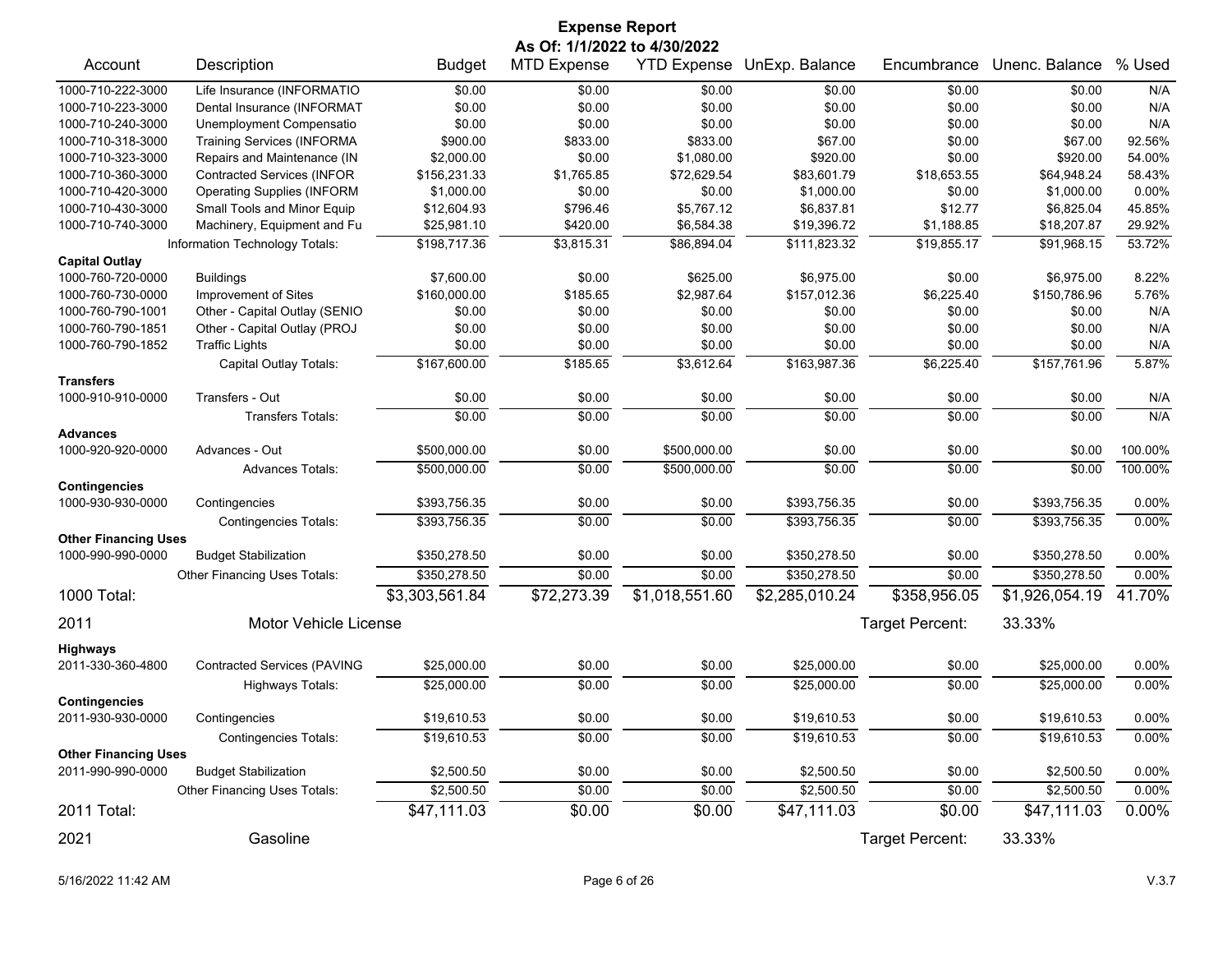| <b>Expense Report</b>        |                                    |               |                    |              |                            |                 |                |          |  |
|------------------------------|------------------------------------|---------------|--------------------|--------------|----------------------------|-----------------|----------------|----------|--|
| As Of: 1/1/2022 to 4/30/2022 |                                    |               |                    |              |                            |                 |                |          |  |
| Account                      | Description                        | <b>Budget</b> | <b>MTD Expense</b> |              | YTD Expense UnExp. Balance | Encumbrance     | Unenc. Balance | % Used   |  |
| <b>Highways</b>              |                                    |               |                    |              |                            |                 |                |          |  |
| 2021-330-360-4800            | <b>Contracted Services (PAVING</b> | \$100,000.00  | \$0.00             | \$0.00       | \$100,000.00               | \$0.00          | \$100,000.00   | $0.00\%$ |  |
| 2021-330-420-4600            | Operating Supplies (ROAD M         | \$70,000.00   | \$0.00             | \$22,767.18  | \$47,232.82                | \$29,900.00     | \$17,332.82    | 75.24%   |  |
|                              | <b>Highways Totals:</b>            | \$170,000.00  | \$0.00             | \$22,767.18  | \$147,232.82               | \$29,900.00     | \$117,332.82   | 30.98%   |  |
| <b>Contingencies</b>         |                                    |               | \$0.00             |              |                            | \$0.00          |                |          |  |
| 2021-930-930-0000            | Contingencies                      | \$269,698.16  |                    | \$0.00       | \$269,698.16               |                 | \$269,698.16   | 0.00%    |  |
|                              | <b>Contingencies Totals:</b>       | \$269,698.16  | \$0.00             | \$0.00       | \$269,698.16               | \$0.00          | \$269,698.16   | 0.00%    |  |
| <b>Other Financing Uses</b>  |                                    |               |                    |              |                            |                 |                |          |  |
| 2021-990-990-0000            | <b>Budget Stabilization</b>        | \$17,674.23   | \$0.00             | \$0.00       | \$17,674.23                | \$0.00          | \$17,674.23    | 0.00%    |  |
|                              | Other Financing Uses Totals:       | \$17,674.23   | \$0.00             | \$0.00       | \$17,674.23                | \$0.00          | \$17,674.23    | 0.00%    |  |
| 2021 Total:                  |                                    | \$457,372.39  | \$0.00             | \$22,767.18  | \$434,605.21               | \$29,900.00     | \$404,705.21   | 11.52%   |  |
| 2031                         | Road and Bridge                    |               |                    |              |                            | Target Percent: | 33.33%         |          |  |
| Fire                         |                                    |               |                    |              |                            |                 |                |          |  |
| 2031-220-420-4600            | Operating Supplies (Road Ma        | \$0.00        | \$0.00             | \$0.00       | \$0.00                     | \$0.00          | \$0.00         | N/A      |  |
|                              | Fire Totals:                       | \$0.00        | \$0.00             | \$0.00       | \$0.00                     | \$0.00          | \$0.00         | N/A      |  |
| <b>Highways</b>              |                                    |               |                    |              |                            |                 |                |          |  |
| 2031-330-190-4100            | Other - Salaries (EMPLOYLE         | \$0.00        | \$0.00             | \$0.00       | \$0.00                     | \$0.00          | \$0.00         | N/A      |  |
| 2031-330-190-4110            | Other - Salaries (ROAD: FUL        | \$700,600.00  | \$49,667.74        | \$144,855.40 | \$555,744.60               | \$0.00          | \$555,744.60   | 20.68%   |  |
| 2031-330-190-4111            | Other - Salaries (ROAD: PAR        | \$13,500.00   | \$0.00             | \$180.96     | \$13,319.04                | \$0.00          | \$13,319.04    | 1.34%    |  |
| 2031-330-190-4999            | Other - Salaries (ROAD: COS        | \$24,100.00   | \$1,846.86         | \$7,479.32   | \$16,620.68                | \$0.00          | \$16,620.68    | 31.03%   |  |
| 2031-330-211-4100            | Ohio Public Employees Retire       | \$0.00        | \$0.00             | \$0.00       | \$0.00                     | \$0.00          | \$0.00         | N/A      |  |
| 2031-330-211-4110            | Ohio Public Employees Retire       | \$96,750.00   | \$0.00             | \$33,873.66  | \$62,876.34                | \$0.00          | \$62,876.34    | 35.01%   |  |
| 2031-330-211-4111            | Ohio Public Employees Retire       | \$2,000.00    | \$0.00             | \$25.33      | \$1,974.67                 | \$0.00          | \$1,974.67     | 1.27%    |  |
| 2031-330-211-4999            | Ohio Public Employees Retire       | \$3,400.00    | \$0.00             | \$1,154.53   | \$2,245.47                 | \$0.00          | \$2,245.47     | 33.96%   |  |
| 2031-330-213-4100            | Medicare (EMPLOYLEE COS            | \$0.00        | \$0.00             | \$0.00       | \$0.00                     | \$0.00          | \$0.00         | N/A      |  |
| 2031-330-213-4110            | Medicare (ROAD: FULL-TIME          | \$10,100.00   | \$1,181.34         | \$4,889.56   | \$5,210.44                 | \$0.00          | \$5,210.44     | 48.41%   |  |
| 2031-330-213-4111            | Medicare (ROAD: PART-TIM           | \$200.00      | \$0.00             | \$2.62       | \$197.38                   | \$0.00          | \$197.38       | 1.31%    |  |
| 2031-330-213-4999            | Medicare (ROAD: COST ALL           | \$500.00      | \$39.24            | \$157.26     | \$342.74                   | \$0.00          | \$342.74       | 31.45%   |  |
| 2031-330-221-4100            | Medical/Hospitalization (EMP       | \$0.00        | \$0.00             | \$0.00       | \$0.00                     | \$0.00          | \$0.00         | N/A      |  |
| 2031-330-221-4110            | Medical/Hospitalization (ROA       | \$164,000.00  | \$12,479.78        | \$48,896.18  | \$115,103.82               | \$0.00          | \$115,103.82   | 29.81%   |  |
| 2031-330-221-4999            | Medical/Hospitalization (ROA       | \$4,000.00    | \$257.80           | \$939.12     | \$3,060.88                 | \$0.00          | \$3,060.88     | 23.48%   |  |
| 2031-330-222-4100            | Life Insurance (EMPLOYEE C         | \$0.00        | \$0.00             | \$0.00       | \$0.00                     | \$0.00          | \$0.00         | N/A      |  |
| 2031-330-222-4110            | Life Insurance (ROAD: FULL-        | \$925.00      | \$67.56            | \$277.24     | \$647.76                   | \$0.00          | \$647.76       | 29.97%   |  |
| 2031-330-222-4999            | Life Insurance (ROAD: COST         | \$50.00       | \$2.52             | \$10.08      | \$39.92                    | \$0.00          | \$39.92        | 20.16%   |  |
| 2031-330-223-4100            | Dental Insurance (EMPLOYE          | \$0.00        | \$0.00             | \$0.00       | \$0.00                     | \$0.00          | \$0.00         | N/A      |  |
| 2031-330-223-4110            | Dental Insurance (ROAD: FU         | \$7,000.00    | \$0.00             | \$0.00       | \$7,000.00                 | \$0.00          | \$7,000.00     | 0.00%    |  |
| 2031-330-223-4999            | Dental Insurance (ROAD: CO         | \$300.00      | \$0.00             | \$0.00       | \$300.00                   | \$0.00          | \$300.00       | 0.00%    |  |
| 2031-330-230-4200            | Workers' Compensation (AD          | \$15,298.50   | \$0.00             | \$7,221.98   | \$8,076.52                 | \$0.00          | \$8,076.52     | 47.21%   |  |
| 2031-330-240-4111            | Unemployment Compensatio           | \$0.00        | \$0.00             | \$0.00       | \$0.00                     | \$0.00          | \$0.00         | N/A      |  |
| 2031-330-240-4999            | Unemployment Compensatio           | \$500.00      | \$0.00             | \$0.00       | \$500.00                   | \$0.00          | \$500.00       | 0.00%    |  |
| 2031-330-251-4100            | Uniform, Tool and Equipment        | \$10,100.00   | \$304.88           | \$2,347.09   | \$7,752.91                 | \$3,652.91      | \$4,100.00     | 59.41%   |  |
| 2031-330-311-4200            | Accounting and Legal Fees (A       | \$1,000.00    | \$0.00             | \$0.00       | \$1,000.00                 | \$500.00        | \$500.00       | 50.00%   |  |
| 2031-330-314-4200            | Tax Collection Fees (ADMINI        | \$12,100.00   | \$0.00             | \$6,619.29   | \$5,480.71                 | \$0.00          | \$5,480.71     | 54.70%   |  |
| 2031-330-315-4200            | <b>Election Expenses (ADMINIS</b>  | \$0.00        | \$0.00             | \$0.00       | \$0.00                     | \$0.00          | \$0.00         | N/A      |  |
|                              |                                    |               |                    |              |                            |                 |                |          |  |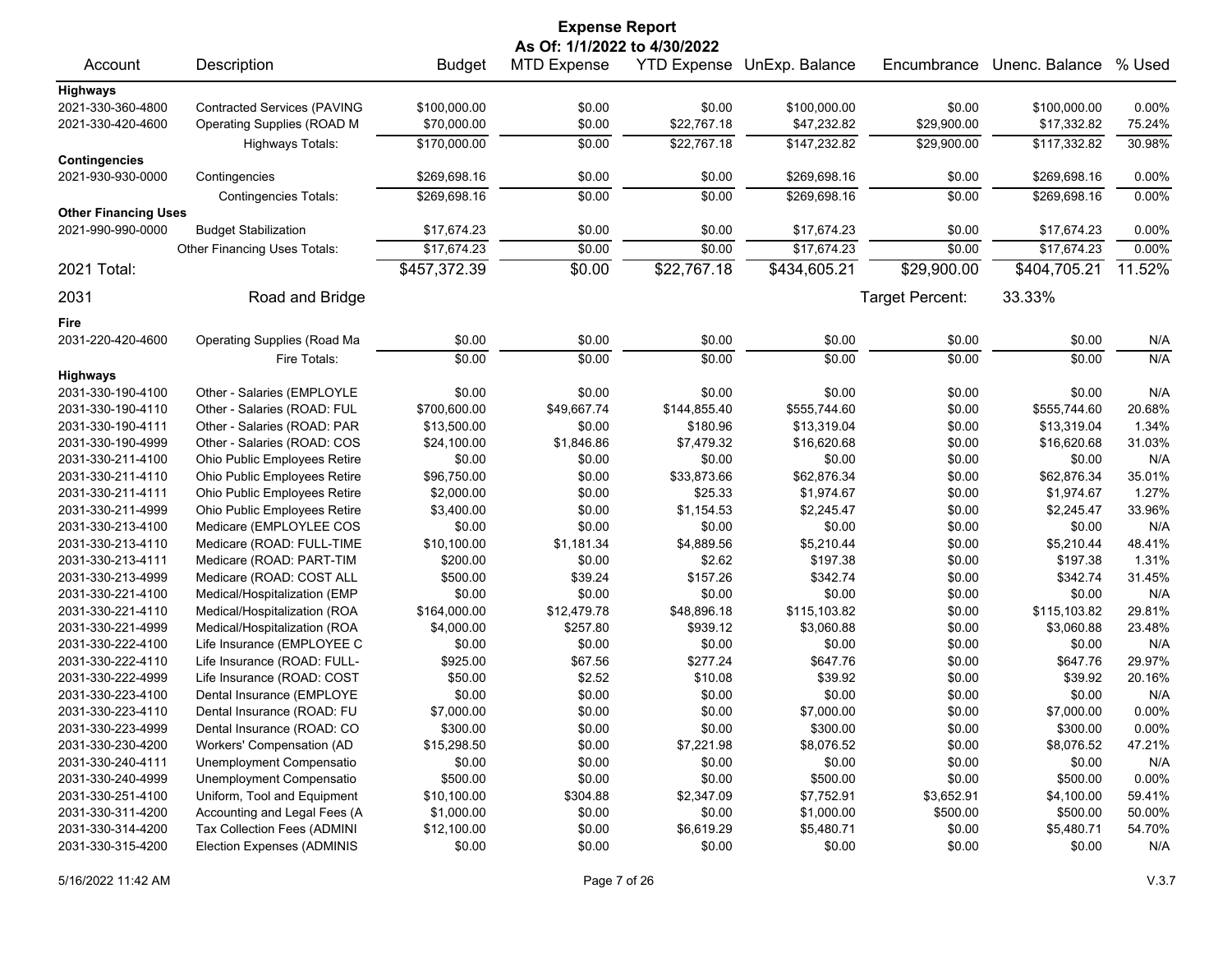| <b>Expense Report</b>       |                                    |                |                                                    |              |                            |              |                |          |
|-----------------------------|------------------------------------|----------------|----------------------------------------------------|--------------|----------------------------|--------------|----------------|----------|
| Account                     | Description                        | <b>Budget</b>  | As Of: 1/1/2022 to 4/30/2022<br><b>MTD Expense</b> |              | YTD Expense UnExp. Balance | Encumbrance  | Unenc. Balance | % Used   |
| 2031-330-318-4300           | <b>Training Services (TRAINING</b> | \$2,000.00     | \$535.50                                           | \$740.26     | \$1,259.74                 | \$795.24     | \$464.50       | 76.78%   |
| 2031-330-321-4600           | Rents and Leases (ROAD MA          | \$27,400.00    | \$1,746.28                                         | \$6,985.21   | \$20,414.79                | \$20,414.79  | \$0.00         | 100.00%  |
| 2031-330-323-4400           | Repairs and Maintenance (E         | \$30,000.00    | \$8,397.26                                         | \$12,425.65  | \$17,574.35                | \$14,197.20  | \$3,377.15     | 88.74%   |
| 2031-330-323-4500           | Repairs and Maintenance (BU        | \$15,500.00    | \$918.21                                           | \$8,495.60   | \$7,004.40                 | \$6,259.40   | \$745.00       | 95.19%   |
| 2031-330-323-4600           | Repairs and Maintenance (R         | \$3,000.00     | \$0.00                                             | \$0.00       | \$3,000.00                 | \$1,500.00   | \$1,500.00     | 50.00%   |
| 2031-330-341-4500           | Telephone (BUILDINGS)              | \$1,200.00     | \$42.00                                            | \$392.00     | \$808.00                   | \$808.00     | \$0.00         | 100.00%  |
| 2031-330-349-4400           | Other-Communications, Printi       | \$4,000.00     | \$0.00                                             | \$1,110.00   | \$2,890.00                 | \$1,890.00   | \$1,000.00     | 75.00%   |
| 2031-330-349-4700           | Other-Communications, Printi       | \$4,010.38     | \$311.84                                           | \$889.92     | \$3,120.46                 | \$2,120.46   | \$1,000.00     | 75.06%   |
| 2031-330-351-1006           | <b>Electricity (LIGHTING TUNNE</b> | \$1,288.58     | \$94.38                                            | \$353.61     | \$934.97                   | \$934.97     | \$0.00         | 100.00%  |
| 2031-330-351-4500           | Electricity (BUILDINGS)            | \$5,395.86     | \$356.45                                           | \$1.589.71   | \$3,806.15                 | \$3,556.15   | \$250.00       | 95.37%   |
| 2031-330-352-4500           | Water and Sewage (BUILDIN          | \$4,730.41     | \$252.54                                           | \$1,859.50   | \$2,870.91                 | \$1,570.91   | \$1,300.00     | 72.52%   |
| 2031-330-353-4500           | Natural Gas (BUILDINGS)            | \$11,043.09    | \$837.03                                           | \$4,207.76   | \$6,835.33                 | \$3,835.33   | \$3,000.00     | 72.83%   |
| 2031-330-360-0000           | <b>Contracted Services</b>         | \$4,068.85     | \$0.00                                             | \$1,500.00   | \$2,568.85                 | \$238.85     | \$2,330.00     | 42.74%   |
| 2031-330-360-4800           | <b>Contracted Services (PAVING</b> | \$100,000.00   | \$0.00                                             | \$0.00       | \$100,000.00               | \$0.00       | \$100,000.00   | 0.00%    |
| 2031-330-360-4802           | Contracted Services (STRIPI        | \$0.00         | \$0.00                                             | \$0.00       | \$0.00                     | \$0.00       | \$0.00         | N/A      |
| 2031-330-360-4999           | Contracted Services (ROAD:         | \$63,836.46    | \$630.87                                           | \$33,592.28  | \$30,244.18                | \$13,639.29  | \$16.604.89    | 73.99%   |
| 2031-330-389-4200           | Other - Insurance and Bondin       | \$16,500.00    | \$0.00                                             | \$13,293.64  | \$3,206.36                 | \$0.00       | \$3,206.36     | 80.57%   |
| 2031-330-390-4200           | Other - Purchased Services (       | \$2,000.00     | \$0.00                                             | \$542.41     | \$1,457.59                 | \$1,357.00   | \$100.59       | 94.97%   |
| 2031-330-410-4200           | Office Supplies (ADMINISTR         | \$1,500.00     | \$115.40                                           | \$337.35     | \$1,162.65                 | \$662.65     | \$500.00       | 66.67%   |
| 2031-330-420-4400           | <b>Operating Supplies (EQUIPM</b>  | \$20,000.00    | \$815.47                                           | \$4,066.61   | \$15,933.39                | \$7,933.39   | \$8,000.00     | 60.00%   |
| 2031-330-420-4402           | Operating Supplies (ROAD F         | \$30,000.00    | \$2,089.15                                         | \$9,036.96   | \$20,963.04                | \$15,963.04  | \$5,000.00     | 83.33%   |
| 2031-330-420-4500           | <b>Operating Supplies (BUILDIN</b> | \$6,000.00     | \$205.99                                           | \$2,472.23   | \$3,527.77                 | \$3,527.77   | \$0.00         | 100.00%  |
| 2031-330-420-4600           | Operating Supplies (ROAD M         | \$60,000.00    | \$5,641.48                                         | \$8,916.87   | \$51,083.13                | \$21,083.13  | \$30,000.00    | 50.00%   |
| 2031-330-420-4999           | <b>Township Supplies</b>           | \$30,000.00    | \$2,860.17                                         | \$9,825.40   | \$20,174.60                | \$10,339.07  | \$9,835.53     | 67.21%   |
| 2031-330-430-0000           | Small Tools and Minor Equip        | \$10,000.00    | \$42.81                                            | \$42.81      | \$9,957.19                 | \$4,957.19   | \$5,000.00     | 50.00%   |
| 2031-330-430-4700           | Small Tools and Minor Equip        | \$35,600.00    | \$802.05                                           | \$5,349.15   | \$30,250.85                | \$408.26     | \$29,842.59    | 16.17%   |
| 2031-330-519-0000           | Other - Dues and Fees              | \$750.00       | \$123.18                                           | \$324.58     | \$425.42                   | \$205.42     | \$220.00       | 70.67%   |
| 2031-330-599-0000           | Other - Other Expenses             | \$100.00       | \$0.00                                             | \$0.00       | \$100.00                   | \$100.00     | \$0.00         | 100.00%  |
| 2031-330-730-0000           | Improvement of Sites               | \$2,500.00     | \$0.00                                             | \$0.00       | \$2,500.00                 | \$0.00       | \$2,500.00     | 0.00%    |
| 2031-330-740-0000           | Machinery, Equipment and Fu        | \$44,879.85    | \$0.00                                             | \$44,820.81  | \$59.04                    | \$59.04      | \$0.00         | 100.00%  |
| 2031-330-750-0000           | <b>Motor Vehicles</b>              | \$225,000.00   | \$0.00                                             | \$0.00       | \$225,000.00               | \$225,000.00 | \$0.00         | 100.00%  |
|                             | Highways Totals:                   | \$1,828,726.98 | \$92,665.78                                        | \$432,099.94 | \$1,396,627.04             | \$367,509.46 | \$1,029,117.58 | 43.72%   |
| <b>Capital Outlay</b>       |                                    |                |                                                    |              |                            |              |                |          |
| 2031-760-720-0000           | <b>Buildings</b>                   | \$0.00         | \$0.00                                             | \$0.00       | \$0.00                     | \$0.00       | \$0.00         | N/A      |
| 2031-760-790-4800           | Other - Capital Outlay (PAVIN      | \$0.00         | \$0.00                                             | \$0.00       | \$0.00                     | \$0.00       | \$0.00         | N/A      |
|                             | Capital Outlay Totals:             | \$0.00         | \$0.00                                             | \$0.00       | \$0.00                     | \$0.00       | \$0.00         | N/A      |
| <b>Transfers</b>            |                                    |                |                                                    |              |                            |              |                |          |
| 2031-910-910-0000           | Transfers - Out                    | \$0.00         | \$0.00                                             | \$0.00       | \$0.00                     | \$0.00       | \$0.00         | N/A      |
|                             | <b>Transfers Totals:</b>           | \$0.00         | \$0.00                                             | \$0.00       | \$0.00                     | \$0.00       | \$0.00         | N/A      |
| <b>Contingencies</b>        |                                    |                |                                                    |              |                            |              |                |          |
| 2031-930-930-0000           | Contingencies                      | \$949,221.95   | \$0.00                                             | \$0.00       | \$949,221.95               | \$0.00       | \$949,221.95   | 0.00%    |
|                             | <b>Contingencies Totals:</b>       | \$949,221.95   | \$0.00                                             | \$0.00       | \$949,221.95               | \$0.00       | \$949,221.95   | 0.00%    |
| <b>Other Financing Uses</b> |                                    |                |                                                    |              |                            |              |                |          |
| 2031-990-990-0000           | <b>Budget Stabilization</b>        | \$229,471.27   | \$0.00                                             | \$0.00       | \$229,471.27               | \$0.00       | \$229,471.27   | 0.00%    |
|                             | Other Financing Uses Totals:       | \$229,471.27   | \$0.00                                             | \$0.00       | \$229,471.27               | \$0.00       | \$229,471.27   | $0.00\%$ |
|                             |                                    |                |                                                    |              |                            |              |                |          |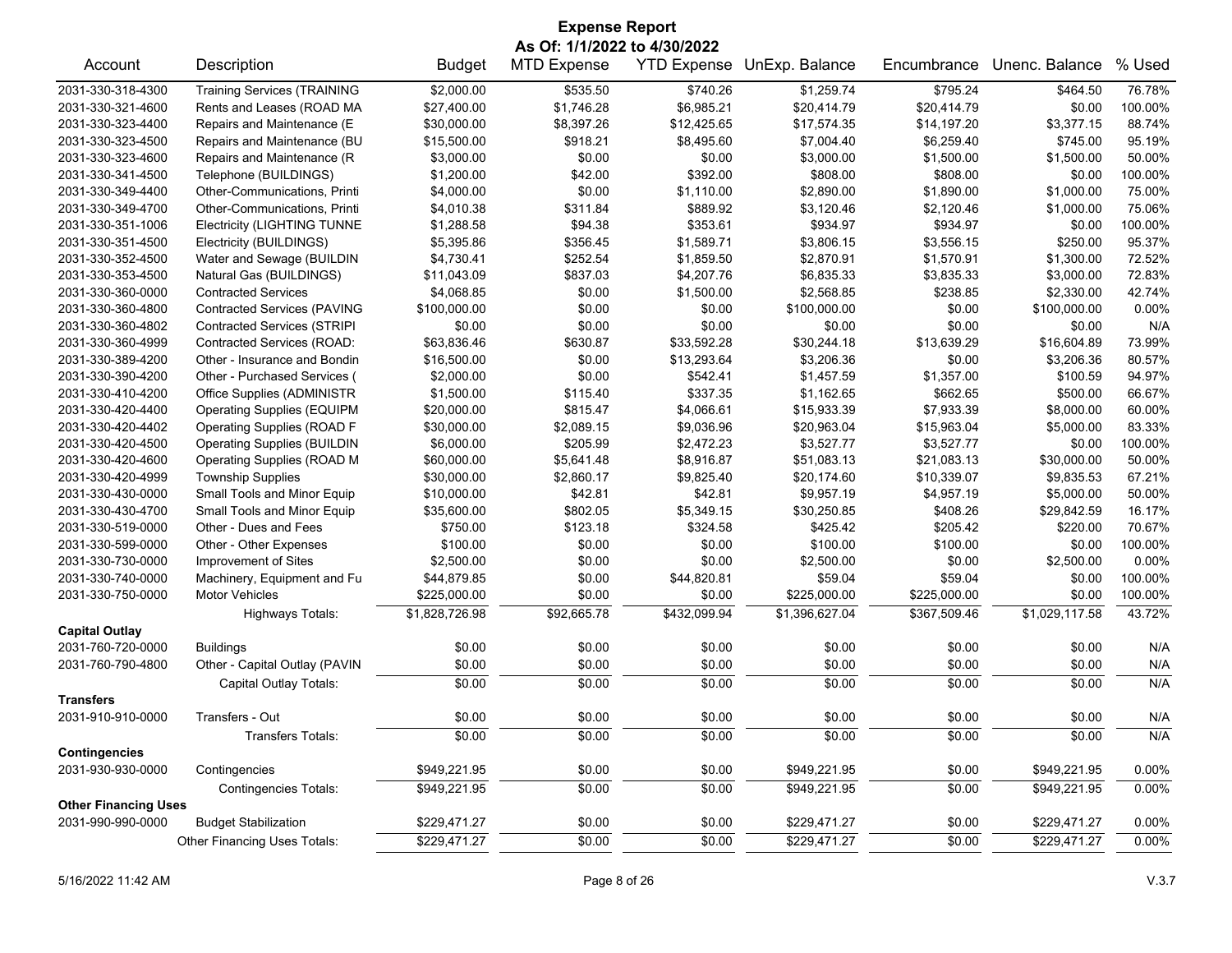| <b>Expense Report</b><br>As Of: 1/1/2022 to 4/30/2022 |                                   |                |                    |              |                            |                 |                |         |
|-------------------------------------------------------|-----------------------------------|----------------|--------------------|--------------|----------------------------|-----------------|----------------|---------|
| Account                                               | Description                       | <b>Budget</b>  | <b>MTD Expense</b> |              | YTD Expense UnExp. Balance | Encumbrance     | Unenc. Balance | % Used  |
| 2031 Total:                                           |                                   | \$3,007,420.20 | \$92,665.78        | \$432,099.94 | \$2,575,320.26             | \$367,509.46    | \$2,207,810.80 | 26.59%  |
| 2041                                                  | Cemetery                          |                |                    |              |                            | Target Percent: | 33.33%         |         |
| <b>Cemeteries</b>                                     |                                   |                |                    |              |                            |                 |                |         |
| 2041-410-190-0000                                     | Other - Salaries                  | \$0.00         | \$0.00             | \$0.00       | \$0.00                     | \$0.00          | \$0.00         | N/A     |
| 2041-410-190-9010                                     | Other - Salaries (CEMETERY        | \$0.00         | \$0.00             | \$0.00       | \$0.00                     | \$0.00          | \$0.00         | N/A     |
| 2041-410-190-9011                                     | Other - Salaries (CEMETERY        | \$0.00         | \$0.00             | \$0.00       | \$0.00                     | \$0.00          | \$0.00         | N/A     |
| 2041-410-211-0000                                     | Ohio Public Employees Retire      | \$0.00         | \$0.00             | \$0.00       | \$0.00                     | \$0.00          | \$0.00         | N/A     |
| 2041-410-211-9010                                     | Ohio Public Employees Retire      | \$0.00         | \$0.00             | \$0.00       | \$0.00                     | \$0.00          | \$0.00         | N/A     |
| 2041-410-211-9011                                     | Ohio Public Employees Retire      | \$0.00         | \$0.00             | \$0.00       | \$0.00                     | \$0.00          | \$0.00         | N/A     |
| 2041-410-213-0000                                     | Medicare                          | \$0.00         | \$0.00             | \$0.00       | \$0.00                     | \$0.00          | \$0.00         | N/A     |
| 2041-410-213-9010                                     | Medicare (CEMETERY: FULL          | \$0.00         | \$0.00             | \$0.00       | \$0.00                     | \$0.00          | \$0.00         | N/A     |
| 2041-410-213-9011                                     | Medicare (CEMETERY: PAR           | \$0.00         | \$0.00             | \$0.00       | \$0.00                     | \$0.00          | \$0.00         | N/A     |
| 2041-410-230-0000                                     | <b>Workers' Compensation</b>      | \$0.00         | \$0.00             | \$0.00       | \$0.00                     | \$0.00          | \$0.00         | N/A     |
| 2041-410-311-0000                                     | Accounting and Legal Fees         | \$0.00         | \$0.00             | \$0.00       | \$0.00                     | \$0.00          | \$0.00         | N/A     |
| 2041-410-321-0000                                     | <b>Rents and Leases</b>           | \$100.00       | \$0.00             | \$0.00       | \$100.00                   | \$100.00        | \$0.00         | 100.00% |
| 2041-410-323-0000                                     | Repairs and Maintenance           | \$1,250.00     | \$309.18           | \$410.25     | \$839.75                   | \$839.75        | \$0.00         | 100.00% |
| 2041-410-323-4400                                     | Repairs and Maintenance (E        | \$500.00       | \$0.00             | \$0.00       | \$500.00                   | \$500.00        | \$0.00         | 100.00% |
| 2041-410-351-0000                                     | Electricity                       | \$207.80       | \$4.18             | \$21.45      | \$186.35                   | \$186.35        | \$0.00         | 100.00% |
| 2041-410-360-0000                                     | <b>Contracted Services</b>        | \$1,000.00     | \$0.00             | \$0.00       | \$1,000.00                 | \$0.00          | \$1,000.00     | 0.00%   |
| 2041-410-360-4999                                     | <b>Internal Billing</b>           | \$25,000.00    | \$2,278.26         | \$3,280.65   | \$21,719.35                | \$21,719.35     | \$0.00         | 100.00% |
| 2041-410-380-0000                                     | Insurance and Bonding             | \$250.00       | \$0.00             | \$51.00      | \$199.00                   | \$0.00          | \$199.00       | 20.40%  |
| 2041-410-420-0000                                     | <b>Operating Supplies</b>         | \$2,000.00     | \$0.00             | \$179.49     | \$1,820.51                 | \$1,820.51      | \$0.00         | 100.00% |
| 2041-410-420-4400                                     | <b>Operating Supplies (EQUIPM</b> | \$1,000.00     | \$0.00             | \$143.94     | \$856.06                   | \$856.06        | \$0.00         | 100.00% |
| 2041-410-430-0000                                     | Small Tools and Minor Equip       | \$1,000.00     | \$0.00             | \$0.00       | \$1,000.00                 | \$1,000.00      | \$0.00         | 100.00% |
| 2041-410-510-0000                                     | Dues and Fees                     | \$800.00       | \$0.00             | \$95.00      | \$705.00                   | \$705.00        | \$0.00         | 100.00% |
| 2041-410-710-0000                                     | Land                              | \$700.00       | \$0.00             | \$0.00       | \$700.00                   | \$0.00          | \$700.00       | 0.00%   |
| 2041-410-730-0000                                     | Improvement of Sites              | \$5,000.00     | \$0.00             | \$0.00       | \$5,000.00                 | \$0.00          | \$5,000.00     | 0.00%   |
|                                                       |                                   |                | \$2,591.62         | \$4,181.78   |                            | \$27,727.02     |                | 82.22%  |
|                                                       | Cemeteries Totals:                | \$38,807.80    |                    |              | \$34,626.02                |                 | \$6,899.00     |         |
| <b>Capital Outlay</b>                                 |                                   |                |                    |              |                            |                 |                |         |
| 2041-760-740-0000                                     | Machinery, Equipment and Fu       | \$4,200.00     | \$0.00             | \$0.00       | \$4,200.00                 | \$0.00          | \$4,200.00     | 0.00%   |
|                                                       | Capital Outlay Totals:            | \$4,200.00     | \$0.00             | \$0.00       | \$4,200.00                 | \$0.00          | \$4,200.00     | 0.00%   |
| <b>Contingencies</b>                                  |                                   |                |                    |              |                            |                 |                |         |
| 2041-930-930-0000                                     | Contingencies                     | \$50,494.57    | \$0.00             | \$0.00       | \$50,494.57                | \$0.00          | \$50,494.57    | 0.00%   |
|                                                       | <b>Contingencies Totals:</b>      | \$50,494.57    | \$0.00             | \$0.00       | \$50,494.57                | \$0.00          | \$50.494.57    | 0.00%   |
| <b>Other Financing Uses</b>                           |                                   |                |                    |              |                            |                 |                |         |
| 2041-990-990-0000                                     | <b>Budget Stabilization</b>       | \$6,731.18     | \$0.00             | \$0.00       | \$6,731.18                 | \$0.00          | \$6,731.18     | 0.00%   |
|                                                       | Other Financing Uses Totals:      | \$6,731.18     | \$0.00             | \$0.00       | \$6,731.18                 | \$0.00          | \$6,731.18     | 0.00%   |
| 2041 Total:                                           |                                   | \$100,233.55   | \$2,591.62         | \$4,181.78   | \$96,051.77                | \$27,727.02     | \$68,324.75    | 31.83%  |
| 2191                                                  | Police                            |                |                    |              |                            | Target Percent: | 33.33%         |         |
| Police                                                |                                   |                |                    |              |                            |                 |                |         |
| 2191-210-190-4091                                     | Other - Salaries (POLICE AP       | \$0.00         | \$0.00             | \$0.00       | \$0.00                     | \$0.00          | \$0.00         | N/A     |
| 2191-210-211-4091                                     | Ohio Public Employees Retire      | \$0.00         | \$0.00             | \$0.00       | \$0.00                     | \$0.00          | \$0.00         | N/A     |
| 2191-210-213-4091                                     | Medicare (POLICE APPARAT          | \$0.00         | \$0.00             | \$0.00       | \$0.00                     | \$0.00          | \$0.00         | N/A     |
| 5/16/2022 11:42 AM                                    |                                   |                | Page 9 of 26       |              |                            |                 |                | V.3.7   |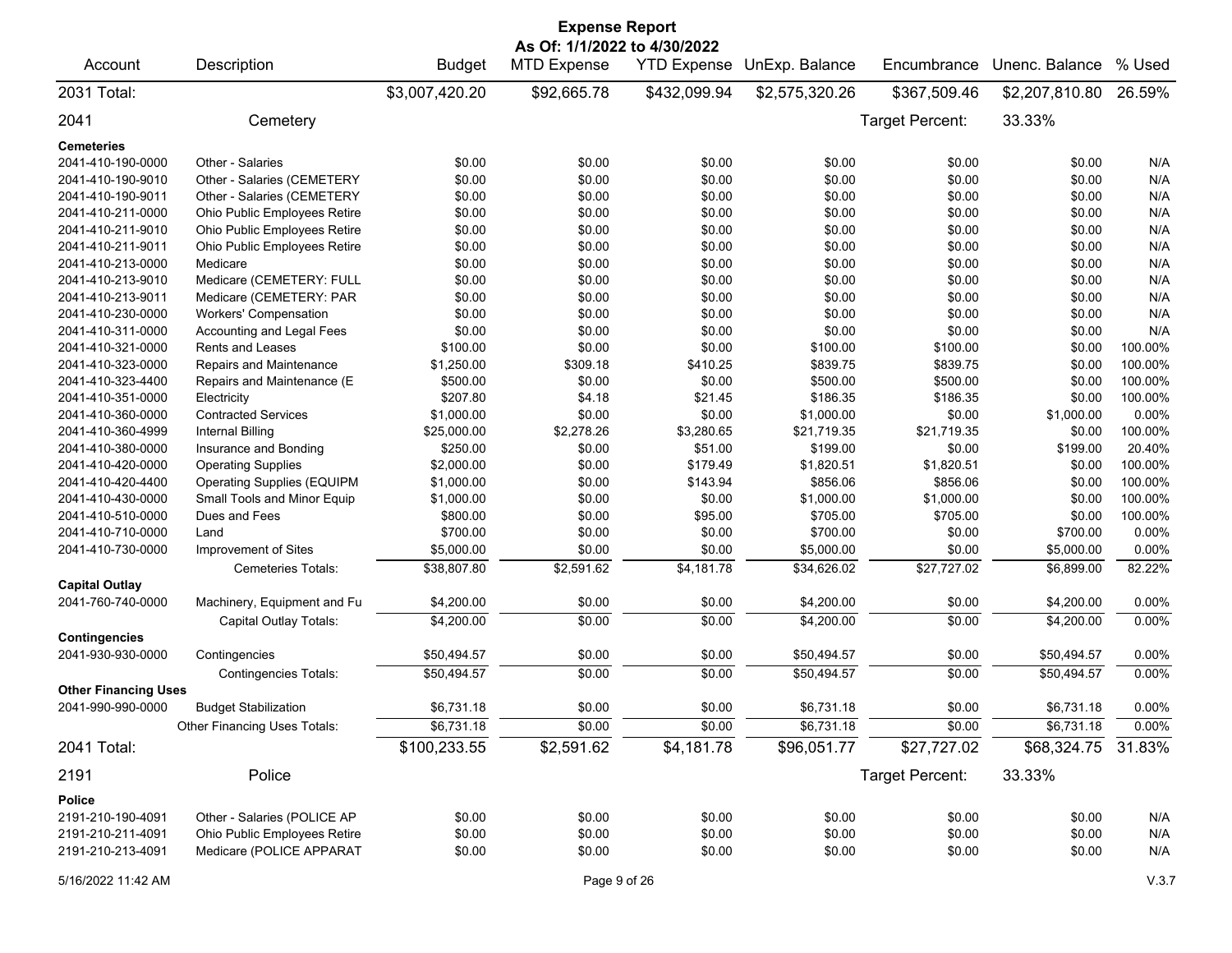| <b>Expense Report</b>                                             |                                    |                |                    |                |                |                 |                |          |
|-------------------------------------------------------------------|------------------------------------|----------------|--------------------|----------------|----------------|-----------------|----------------|----------|
| As Of: 1/1/2022 to 4/30/2022<br><b>YTD Expense UnExp. Balance</b> |                                    |                |                    |                |                |                 |                |          |
| Account                                                           | Description                        | <b>Budget</b>  | <b>MTD Expense</b> |                |                | Encumbrance     | Unenc. Balance | % Used   |
| 2191-210-230-4091                                                 | Workers' Compensation (POL         | \$200.00       | \$0.00             | \$100.00       | \$100.00       | \$0.00          | \$100.00       | 50.00%   |
| 2191-210-314-0000                                                 | <b>Tax Collection Fees</b>         | \$6,500.00     | \$0.00             | \$3,548.56     | \$2.951.44     | \$0.00          | \$2,951.44     | 54.59%   |
| 2191-210-315-0000                                                 | <b>Election Expenses</b>           | \$0.00         | \$0.00             | \$0.00         | \$0.00         | \$0.00          | \$0.00         | N/A      |
| 2191-210-318-0000                                                 | <b>Training Services</b>           | \$250.00       | \$0.00             | \$0.00         | \$250.00       | \$0.00          | \$250.00       | 0.00%    |
| 2191-210-321-0000                                                 | <b>Rents and Leases</b>            | \$15,000.00    | \$0.00             | \$0.00         | \$15,000.00    | \$0.00          | \$15,000.00    | 0.00%    |
| 2191-210-323-0000                                                 | Repairs and Maintenance            | \$0.00         | \$0.00             | \$0.00         | \$0.00         | \$0.00          | \$0.00         | N/A      |
| 2191-210-323-4400                                                 | Repairs and Maintenance (E         | \$5,600.00     | \$816.84           | \$1,842.27     | \$3,757.73     | \$3,223.25      | \$534.48       | 90.46%   |
| 2191-210-323-4500                                                 | Repairs and Maintenance (BU        | \$3,500.00     | \$1.95             | \$151.55       | \$3,348.45     | \$2,548.45      | \$800.00       | 77.14%   |
| 2191-210-341-0000                                                 | Telephone                          | \$900.00       | \$0.00             | \$0.00         | \$900.00       | \$0.00          | \$900.00       | 0.00%    |
| 2191-210-351-4099                                                 | Electricity (POLICE: COST AL       | \$400.00       | \$49.43            | \$150.94       | \$249.06       | \$249.06        | \$0.00         | 100.00%  |
| 2191-210-352-4099                                                 | Water and Sewage(POLICE:           | \$200.00       | \$8.37             | \$17.08        | \$182.92       | \$182.92        | \$0.00         | 100.00%  |
| 2191-210-353-4099                                                 | Natural Gas (POLICE: COST          | \$400.00       | \$26.30            | \$94.04        | \$305.96       | \$305.96        | \$0.00         | 100.00%  |
| 2191-210-360-0000                                                 | <b>Contracted Services</b>         | \$668,147.00   | \$43,885.05        | \$191,004.79   | \$477,142.21   | \$460,942.21    | \$16,200.00    | 97.58%   |
| 2191-210-360-4051                                                 | <b>Contracted Services (POLICE</b> | \$10,000.00    | \$0.00             | \$0.00         | \$10,000.00    | \$0.00          | \$10,000.00    | 0.00%    |
| 2191-210-360-4052                                                 | <b>Contracted Services-Other</b>   | \$10,998.24    | \$124.56           | \$7.141.62     | \$3,856.62     | \$1,126.32      | \$2,730.30     | 75.18%   |
| 2191-210-360-4099                                                 | <b>Contracted Services (POLICE</b> | \$2,500.00     | \$0.00             | \$0.00         | \$2,500.00     | \$0.00          | \$2,500.00     | 0.00%    |
| 2191-210-360-4999                                                 | <b>Internal Billing</b>            | \$6,500.00     | \$262.61           | \$1,084.87     | \$5,415.13     | \$5,415.13      | \$0.00         | 100.00%  |
| 2191-210-370-0000                                                 | Payment to Another Political       | \$0.00         | \$0.00             | \$0.00         | \$0.00         | \$0.00          | \$0.00         | N/A      |
| 2191-210-389-0000                                                 | Other - Insurance and Bondin       | \$3,300.00     | \$0.00             | \$1,081.00     | \$2,219.00     | \$0.00          | \$2,219.00     | 32.76%   |
| 2191-210-410-0000                                                 | <b>Office Supplies</b>             | \$1,000.00     | \$52.25            | \$137.30       | \$862.70       | \$162.70        | \$700.00       | 30.00%   |
| 2191-210-420-4400                                                 | <b>Operating Supplies (EQUIPM</b>  | \$2,892.08     | \$0.00             | \$892.08       | \$2,000.00     | \$1,500.00      | \$500.00       | 82.71%   |
| 2191-210-420-6002                                                 | <b>Operating Supplies (FUEL)</b>   | \$25,000.00    | \$1,323.18         | \$4,321.59     | \$20,678.41    | \$15,678.41     | \$5,000.00     | 80.00%   |
| 2191-210-430-0000                                                 | Small Tools and Minor Equip        | \$6,500.00     | \$0.00             | \$0.00         | \$6,500.00     | \$0.00          | \$6,500.00     | 0.00%    |
| 2191-210-519-0000                                                 | Other - Dues and Fees              | \$2,000.00     | \$0.00             | \$180.00       | \$1,820.00     | \$1,320.00      | \$500.00       | 75.00%   |
| 2191-210-599-0000                                                 | Other - Other Expenses             | \$100.00       | \$0.00             | \$0.00         | \$100.00       | \$0.00          | \$100.00       | $0.00\%$ |
|                                                                   | Police Totals:                     | \$771,887.32   | \$46,550.54        | \$211,747.69   | \$560,139.63   | \$492,654.41    | \$67,485.22    | 91.26%   |
| <b>Capital Outlay</b>                                             |                                    |                |                    |                |                |                 |                |          |
| 2191-760-740-0000                                                 | Machinery, Equipment and Fu        | \$5,400.00     | \$0.00             | \$0.00         | \$5,400.00     | \$0.00          | \$5,400.00     | 0.00%    |
| 2191-760-750-0000                                                 | <b>Motor Vehicles</b>              | \$0.00         | \$0.00             | \$0.00         | \$0.00         | \$0.00          | \$0.00         | N/A      |
|                                                                   | Capital Outlay Totals:             | \$5,400.00     | \$0.00             | \$0.00         | \$5,400.00     | \$0.00          | \$5,400.00     | 0.00%    |
| <b>Transfers</b>                                                  |                                    |                |                    |                |                |                 |                |          |
| 2191-910-910-0000                                                 | Transfers - Out                    | \$0.00         | \$0.00             | \$0.00         | \$0.00         | \$0.00          | \$0.00         | N/A      |
|                                                                   | <b>Transfers Totals:</b>           | \$0.00         | \$0.00             | \$0.00         | \$0.00         | \$0.00          | \$0.00         | N/A      |
| <b>Contingencies</b><br>2191-930-930-0000                         | Contingencies                      | \$809,473.61   | \$0.00             | \$0.00         | \$809,473.61   | \$0.00          | \$809,473.61   | 0.00%    |
|                                                                   | <b>Contingencies Totals:</b>       | \$809,473.61   | \$0.00             | \$0.00         | \$809,473.61   | \$0.00          | \$809,473.61   | 0.00%    |
| <b>Other Financing Uses</b>                                       |                                    |                |                    |                |                |                 |                |          |
| 2191-990-990-0000                                                 | <b>Budget Stabilization</b>        | \$108,041.23   | \$0.00             | \$0.00         | \$108,041.23   | \$0.00          | \$108,041.23   | 0.00%    |
|                                                                   | Other Financing Uses Totals:       | \$108,041.23   | \$0.00             | \$0.00         | \$108,041.23   | \$0.00          | \$108,041.23   | 0.00%    |
| 2191 Total:                                                       |                                    | \$1,694,802.16 | \$46,550.54        | \$211,747.69   | \$1,483,054.47 | \$492,654.41    | \$990,400.06   | 41.56%   |
| 2192                                                              | Fire                               |                |                    |                |                | Target Percent: | 33.33%         |          |
| Fire                                                              |                                    |                |                    |                |                |                 |                |          |
| 2192-220-190-5112                                                 | Other - Salaries (WAGES & B        | \$6,110,000.00 | \$535,712.47       | \$2,146,922.94 | \$3,963,077.06 | \$0.00          | \$3,963,077.06 | 35.14%   |
| 2192-220-190-5350                                                 | Other - Salaries (DISPATCH/        | \$0.00         | \$0.00             | \$0.00         | \$0.00         | \$0.00          | \$0.00         | N/A      |
|                                                                   |                                    |                |                    |                |                |                 |                |          |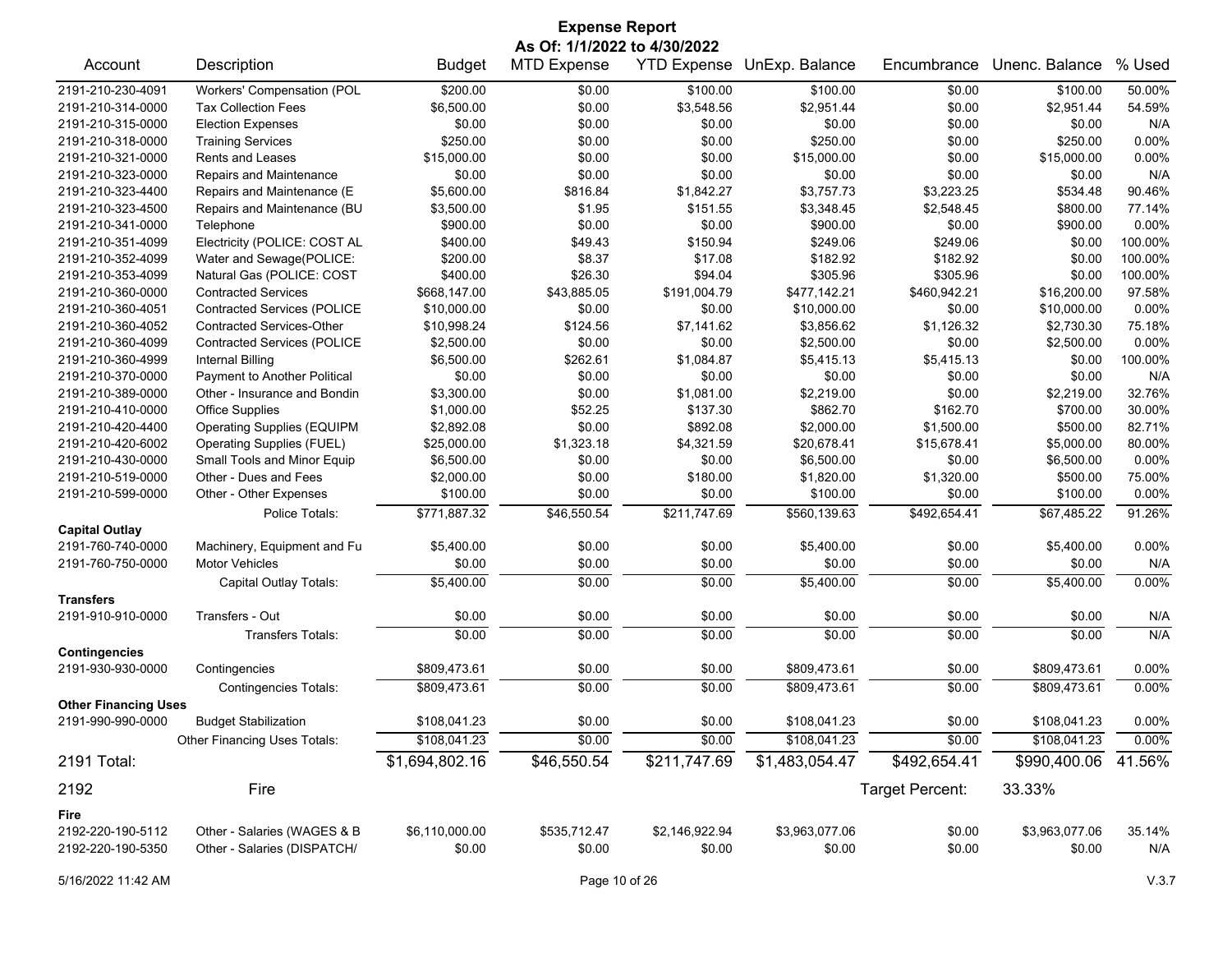| <b>Expense Report</b>                  |                                     |                      |                      |                    |                      |                  |                      |              |  |
|----------------------------------------|-------------------------------------|----------------------|----------------------|--------------------|----------------------|------------------|----------------------|--------------|--|
| As Of: 1/1/2022 to 4/30/2022           |                                     |                      |                      |                    |                      |                  |                      |              |  |
| Account                                | Description                         | <b>Budget</b>        | <b>MTD Expense</b>   | <b>YTD Expense</b> | UnExp. Balance       | Encumbrance      | Unenc. Balance       | % Used       |  |
| 2192-220-190-5401                      | Other - Salaries (ADMINISTR         | \$0.00               | \$0.00               | \$0.00             | \$0.00               | \$0.00           | \$0.00               | N/A          |  |
| 2192-220-190-5500                      | Other - Salaries (FIRE FACILI       | \$0.00               | \$0.00               | \$0.00             | \$0.00               | \$0.00           | \$0.00               | N/A          |  |
| 2192-220-190-5560                      | Other - Salaries (FIRE ADMIN        | \$0.00               | \$0.00               | \$0.00             | \$0.00               | \$0.00           | \$0.00               | N/A          |  |
| 2192-220-190-5600                      | Other - Salaries (FIRE APPA         | \$0.00               | \$0.00               | \$0.00             | \$0.00               | \$0.00           | \$0.00               | N/A          |  |
| 2192-220-190-5999                      | Other - Salaries (FIRE:COST         | \$300,000.00         | \$22,876.08          | \$91,058.92        | \$208,941.08         | \$0.00           | \$208,941.08         | 30.35%       |  |
| 2192-220-211-5112                      | Ohio Public Employees Retire        | \$42,704.93          | \$0.00               | \$14,355.24        | \$28,349.69          | \$0.00           | \$28,349.69          | 33.61%       |  |
| 2192-220-211-5401                      | Ohio Public Employees Retire        | \$0.00               | \$0.00               | \$0.00             | \$0.00               | \$0.00           | \$0.00               | N/A          |  |
| 2192-220-211-5500                      | Ohio Public Employees Retire        | \$0.00               | \$0.00               | \$0.00             | \$0.00               | \$0.00           | \$0.00               | N/A          |  |
| 2192-220-211-5560                      | Ohio Public Employees Retire        | \$0.00               | \$0.00               | \$0.00             | \$0.00               | \$0.00           | \$0.00               | N/A          |  |
| 2192-220-211-5600                      | Ohio Public Employees Retire        | \$0.00               | \$0.00               | \$0.00             | \$0.00               | \$0.00           | \$0.00               | N/A          |  |
| 2192-220-211-5999                      | Ohio Public Employees Retire        | \$34,600.00          | \$0.00               | \$13,973.96        | \$20,626.04          | \$0.00           | \$20,626.04          | 40.39%       |  |
| 2192-220-212-5112                      | Social Security (WAGES & B          | \$0.00               | \$0.00               | \$0.00             | \$0.00               | \$0.00           | \$0.00               | N/A          |  |
| 2192-220-213-5112                      | Medicare (WAGES & BENEFI            | \$102,500.00         | \$11,234.29          | \$44,867.76        | \$57,632.24          | \$0.00           | \$57,632.24          | 43.77%       |  |
| 2192-220-213-5401                      | Medicare (ADMINISTRATION            | \$0.00               | \$0.00               | \$0.00             | \$0.00               | \$0.00           | \$0.00               | N/A          |  |
| 2192-220-213-5560                      | Medicare (FIRE ADMINISTR            | \$0.00               | \$0.00               | \$0.00             | \$0.00               | \$0.00           | \$0.00               | N/A          |  |
| 2192-220-213-5600                      | Medicare (FIRE APPARATUS            | \$0.00               | \$0.00               | \$0.00             | \$0.00               | \$0.00           | \$0.00               | N/A          |  |
| 2192-220-213-5999                      | Medicare (FIRE:COST ALLO            | \$3,400.00           | \$499.09             | \$1,898.85         | \$1,501.15           | \$0.00           | \$1,501.15           | 55.85%       |  |
| 2192-220-214-5112                      | Volunteer Firemen's Depende         | \$0.00               | \$0.00               | \$0.00             | \$0.00               | \$0.00           | \$0.00               | N/A          |  |
| 2192-220-215-5112                      | Ohio Police and Fire Pension        | \$1,500,000.00       | \$0.00               | \$365,759.57       | \$1,134,240.43       | \$0.00           | \$1,134,240.43       | 24.38%       |  |
| 2192-220-221-5112                      | Medical/Hospitalization (WAG        | \$1,500,000.00       | \$85,005.53          | \$331,196.39       | \$1,168,803.61       | \$0.00           | \$1,168,803.61       | 22.08%       |  |
| 2192-220-221-5401                      | Medical/Hospitalization (ADMI       | \$0.00               | \$0.00               | \$0.00             | \$0.00               | \$0.00           | \$0.00               | N/A          |  |
| 2192-220-221-5600                      | Medical/Hospitalization (FIRE       | \$0.00               | \$0.00               | \$0.00             | \$0.00               | \$0.00           | \$0.00               | N/A          |  |
| 2192-220-221-5999                      | Medical/Hospitalization (FIRE:      | \$58,000.00          | \$3,791.04           | \$15,644.61        | \$42,355.39          | \$0.00           | \$42,355.39          | 26.97%       |  |
| 2192-220-222-5112                      | Life Insurance (WAGES & BE          | \$8,400.00           | \$560.00             | \$2,152.50         | \$6,247.50           | \$0.00           | \$6,247.50           | 25.63%       |  |
| 2192-220-222-5401                      | Life Insurance (ADMINISTRA          | \$0.00               | \$0.00               | \$0.00             | \$0.00               | \$0.00           | \$0.00               | N/A          |  |
| 2192-220-222-5600                      | Life Insurance (FIRE APPAR          | \$0.00               | \$0.00               | \$0.00             | \$0.00               | \$0.00           | \$0.00               | N/A          |  |
| 2192-220-222-5999                      | Life Insurance (FIRE:COST A         | \$840.00             | \$32.06              | \$124.74           | \$715.26             | \$0.00           | \$715.26             | 14.85%       |  |
| 2192-220-223-5112                      | Dental Insurance (WAGES &           | \$53,500.00          |                      | (\$146.16)         | \$53,646.16          | \$0.00           | \$53,646.16          | $-0.27%$     |  |
| 2192-220-223-5401                      | Dental Insurance (ADMINIST          | \$0.00               | (\$172.44)<br>\$0.00 | \$0.00             | \$0.00               | \$0.00           | \$0.00               | N/A          |  |
|                                        |                                     |                      |                      |                    |                      |                  |                      |              |  |
| 2192-220-223-5600<br>2192-220-223-5999 | Dental Insurance (FIRE APPA         | \$0.00<br>\$3,000.00 | \$0.00<br>\$0.00     | \$0.00<br>\$32.85  | \$0.00<br>\$2,967.15 | \$0.00<br>\$0.00 | \$0.00<br>\$2,967.15 | N/A<br>1.10% |  |
|                                        | Dental Insurance (FIRE:COS          |                      |                      |                    |                      |                  |                      |              |  |
| 2192-220-230-5112                      | Workers' Compensation (WA           | \$124,069.57         | \$0.00               | \$108,230.94       | \$15,838.63          | \$0.00           | \$15,838.63          | 87.23%       |  |
| 2192-220-240-5112                      | Unemployment Compensatio            | \$4,500.00           | \$0.00               | \$0.00             | \$4,500.00           | \$0.00           | \$4,500.00           | 0.00%        |  |
| 2192-220-240-5999                      | Unemployment Compensatio            | \$5,500.00           | \$0.00               | \$0.00             | \$5,500.00           | \$0.00           | \$5,500.00           | 0.00%        |  |
| 2192-220-259-5400                      | Other - Employee Reimburse          | \$0.00               | \$0.00               | \$0.00             | \$0.00               | \$0.00           | \$0.00               | N/A          |  |
| 2192-220-311-5400                      | Accounting and Legal Fees (A        | \$30,000.00          | \$7,683.62           | \$12,746.18        | \$17,253.82          | \$17,253.82      | \$0.00               | 100.00%      |  |
| 2192-220-314-5400                      | Tax Collection Fees (ADMINI         | \$130,000.00         | \$0.00               | \$76,736.75        | \$53,263.25          | \$0.00           | \$53,263.25          | 59.03%       |  |
| 2192-220-316-5500                      | <b>Engineering Services (FIRE F</b> | \$0.00               | \$0.00               | \$0.00             | \$0.00               | \$0.00           | \$0.00               | N/A          |  |
| 2192-220-318-5121                      | Training Services (HEALTH A         | \$0.00               | \$0.00               | \$0.00             | \$0.00               | \$0.00           | \$0.00               | N/A          |  |
| 2192-220-322-5560                      | Garbage and Trash Removal           | \$0.00               | \$0.00               | \$0.00             | \$0.00               | \$0.00           | \$0.00               | N/A          |  |
| 2192-220-322-5561                      | Garbage and Trash Removal           | \$2,500.00           | \$243.30             | \$721.78           | \$1,778.22           | \$1,778.22       | \$0.00               | 100.00%      |  |
| 2192-220-322-5562                      | Garbage and Trash Removal           | \$1,000.00           | \$78.33              | \$232.38           | \$767.62             | \$767.62         | \$0.00               | 100.00%      |  |
| 2192-220-322-5563                      | Garbage and Trash Removal           | \$1,000.00           | \$78.33              | \$232.38           | \$767.62             | \$767.62         | \$0.00               | 100.00%      |  |
| 2192-220-322-5564                      | Garbage and Trash Removal           | \$1,000.00           | \$78.33              | \$232.38           | \$767.62             | \$767.62         | \$0.00               | 100.00%      |  |
| 2192-220-322-5565                      | Garbage and Trash Removal           | \$1,000.00           | \$82.85              | \$238.62           | \$761.38             | \$761.38         | \$0.00               | 100.00%      |  |
| 2192-220-323-5000                      | Repairs and Maintenance (O          | \$0.00               | \$0.00               | \$0.00             | \$0.00               | \$0.00           | \$0.00               | N/A          |  |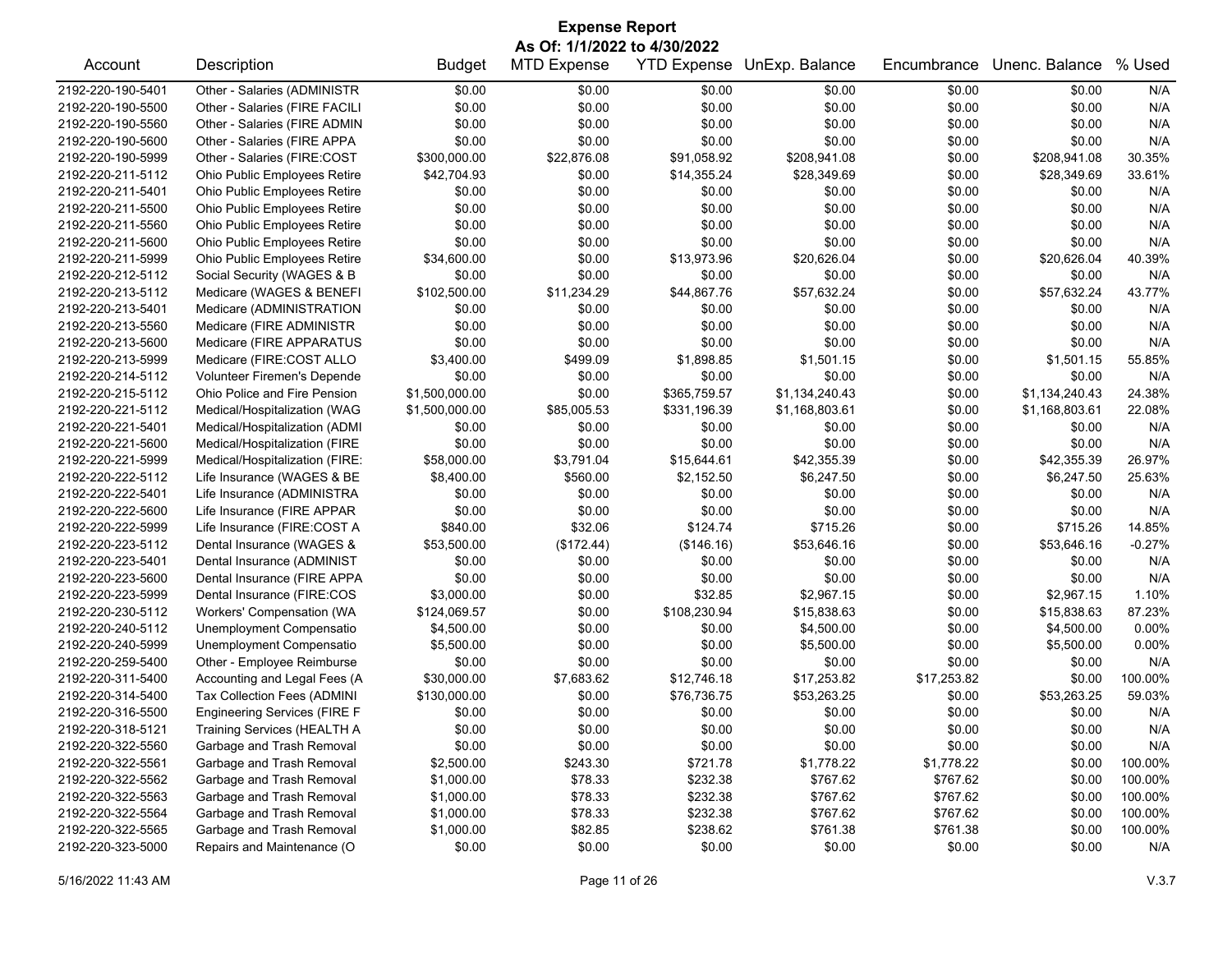| As Of: 1/1/2022 to 4/30/2022<br>Description<br><b>MTD Expense</b><br>YTD Expense UnExp. Balance<br>Unenc. Balance<br>% Used<br><b>Budget</b><br>Encumbrance<br>Account<br>2192-220-323-5500<br>Repairs and Maintenance (FI<br>\$0.00<br>N/A<br>\$0.00<br>\$0.00<br>\$0.00<br>\$0.00<br>\$0.00<br>\$0.00<br>\$0.00<br>\$0.00<br>\$0.00<br>\$0.00<br>2192-220-323-5560<br>Repairs and Maintenance (FI<br>\$0.00<br>N/A<br>2192-220-323-5561<br>Repairs and Maintenance (ST<br>\$0.00<br>\$0.00<br>\$0.00<br>\$0.00<br>\$0.00<br>\$0.00<br>N/A<br>2192-220-323-5562<br>Repairs and Maintenance (ST<br>\$0.00<br>\$0.00<br>\$0.00<br>\$0.00<br>\$0.00<br>\$0.00<br>N/A<br>Repairs and Maintenance (ST<br>\$0.00<br>\$0.00<br>\$0.00<br>2192-220-323-5563<br>\$0.00<br>\$0.00<br>\$0.00<br>N/A<br>\$0.00<br>\$0.00<br>\$0.00<br>2192-220-323-5564<br>Repairs and Maintenance (ST<br>\$0.00<br>\$0.00<br>\$0.00<br>N/A<br>2192-220-323-5565<br>Repairs and Maintnenance (S<br>\$0.00<br>\$0.00<br>\$0.00<br>\$0.00<br>\$0.00<br>\$0.00<br>N/A<br>Repairs and Maintenance (FI<br>\$0.00<br>\$0.00<br>\$0.00<br>\$0.00<br>N/A<br>2192-220-323-5600<br>\$0.00<br>\$0.00<br>2192-220-330-5400<br>\$0.00<br>\$0.00<br>\$0.00<br>\$0.00<br>\$0.00<br>\$0.00<br>N/A<br><b>Travel and Meeting Expenses</b><br>Telephone (DISPATCH/PSIS<br>\$0.00<br>2192-220-341-5350<br>\$0.00<br>\$0.00<br>\$0.00<br>\$0.00<br>\$0.00<br>N/A<br>\$0.00<br>\$0.00<br>\$0.00<br>2192-220-341-5500<br>Telephone (FIRE FACILITIES<br>\$0.00<br>\$0.00<br>\$0.00<br>N/A<br>2192-220-341-5501<br>Telephone (Utilities discontinu<br>\$0.00<br>\$0.00<br>\$0.00<br>\$0.00<br>\$0.00<br>\$0.00<br>N/A<br>Postage (ADMINISTRATION)<br>\$0.00<br>\$0.00<br>\$0.00<br>\$0.00<br>N/A<br>2192-220-342-5400<br>\$0.00<br>\$0.00<br>2192-220-343-5400<br>\$0.00<br>\$0.00<br>\$0.00<br>\$0.00<br>\$0.00<br>\$0.00<br>N/A<br>Postage Machine Rental (AD<br>\$0.00<br>\$0.00<br>\$0.00<br>\$0.00<br>\$0.00<br>2192-220-344-5400<br>Printing (ADMINISTRATION)<br>\$0.00<br>N/A<br>\$401.35<br>\$4,396.99<br>\$0.00<br>100.00%<br><b>Electricity (FIRE ADMINISTR</b><br>\$5,600.00<br>\$1,203.01<br>\$4,396.99<br>2192-220-351-5560<br>2192-220-351-5561<br>Electricity (STATION 61)<br>\$26,500.00<br>\$1,466.46<br>\$4,477.96<br>\$22,022.04<br>\$22,022.04<br>\$0.00<br>100.00%<br>Electricity (STATION 62)<br>\$432.81<br>\$5,253.97<br>\$0.00<br>100.00%<br>2192-220-351-5562<br>\$6,600.00<br>\$1,346.03<br>\$5,253.97<br>\$673.38<br>Electricity (STATION 63)<br>\$9,500.00<br>\$1,946.02<br>\$7,553.98<br>\$7,553.98<br>\$0.00<br>100.00%<br>2192-220-351-5563<br>\$769.49<br>\$2,262.21<br>\$9,337.79<br>\$9,337.79<br>100.00%<br>2192-220-351-5564<br>Electricity (STATION 64)<br>\$11,600.00<br>\$0.00<br>100.00%<br>2192-220-351-5565<br>Electricity (STATION 65)<br>\$7,028.31<br>\$499.10<br>\$1,893.67<br>\$5,134.64<br>\$5,134.64<br>\$0.00<br>2192-220-352-5560<br>Sewage (FIRE ADMINISTRA<br>\$1,400.00<br>\$72.85<br>\$145.70<br>\$1,254.30<br>\$1,254.30<br>\$0.00<br>100.00%<br>\$248.50<br>\$507.00<br>\$0.00<br>100.00%<br>2192-220-352-5561<br>Sewage (STATION 61)<br>\$5,700.00<br>\$5,193.00<br>\$5,193.00<br>2192-220-352-5562<br>Sewage (STATION 62)<br>\$190.98<br>\$369.87<br>\$2,330.13<br>\$2,330.13<br>\$0.00<br>100.00%<br>\$2,700.00<br>Sewage (STATION 63)<br>\$331.62<br>\$1,019.04<br>\$4,180.96<br>\$4,180.96<br>100.00%<br>2192-220-352-5563<br>\$5,200.00<br>\$0.00<br>\$423.08<br>\$846.16<br>\$6,153.84<br>\$6,153.84<br>2192-220-352-5564<br>Sewage (STATION 64)<br>\$7,000.00<br>\$0.00<br>100.00%<br>2192-220-352-5565<br>Sewage (STATION 65)<br>\$8,500.00<br>\$404.98<br>\$834.14<br>\$7,665.86<br>\$7,665.86<br>\$0.00<br>100.00%<br>\$0.00<br>\$0.00<br>0.00%<br>2192-220-353-5560<br>Natural Gas (FIRE ADMINIST<br>\$1,100.00<br>\$1,100.00<br>\$0.00<br>\$1,100.00<br>2192-220-353-5561<br>Natural Gas (STATION 61)<br>\$13,500.00<br>\$780.20<br>\$2,789.95<br>\$10,710.05<br>\$10,710.05<br>100.00%<br>\$0.00<br>\$395.41<br>\$2,323.59<br>\$4,176.41<br>\$4,176.41<br>2192-220-353-5562<br>Natural Gas (STATION 62)<br>\$6,500.00<br>\$0.00<br>100.00%<br>\$9,113.41<br>100.00%<br>2192-220-353-5563<br>Natural Gas (STATION 63)<br>\$15,600.00<br>\$1,430.18<br>\$6,486.59<br>\$9,113.41<br>\$0.00<br>2192-220-353-5564<br>Natural Gas (STATION 64)<br>\$10,790.00<br>\$714.94<br>\$5,037.94<br>\$5,752.06<br>\$5,752.06<br>\$0.00<br>100.00%<br>Natural Gas (STATION 65)<br>\$843.40<br>\$61.16<br>\$61.16<br>\$0.00<br>100.00%<br>2192-220-353-5565<br>\$5,000.00<br>\$4,938.84<br>2192-220-360-5121<br>Contracted Services (Health a<br>\$0.00<br>\$0.00<br>\$0.00<br>\$0.00<br>\$0.00<br>\$0.00<br>N/A<br>Contracted Services (FIRE: H<br>\$0.00<br>\$0.00<br>\$0.00<br>\$0.00<br>\$0.00<br>\$0.00<br>2192-220-360-5130<br>N/A<br>\$73,739.30<br>35.63%<br>2192-220-360-5310<br><b>Contracted Services (TECHN</b><br>\$77,705.00<br>\$413.71<br>\$3,965.70<br>\$23,718.20<br>\$50,021.10 | <b>Expense Report</b> |                                  |              |        |             |              |              |            |        |  |
|-------------------------------------------------------------------------------------------------------------------------------------------------------------------------------------------------------------------------------------------------------------------------------------------------------------------------------------------------------------------------------------------------------------------------------------------------------------------------------------------------------------------------------------------------------------------------------------------------------------------------------------------------------------------------------------------------------------------------------------------------------------------------------------------------------------------------------------------------------------------------------------------------------------------------------------------------------------------------------------------------------------------------------------------------------------------------------------------------------------------------------------------------------------------------------------------------------------------------------------------------------------------------------------------------------------------------------------------------------------------------------------------------------------------------------------------------------------------------------------------------------------------------------------------------------------------------------------------------------------------------------------------------------------------------------------------------------------------------------------------------------------------------------------------------------------------------------------------------------------------------------------------------------------------------------------------------------------------------------------------------------------------------------------------------------------------------------------------------------------------------------------------------------------------------------------------------------------------------------------------------------------------------------------------------------------------------------------------------------------------------------------------------------------------------------------------------------------------------------------------------------------------------------------------------------------------------------------------------------------------------------------------------------------------------------------------------------------------------------------------------------------------------------------------------------------------------------------------------------------------------------------------------------------------------------------------------------------------------------------------------------------------------------------------------------------------------------------------------------------------------------------------------------------------------------------------------------------------------------------------------------------------------------------------------------------------------------------------------------------------------------------------------------------------------------------------------------------------------------------------------------------------------------------------------------------------------------------------------------------------------------------------------------------------------------------------------------------------------------------------------------------------------------------------------------------------------------------------------------------------------------------------------------------------------------------------------------------------------------------------------------------------------------------------------------------------------------------------------------------------------------------------------------------------------------------------------------------------------------------------------------------------------------------------------------------------------------------------------------------------------------------------------------------------------------------------------------------------------------------------------------------------------------------------------------------------------------------------------------------------------------------------------------------------------------------------------------------------------------------------------------------------------------------------------------------------------------------------------------------------------------------------------------------------------------------------------------------------------------------------------------|-----------------------|----------------------------------|--------------|--------|-------------|--------------|--------------|------------|--------|--|
|                                                                                                                                                                                                                                                                                                                                                                                                                                                                                                                                                                                                                                                                                                                                                                                                                                                                                                                                                                                                                                                                                                                                                                                                                                                                                                                                                                                                                                                                                                                                                                                                                                                                                                                                                                                                                                                                                                                                                                                                                                                                                                                                                                                                                                                                                                                                                                                                                                                                                                                                                                                                                                                                                                                                                                                                                                                                                                                                                                                                                                                                                                                                                                                                                                                                                                                                                                                                                                                                                                                                                                                                                                                                                                                                                                                                                                                                                                                                                                                                                                                                                                                                                                                                                                                                                                                                                                                                                                                                                                                                                                                                                                                                                                                                                                                                                                                                                                                                                                                                       |                       |                                  |              |        |             |              |              |            |        |  |
|                                                                                                                                                                                                                                                                                                                                                                                                                                                                                                                                                                                                                                                                                                                                                                                                                                                                                                                                                                                                                                                                                                                                                                                                                                                                                                                                                                                                                                                                                                                                                                                                                                                                                                                                                                                                                                                                                                                                                                                                                                                                                                                                                                                                                                                                                                                                                                                                                                                                                                                                                                                                                                                                                                                                                                                                                                                                                                                                                                                                                                                                                                                                                                                                                                                                                                                                                                                                                                                                                                                                                                                                                                                                                                                                                                                                                                                                                                                                                                                                                                                                                                                                                                                                                                                                                                                                                                                                                                                                                                                                                                                                                                                                                                                                                                                                                                                                                                                                                                                                       |                       |                                  |              |        |             |              |              |            |        |  |
|                                                                                                                                                                                                                                                                                                                                                                                                                                                                                                                                                                                                                                                                                                                                                                                                                                                                                                                                                                                                                                                                                                                                                                                                                                                                                                                                                                                                                                                                                                                                                                                                                                                                                                                                                                                                                                                                                                                                                                                                                                                                                                                                                                                                                                                                                                                                                                                                                                                                                                                                                                                                                                                                                                                                                                                                                                                                                                                                                                                                                                                                                                                                                                                                                                                                                                                                                                                                                                                                                                                                                                                                                                                                                                                                                                                                                                                                                                                                                                                                                                                                                                                                                                                                                                                                                                                                                                                                                                                                                                                                                                                                                                                                                                                                                                                                                                                                                                                                                                                                       |                       |                                  |              |        |             |              |              |            |        |  |
|                                                                                                                                                                                                                                                                                                                                                                                                                                                                                                                                                                                                                                                                                                                                                                                                                                                                                                                                                                                                                                                                                                                                                                                                                                                                                                                                                                                                                                                                                                                                                                                                                                                                                                                                                                                                                                                                                                                                                                                                                                                                                                                                                                                                                                                                                                                                                                                                                                                                                                                                                                                                                                                                                                                                                                                                                                                                                                                                                                                                                                                                                                                                                                                                                                                                                                                                                                                                                                                                                                                                                                                                                                                                                                                                                                                                                                                                                                                                                                                                                                                                                                                                                                                                                                                                                                                                                                                                                                                                                                                                                                                                                                                                                                                                                                                                                                                                                                                                                                                                       |                       |                                  |              |        |             |              |              |            |        |  |
|                                                                                                                                                                                                                                                                                                                                                                                                                                                                                                                                                                                                                                                                                                                                                                                                                                                                                                                                                                                                                                                                                                                                                                                                                                                                                                                                                                                                                                                                                                                                                                                                                                                                                                                                                                                                                                                                                                                                                                                                                                                                                                                                                                                                                                                                                                                                                                                                                                                                                                                                                                                                                                                                                                                                                                                                                                                                                                                                                                                                                                                                                                                                                                                                                                                                                                                                                                                                                                                                                                                                                                                                                                                                                                                                                                                                                                                                                                                                                                                                                                                                                                                                                                                                                                                                                                                                                                                                                                                                                                                                                                                                                                                                                                                                                                                                                                                                                                                                                                                                       |                       |                                  |              |        |             |              |              |            |        |  |
|                                                                                                                                                                                                                                                                                                                                                                                                                                                                                                                                                                                                                                                                                                                                                                                                                                                                                                                                                                                                                                                                                                                                                                                                                                                                                                                                                                                                                                                                                                                                                                                                                                                                                                                                                                                                                                                                                                                                                                                                                                                                                                                                                                                                                                                                                                                                                                                                                                                                                                                                                                                                                                                                                                                                                                                                                                                                                                                                                                                                                                                                                                                                                                                                                                                                                                                                                                                                                                                                                                                                                                                                                                                                                                                                                                                                                                                                                                                                                                                                                                                                                                                                                                                                                                                                                                                                                                                                                                                                                                                                                                                                                                                                                                                                                                                                                                                                                                                                                                                                       |                       |                                  |              |        |             |              |              |            |        |  |
|                                                                                                                                                                                                                                                                                                                                                                                                                                                                                                                                                                                                                                                                                                                                                                                                                                                                                                                                                                                                                                                                                                                                                                                                                                                                                                                                                                                                                                                                                                                                                                                                                                                                                                                                                                                                                                                                                                                                                                                                                                                                                                                                                                                                                                                                                                                                                                                                                                                                                                                                                                                                                                                                                                                                                                                                                                                                                                                                                                                                                                                                                                                                                                                                                                                                                                                                                                                                                                                                                                                                                                                                                                                                                                                                                                                                                                                                                                                                                                                                                                                                                                                                                                                                                                                                                                                                                                                                                                                                                                                                                                                                                                                                                                                                                                                                                                                                                                                                                                                                       |                       |                                  |              |        |             |              |              |            |        |  |
|                                                                                                                                                                                                                                                                                                                                                                                                                                                                                                                                                                                                                                                                                                                                                                                                                                                                                                                                                                                                                                                                                                                                                                                                                                                                                                                                                                                                                                                                                                                                                                                                                                                                                                                                                                                                                                                                                                                                                                                                                                                                                                                                                                                                                                                                                                                                                                                                                                                                                                                                                                                                                                                                                                                                                                                                                                                                                                                                                                                                                                                                                                                                                                                                                                                                                                                                                                                                                                                                                                                                                                                                                                                                                                                                                                                                                                                                                                                                                                                                                                                                                                                                                                                                                                                                                                                                                                                                                                                                                                                                                                                                                                                                                                                                                                                                                                                                                                                                                                                                       |                       |                                  |              |        |             |              |              |            |        |  |
|                                                                                                                                                                                                                                                                                                                                                                                                                                                                                                                                                                                                                                                                                                                                                                                                                                                                                                                                                                                                                                                                                                                                                                                                                                                                                                                                                                                                                                                                                                                                                                                                                                                                                                                                                                                                                                                                                                                                                                                                                                                                                                                                                                                                                                                                                                                                                                                                                                                                                                                                                                                                                                                                                                                                                                                                                                                                                                                                                                                                                                                                                                                                                                                                                                                                                                                                                                                                                                                                                                                                                                                                                                                                                                                                                                                                                                                                                                                                                                                                                                                                                                                                                                                                                                                                                                                                                                                                                                                                                                                                                                                                                                                                                                                                                                                                                                                                                                                                                                                                       |                       |                                  |              |        |             |              |              |            |        |  |
|                                                                                                                                                                                                                                                                                                                                                                                                                                                                                                                                                                                                                                                                                                                                                                                                                                                                                                                                                                                                                                                                                                                                                                                                                                                                                                                                                                                                                                                                                                                                                                                                                                                                                                                                                                                                                                                                                                                                                                                                                                                                                                                                                                                                                                                                                                                                                                                                                                                                                                                                                                                                                                                                                                                                                                                                                                                                                                                                                                                                                                                                                                                                                                                                                                                                                                                                                                                                                                                                                                                                                                                                                                                                                                                                                                                                                                                                                                                                                                                                                                                                                                                                                                                                                                                                                                                                                                                                                                                                                                                                                                                                                                                                                                                                                                                                                                                                                                                                                                                                       |                       |                                  |              |        |             |              |              |            |        |  |
|                                                                                                                                                                                                                                                                                                                                                                                                                                                                                                                                                                                                                                                                                                                                                                                                                                                                                                                                                                                                                                                                                                                                                                                                                                                                                                                                                                                                                                                                                                                                                                                                                                                                                                                                                                                                                                                                                                                                                                                                                                                                                                                                                                                                                                                                                                                                                                                                                                                                                                                                                                                                                                                                                                                                                                                                                                                                                                                                                                                                                                                                                                                                                                                                                                                                                                                                                                                                                                                                                                                                                                                                                                                                                                                                                                                                                                                                                                                                                                                                                                                                                                                                                                                                                                                                                                                                                                                                                                                                                                                                                                                                                                                                                                                                                                                                                                                                                                                                                                                                       |                       |                                  |              |        |             |              |              |            |        |  |
|                                                                                                                                                                                                                                                                                                                                                                                                                                                                                                                                                                                                                                                                                                                                                                                                                                                                                                                                                                                                                                                                                                                                                                                                                                                                                                                                                                                                                                                                                                                                                                                                                                                                                                                                                                                                                                                                                                                                                                                                                                                                                                                                                                                                                                                                                                                                                                                                                                                                                                                                                                                                                                                                                                                                                                                                                                                                                                                                                                                                                                                                                                                                                                                                                                                                                                                                                                                                                                                                                                                                                                                                                                                                                                                                                                                                                                                                                                                                                                                                                                                                                                                                                                                                                                                                                                                                                                                                                                                                                                                                                                                                                                                                                                                                                                                                                                                                                                                                                                                                       |                       |                                  |              |        |             |              |              |            |        |  |
|                                                                                                                                                                                                                                                                                                                                                                                                                                                                                                                                                                                                                                                                                                                                                                                                                                                                                                                                                                                                                                                                                                                                                                                                                                                                                                                                                                                                                                                                                                                                                                                                                                                                                                                                                                                                                                                                                                                                                                                                                                                                                                                                                                                                                                                                                                                                                                                                                                                                                                                                                                                                                                                                                                                                                                                                                                                                                                                                                                                                                                                                                                                                                                                                                                                                                                                                                                                                                                                                                                                                                                                                                                                                                                                                                                                                                                                                                                                                                                                                                                                                                                                                                                                                                                                                                                                                                                                                                                                                                                                                                                                                                                                                                                                                                                                                                                                                                                                                                                                                       |                       |                                  |              |        |             |              |              |            |        |  |
|                                                                                                                                                                                                                                                                                                                                                                                                                                                                                                                                                                                                                                                                                                                                                                                                                                                                                                                                                                                                                                                                                                                                                                                                                                                                                                                                                                                                                                                                                                                                                                                                                                                                                                                                                                                                                                                                                                                                                                                                                                                                                                                                                                                                                                                                                                                                                                                                                                                                                                                                                                                                                                                                                                                                                                                                                                                                                                                                                                                                                                                                                                                                                                                                                                                                                                                                                                                                                                                                                                                                                                                                                                                                                                                                                                                                                                                                                                                                                                                                                                                                                                                                                                                                                                                                                                                                                                                                                                                                                                                                                                                                                                                                                                                                                                                                                                                                                                                                                                                                       |                       |                                  |              |        |             |              |              |            |        |  |
|                                                                                                                                                                                                                                                                                                                                                                                                                                                                                                                                                                                                                                                                                                                                                                                                                                                                                                                                                                                                                                                                                                                                                                                                                                                                                                                                                                                                                                                                                                                                                                                                                                                                                                                                                                                                                                                                                                                                                                                                                                                                                                                                                                                                                                                                                                                                                                                                                                                                                                                                                                                                                                                                                                                                                                                                                                                                                                                                                                                                                                                                                                                                                                                                                                                                                                                                                                                                                                                                                                                                                                                                                                                                                                                                                                                                                                                                                                                                                                                                                                                                                                                                                                                                                                                                                                                                                                                                                                                                                                                                                                                                                                                                                                                                                                                                                                                                                                                                                                                                       |                       |                                  |              |        |             |              |              |            |        |  |
|                                                                                                                                                                                                                                                                                                                                                                                                                                                                                                                                                                                                                                                                                                                                                                                                                                                                                                                                                                                                                                                                                                                                                                                                                                                                                                                                                                                                                                                                                                                                                                                                                                                                                                                                                                                                                                                                                                                                                                                                                                                                                                                                                                                                                                                                                                                                                                                                                                                                                                                                                                                                                                                                                                                                                                                                                                                                                                                                                                                                                                                                                                                                                                                                                                                                                                                                                                                                                                                                                                                                                                                                                                                                                                                                                                                                                                                                                                                                                                                                                                                                                                                                                                                                                                                                                                                                                                                                                                                                                                                                                                                                                                                                                                                                                                                                                                                                                                                                                                                                       |                       |                                  |              |        |             |              |              |            |        |  |
|                                                                                                                                                                                                                                                                                                                                                                                                                                                                                                                                                                                                                                                                                                                                                                                                                                                                                                                                                                                                                                                                                                                                                                                                                                                                                                                                                                                                                                                                                                                                                                                                                                                                                                                                                                                                                                                                                                                                                                                                                                                                                                                                                                                                                                                                                                                                                                                                                                                                                                                                                                                                                                                                                                                                                                                                                                                                                                                                                                                                                                                                                                                                                                                                                                                                                                                                                                                                                                                                                                                                                                                                                                                                                                                                                                                                                                                                                                                                                                                                                                                                                                                                                                                                                                                                                                                                                                                                                                                                                                                                                                                                                                                                                                                                                                                                                                                                                                                                                                                                       |                       |                                  |              |        |             |              |              |            |        |  |
|                                                                                                                                                                                                                                                                                                                                                                                                                                                                                                                                                                                                                                                                                                                                                                                                                                                                                                                                                                                                                                                                                                                                                                                                                                                                                                                                                                                                                                                                                                                                                                                                                                                                                                                                                                                                                                                                                                                                                                                                                                                                                                                                                                                                                                                                                                                                                                                                                                                                                                                                                                                                                                                                                                                                                                                                                                                                                                                                                                                                                                                                                                                                                                                                                                                                                                                                                                                                                                                                                                                                                                                                                                                                                                                                                                                                                                                                                                                                                                                                                                                                                                                                                                                                                                                                                                                                                                                                                                                                                                                                                                                                                                                                                                                                                                                                                                                                                                                                                                                                       |                       |                                  |              |        |             |              |              |            |        |  |
|                                                                                                                                                                                                                                                                                                                                                                                                                                                                                                                                                                                                                                                                                                                                                                                                                                                                                                                                                                                                                                                                                                                                                                                                                                                                                                                                                                                                                                                                                                                                                                                                                                                                                                                                                                                                                                                                                                                                                                                                                                                                                                                                                                                                                                                                                                                                                                                                                                                                                                                                                                                                                                                                                                                                                                                                                                                                                                                                                                                                                                                                                                                                                                                                                                                                                                                                                                                                                                                                                                                                                                                                                                                                                                                                                                                                                                                                                                                                                                                                                                                                                                                                                                                                                                                                                                                                                                                                                                                                                                                                                                                                                                                                                                                                                                                                                                                                                                                                                                                                       |                       |                                  |              |        |             |              |              |            |        |  |
|                                                                                                                                                                                                                                                                                                                                                                                                                                                                                                                                                                                                                                                                                                                                                                                                                                                                                                                                                                                                                                                                                                                                                                                                                                                                                                                                                                                                                                                                                                                                                                                                                                                                                                                                                                                                                                                                                                                                                                                                                                                                                                                                                                                                                                                                                                                                                                                                                                                                                                                                                                                                                                                                                                                                                                                                                                                                                                                                                                                                                                                                                                                                                                                                                                                                                                                                                                                                                                                                                                                                                                                                                                                                                                                                                                                                                                                                                                                                                                                                                                                                                                                                                                                                                                                                                                                                                                                                                                                                                                                                                                                                                                                                                                                                                                                                                                                                                                                                                                                                       |                       |                                  |              |        |             |              |              |            |        |  |
|                                                                                                                                                                                                                                                                                                                                                                                                                                                                                                                                                                                                                                                                                                                                                                                                                                                                                                                                                                                                                                                                                                                                                                                                                                                                                                                                                                                                                                                                                                                                                                                                                                                                                                                                                                                                                                                                                                                                                                                                                                                                                                                                                                                                                                                                                                                                                                                                                                                                                                                                                                                                                                                                                                                                                                                                                                                                                                                                                                                                                                                                                                                                                                                                                                                                                                                                                                                                                                                                                                                                                                                                                                                                                                                                                                                                                                                                                                                                                                                                                                                                                                                                                                                                                                                                                                                                                                                                                                                                                                                                                                                                                                                                                                                                                                                                                                                                                                                                                                                                       |                       |                                  |              |        |             |              |              |            |        |  |
|                                                                                                                                                                                                                                                                                                                                                                                                                                                                                                                                                                                                                                                                                                                                                                                                                                                                                                                                                                                                                                                                                                                                                                                                                                                                                                                                                                                                                                                                                                                                                                                                                                                                                                                                                                                                                                                                                                                                                                                                                                                                                                                                                                                                                                                                                                                                                                                                                                                                                                                                                                                                                                                                                                                                                                                                                                                                                                                                                                                                                                                                                                                                                                                                                                                                                                                                                                                                                                                                                                                                                                                                                                                                                                                                                                                                                                                                                                                                                                                                                                                                                                                                                                                                                                                                                                                                                                                                                                                                                                                                                                                                                                                                                                                                                                                                                                                                                                                                                                                                       |                       |                                  |              |        |             |              |              |            |        |  |
|                                                                                                                                                                                                                                                                                                                                                                                                                                                                                                                                                                                                                                                                                                                                                                                                                                                                                                                                                                                                                                                                                                                                                                                                                                                                                                                                                                                                                                                                                                                                                                                                                                                                                                                                                                                                                                                                                                                                                                                                                                                                                                                                                                                                                                                                                                                                                                                                                                                                                                                                                                                                                                                                                                                                                                                                                                                                                                                                                                                                                                                                                                                                                                                                                                                                                                                                                                                                                                                                                                                                                                                                                                                                                                                                                                                                                                                                                                                                                                                                                                                                                                                                                                                                                                                                                                                                                                                                                                                                                                                                                                                                                                                                                                                                                                                                                                                                                                                                                                                                       |                       |                                  |              |        |             |              |              |            |        |  |
|                                                                                                                                                                                                                                                                                                                                                                                                                                                                                                                                                                                                                                                                                                                                                                                                                                                                                                                                                                                                                                                                                                                                                                                                                                                                                                                                                                                                                                                                                                                                                                                                                                                                                                                                                                                                                                                                                                                                                                                                                                                                                                                                                                                                                                                                                                                                                                                                                                                                                                                                                                                                                                                                                                                                                                                                                                                                                                                                                                                                                                                                                                                                                                                                                                                                                                                                                                                                                                                                                                                                                                                                                                                                                                                                                                                                                                                                                                                                                                                                                                                                                                                                                                                                                                                                                                                                                                                                                                                                                                                                                                                                                                                                                                                                                                                                                                                                                                                                                                                                       |                       |                                  |              |        |             |              |              |            |        |  |
|                                                                                                                                                                                                                                                                                                                                                                                                                                                                                                                                                                                                                                                                                                                                                                                                                                                                                                                                                                                                                                                                                                                                                                                                                                                                                                                                                                                                                                                                                                                                                                                                                                                                                                                                                                                                                                                                                                                                                                                                                                                                                                                                                                                                                                                                                                                                                                                                                                                                                                                                                                                                                                                                                                                                                                                                                                                                                                                                                                                                                                                                                                                                                                                                                                                                                                                                                                                                                                                                                                                                                                                                                                                                                                                                                                                                                                                                                                                                                                                                                                                                                                                                                                                                                                                                                                                                                                                                                                                                                                                                                                                                                                                                                                                                                                                                                                                                                                                                                                                                       |                       |                                  |              |        |             |              |              |            |        |  |
|                                                                                                                                                                                                                                                                                                                                                                                                                                                                                                                                                                                                                                                                                                                                                                                                                                                                                                                                                                                                                                                                                                                                                                                                                                                                                                                                                                                                                                                                                                                                                                                                                                                                                                                                                                                                                                                                                                                                                                                                                                                                                                                                                                                                                                                                                                                                                                                                                                                                                                                                                                                                                                                                                                                                                                                                                                                                                                                                                                                                                                                                                                                                                                                                                                                                                                                                                                                                                                                                                                                                                                                                                                                                                                                                                                                                                                                                                                                                                                                                                                                                                                                                                                                                                                                                                                                                                                                                                                                                                                                                                                                                                                                                                                                                                                                                                                                                                                                                                                                                       |                       |                                  |              |        |             |              |              |            |        |  |
|                                                                                                                                                                                                                                                                                                                                                                                                                                                                                                                                                                                                                                                                                                                                                                                                                                                                                                                                                                                                                                                                                                                                                                                                                                                                                                                                                                                                                                                                                                                                                                                                                                                                                                                                                                                                                                                                                                                                                                                                                                                                                                                                                                                                                                                                                                                                                                                                                                                                                                                                                                                                                                                                                                                                                                                                                                                                                                                                                                                                                                                                                                                                                                                                                                                                                                                                                                                                                                                                                                                                                                                                                                                                                                                                                                                                                                                                                                                                                                                                                                                                                                                                                                                                                                                                                                                                                                                                                                                                                                                                                                                                                                                                                                                                                                                                                                                                                                                                                                                                       |                       |                                  |              |        |             |              |              |            |        |  |
|                                                                                                                                                                                                                                                                                                                                                                                                                                                                                                                                                                                                                                                                                                                                                                                                                                                                                                                                                                                                                                                                                                                                                                                                                                                                                                                                                                                                                                                                                                                                                                                                                                                                                                                                                                                                                                                                                                                                                                                                                                                                                                                                                                                                                                                                                                                                                                                                                                                                                                                                                                                                                                                                                                                                                                                                                                                                                                                                                                                                                                                                                                                                                                                                                                                                                                                                                                                                                                                                                                                                                                                                                                                                                                                                                                                                                                                                                                                                                                                                                                                                                                                                                                                                                                                                                                                                                                                                                                                                                                                                                                                                                                                                                                                                                                                                                                                                                                                                                                                                       |                       |                                  |              |        |             |              |              |            |        |  |
|                                                                                                                                                                                                                                                                                                                                                                                                                                                                                                                                                                                                                                                                                                                                                                                                                                                                                                                                                                                                                                                                                                                                                                                                                                                                                                                                                                                                                                                                                                                                                                                                                                                                                                                                                                                                                                                                                                                                                                                                                                                                                                                                                                                                                                                                                                                                                                                                                                                                                                                                                                                                                                                                                                                                                                                                                                                                                                                                                                                                                                                                                                                                                                                                                                                                                                                                                                                                                                                                                                                                                                                                                                                                                                                                                                                                                                                                                                                                                                                                                                                                                                                                                                                                                                                                                                                                                                                                                                                                                                                                                                                                                                                                                                                                                                                                                                                                                                                                                                                                       |                       |                                  |              |        |             |              |              |            |        |  |
|                                                                                                                                                                                                                                                                                                                                                                                                                                                                                                                                                                                                                                                                                                                                                                                                                                                                                                                                                                                                                                                                                                                                                                                                                                                                                                                                                                                                                                                                                                                                                                                                                                                                                                                                                                                                                                                                                                                                                                                                                                                                                                                                                                                                                                                                                                                                                                                                                                                                                                                                                                                                                                                                                                                                                                                                                                                                                                                                                                                                                                                                                                                                                                                                                                                                                                                                                                                                                                                                                                                                                                                                                                                                                                                                                                                                                                                                                                                                                                                                                                                                                                                                                                                                                                                                                                                                                                                                                                                                                                                                                                                                                                                                                                                                                                                                                                                                                                                                                                                                       |                       |                                  |              |        |             |              |              |            |        |  |
|                                                                                                                                                                                                                                                                                                                                                                                                                                                                                                                                                                                                                                                                                                                                                                                                                                                                                                                                                                                                                                                                                                                                                                                                                                                                                                                                                                                                                                                                                                                                                                                                                                                                                                                                                                                                                                                                                                                                                                                                                                                                                                                                                                                                                                                                                                                                                                                                                                                                                                                                                                                                                                                                                                                                                                                                                                                                                                                                                                                                                                                                                                                                                                                                                                                                                                                                                                                                                                                                                                                                                                                                                                                                                                                                                                                                                                                                                                                                                                                                                                                                                                                                                                                                                                                                                                                                                                                                                                                                                                                                                                                                                                                                                                                                                                                                                                                                                                                                                                                                       |                       |                                  |              |        |             |              |              |            |        |  |
|                                                                                                                                                                                                                                                                                                                                                                                                                                                                                                                                                                                                                                                                                                                                                                                                                                                                                                                                                                                                                                                                                                                                                                                                                                                                                                                                                                                                                                                                                                                                                                                                                                                                                                                                                                                                                                                                                                                                                                                                                                                                                                                                                                                                                                                                                                                                                                                                                                                                                                                                                                                                                                                                                                                                                                                                                                                                                                                                                                                                                                                                                                                                                                                                                                                                                                                                                                                                                                                                                                                                                                                                                                                                                                                                                                                                                                                                                                                                                                                                                                                                                                                                                                                                                                                                                                                                                                                                                                                                                                                                                                                                                                                                                                                                                                                                                                                                                                                                                                                                       |                       |                                  |              |        |             |              |              |            |        |  |
|                                                                                                                                                                                                                                                                                                                                                                                                                                                                                                                                                                                                                                                                                                                                                                                                                                                                                                                                                                                                                                                                                                                                                                                                                                                                                                                                                                                                                                                                                                                                                                                                                                                                                                                                                                                                                                                                                                                                                                                                                                                                                                                                                                                                                                                                                                                                                                                                                                                                                                                                                                                                                                                                                                                                                                                                                                                                                                                                                                                                                                                                                                                                                                                                                                                                                                                                                                                                                                                                                                                                                                                                                                                                                                                                                                                                                                                                                                                                                                                                                                                                                                                                                                                                                                                                                                                                                                                                                                                                                                                                                                                                                                                                                                                                                                                                                                                                                                                                                                                                       |                       |                                  |              |        |             |              |              |            |        |  |
|                                                                                                                                                                                                                                                                                                                                                                                                                                                                                                                                                                                                                                                                                                                                                                                                                                                                                                                                                                                                                                                                                                                                                                                                                                                                                                                                                                                                                                                                                                                                                                                                                                                                                                                                                                                                                                                                                                                                                                                                                                                                                                                                                                                                                                                                                                                                                                                                                                                                                                                                                                                                                                                                                                                                                                                                                                                                                                                                                                                                                                                                                                                                                                                                                                                                                                                                                                                                                                                                                                                                                                                                                                                                                                                                                                                                                                                                                                                                                                                                                                                                                                                                                                                                                                                                                                                                                                                                                                                                                                                                                                                                                                                                                                                                                                                                                                                                                                                                                                                                       |                       |                                  |              |        |             |              |              |            |        |  |
|                                                                                                                                                                                                                                                                                                                                                                                                                                                                                                                                                                                                                                                                                                                                                                                                                                                                                                                                                                                                                                                                                                                                                                                                                                                                                                                                                                                                                                                                                                                                                                                                                                                                                                                                                                                                                                                                                                                                                                                                                                                                                                                                                                                                                                                                                                                                                                                                                                                                                                                                                                                                                                                                                                                                                                                                                                                                                                                                                                                                                                                                                                                                                                                                                                                                                                                                                                                                                                                                                                                                                                                                                                                                                                                                                                                                                                                                                                                                                                                                                                                                                                                                                                                                                                                                                                                                                                                                                                                                                                                                                                                                                                                                                                                                                                                                                                                                                                                                                                                                       |                       |                                  |              |        |             |              |              |            |        |  |
|                                                                                                                                                                                                                                                                                                                                                                                                                                                                                                                                                                                                                                                                                                                                                                                                                                                                                                                                                                                                                                                                                                                                                                                                                                                                                                                                                                                                                                                                                                                                                                                                                                                                                                                                                                                                                                                                                                                                                                                                                                                                                                                                                                                                                                                                                                                                                                                                                                                                                                                                                                                                                                                                                                                                                                                                                                                                                                                                                                                                                                                                                                                                                                                                                                                                                                                                                                                                                                                                                                                                                                                                                                                                                                                                                                                                                                                                                                                                                                                                                                                                                                                                                                                                                                                                                                                                                                                                                                                                                                                                                                                                                                                                                                                                                                                                                                                                                                                                                                                                       |                       |                                  |              |        |             |              |              |            |        |  |
|                                                                                                                                                                                                                                                                                                                                                                                                                                                                                                                                                                                                                                                                                                                                                                                                                                                                                                                                                                                                                                                                                                                                                                                                                                                                                                                                                                                                                                                                                                                                                                                                                                                                                                                                                                                                                                                                                                                                                                                                                                                                                                                                                                                                                                                                                                                                                                                                                                                                                                                                                                                                                                                                                                                                                                                                                                                                                                                                                                                                                                                                                                                                                                                                                                                                                                                                                                                                                                                                                                                                                                                                                                                                                                                                                                                                                                                                                                                                                                                                                                                                                                                                                                                                                                                                                                                                                                                                                                                                                                                                                                                                                                                                                                                                                                                                                                                                                                                                                                                                       |                       |                                  |              |        |             |              |              |            |        |  |
|                                                                                                                                                                                                                                                                                                                                                                                                                                                                                                                                                                                                                                                                                                                                                                                                                                                                                                                                                                                                                                                                                                                                                                                                                                                                                                                                                                                                                                                                                                                                                                                                                                                                                                                                                                                                                                                                                                                                                                                                                                                                                                                                                                                                                                                                                                                                                                                                                                                                                                                                                                                                                                                                                                                                                                                                                                                                                                                                                                                                                                                                                                                                                                                                                                                                                                                                                                                                                                                                                                                                                                                                                                                                                                                                                                                                                                                                                                                                                                                                                                                                                                                                                                                                                                                                                                                                                                                                                                                                                                                                                                                                                                                                                                                                                                                                                                                                                                                                                                                                       |                       |                                  |              |        |             |              |              |            |        |  |
|                                                                                                                                                                                                                                                                                                                                                                                                                                                                                                                                                                                                                                                                                                                                                                                                                                                                                                                                                                                                                                                                                                                                                                                                                                                                                                                                                                                                                                                                                                                                                                                                                                                                                                                                                                                                                                                                                                                                                                                                                                                                                                                                                                                                                                                                                                                                                                                                                                                                                                                                                                                                                                                                                                                                                                                                                                                                                                                                                                                                                                                                                                                                                                                                                                                                                                                                                                                                                                                                                                                                                                                                                                                                                                                                                                                                                                                                                                                                                                                                                                                                                                                                                                                                                                                                                                                                                                                                                                                                                                                                                                                                                                                                                                                                                                                                                                                                                                                                                                                                       | 2192-220-360-5320     | <b>Contracted Services (COMM</b> | \$138,181.00 | \$0.00 | \$17,294.00 | \$120,887.00 | \$116,887.00 | \$4,000.00 | 97.11% |  |
| 2192-220-360-5340<br>\$0.00<br>\$0.00<br>\$2,400.00<br>0.00%<br><b>Contracted Services (INTERO</b><br>\$2,400.00<br>\$2,400.00<br>\$0.00                                                                                                                                                                                                                                                                                                                                                                                                                                                                                                                                                                                                                                                                                                                                                                                                                                                                                                                                                                                                                                                                                                                                                                                                                                                                                                                                                                                                                                                                                                                                                                                                                                                                                                                                                                                                                                                                                                                                                                                                                                                                                                                                                                                                                                                                                                                                                                                                                                                                                                                                                                                                                                                                                                                                                                                                                                                                                                                                                                                                                                                                                                                                                                                                                                                                                                                                                                                                                                                                                                                                                                                                                                                                                                                                                                                                                                                                                                                                                                                                                                                                                                                                                                                                                                                                                                                                                                                                                                                                                                                                                                                                                                                                                                                                                                                                                                                              |                       |                                  |              |        |             |              |              |            |        |  |
| 87.45%<br>2192-220-360-5350<br><b>Contracted Services (DISPAT</b><br>\$318,764.00<br>\$0.00<br>\$0.00<br>\$318,764.00<br>\$278,764.00<br>\$40,000.00                                                                                                                                                                                                                                                                                                                                                                                                                                                                                                                                                                                                                                                                                                                                                                                                                                                                                                                                                                                                                                                                                                                                                                                                                                                                                                                                                                                                                                                                                                                                                                                                                                                                                                                                                                                                                                                                                                                                                                                                                                                                                                                                                                                                                                                                                                                                                                                                                                                                                                                                                                                                                                                                                                                                                                                                                                                                                                                                                                                                                                                                                                                                                                                                                                                                                                                                                                                                                                                                                                                                                                                                                                                                                                                                                                                                                                                                                                                                                                                                                                                                                                                                                                                                                                                                                                                                                                                                                                                                                                                                                                                                                                                                                                                                                                                                                                                  |                       |                                  |              |        |             |              |              |            |        |  |
| 2192-220-360-5400<br><b>Contracted Services (ADMINI</b><br>\$0.00<br>\$0.00<br>\$0.00<br>\$0.00<br>\$0.00<br>N/A<br>\$0.00                                                                                                                                                                                                                                                                                                                                                                                                                                                                                                                                                                                                                                                                                                                                                                                                                                                                                                                                                                                                                                                                                                                                                                                                                                                                                                                                                                                                                                                                                                                                                                                                                                                                                                                                                                                                                                                                                                                                                                                                                                                                                                                                                                                                                                                                                                                                                                                                                                                                                                                                                                                                                                                                                                                                                                                                                                                                                                                                                                                                                                                                                                                                                                                                                                                                                                                                                                                                                                                                                                                                                                                                                                                                                                                                                                                                                                                                                                                                                                                                                                                                                                                                                                                                                                                                                                                                                                                                                                                                                                                                                                                                                                                                                                                                                                                                                                                                            |                       |                                  |              |        |             |              |              |            |        |  |
| 100.00%<br><b>Contracted Services (FIRE F</b><br>\$475.00<br>\$0.00<br>\$0.00<br>\$475.00<br>\$475.00<br>\$0.00<br>2192-220-360-5500                                                                                                                                                                                                                                                                                                                                                                                                                                                                                                                                                                                                                                                                                                                                                                                                                                                                                                                                                                                                                                                                                                                                                                                                                                                                                                                                                                                                                                                                                                                                                                                                                                                                                                                                                                                                                                                                                                                                                                                                                                                                                                                                                                                                                                                                                                                                                                                                                                                                                                                                                                                                                                                                                                                                                                                                                                                                                                                                                                                                                                                                                                                                                                                                                                                                                                                                                                                                                                                                                                                                                                                                                                                                                                                                                                                                                                                                                                                                                                                                                                                                                                                                                                                                                                                                                                                                                                                                                                                                                                                                                                                                                                                                                                                                                                                                                                                                  |                       |                                  |              |        |             |              |              |            |        |  |
| Contracted Services (STATIO<br>\$0.00<br>\$0.00<br>\$0.00<br>2192-220-360-5561<br>\$0.00<br>\$0.00<br>\$0.00<br>N/A                                                                                                                                                                                                                                                                                                                                                                                                                                                                                                                                                                                                                                                                                                                                                                                                                                                                                                                                                                                                                                                                                                                                                                                                                                                                                                                                                                                                                                                                                                                                                                                                                                                                                                                                                                                                                                                                                                                                                                                                                                                                                                                                                                                                                                                                                                                                                                                                                                                                                                                                                                                                                                                                                                                                                                                                                                                                                                                                                                                                                                                                                                                                                                                                                                                                                                                                                                                                                                                                                                                                                                                                                                                                                                                                                                                                                                                                                                                                                                                                                                                                                                                                                                                                                                                                                                                                                                                                                                                                                                                                                                                                                                                                                                                                                                                                                                                                                   |                       |                                  |              |        |             |              |              |            |        |  |
| 2192-220-360-5562<br>Contracted Services (STATIO<br>\$0.00<br>\$0.00<br>\$0.00<br>\$0.00<br>\$0.00<br>\$0.00<br>N/A                                                                                                                                                                                                                                                                                                                                                                                                                                                                                                                                                                                                                                                                                                                                                                                                                                                                                                                                                                                                                                                                                                                                                                                                                                                                                                                                                                                                                                                                                                                                                                                                                                                                                                                                                                                                                                                                                                                                                                                                                                                                                                                                                                                                                                                                                                                                                                                                                                                                                                                                                                                                                                                                                                                                                                                                                                                                                                                                                                                                                                                                                                                                                                                                                                                                                                                                                                                                                                                                                                                                                                                                                                                                                                                                                                                                                                                                                                                                                                                                                                                                                                                                                                                                                                                                                                                                                                                                                                                                                                                                                                                                                                                                                                                                                                                                                                                                                   |                       |                                  |              |        |             |              |              |            |        |  |
| <b>Contracted Services (STATIO</b><br>2192-220-360-5564<br>\$0.00<br>\$0.00<br>\$0.00<br>\$0.00<br>\$0.00<br>\$0.00<br>N/A                                                                                                                                                                                                                                                                                                                                                                                                                                                                                                                                                                                                                                                                                                                                                                                                                                                                                                                                                                                                                                                                                                                                                                                                                                                                                                                                                                                                                                                                                                                                                                                                                                                                                                                                                                                                                                                                                                                                                                                                                                                                                                                                                                                                                                                                                                                                                                                                                                                                                                                                                                                                                                                                                                                                                                                                                                                                                                                                                                                                                                                                                                                                                                                                                                                                                                                                                                                                                                                                                                                                                                                                                                                                                                                                                                                                                                                                                                                                                                                                                                                                                                                                                                                                                                                                                                                                                                                                                                                                                                                                                                                                                                                                                                                                                                                                                                                                            |                       |                                  |              |        |             |              |              |            |        |  |
| Contracted Services (EMS O<br>2192-220-360-5720<br>\$0.00<br>\$0.00<br>\$0.00<br>\$0.00<br>\$0.00<br>N/A<br>\$0.00                                                                                                                                                                                                                                                                                                                                                                                                                                                                                                                                                                                                                                                                                                                                                                                                                                                                                                                                                                                                                                                                                                                                                                                                                                                                                                                                                                                                                                                                                                                                                                                                                                                                                                                                                                                                                                                                                                                                                                                                                                                                                                                                                                                                                                                                                                                                                                                                                                                                                                                                                                                                                                                                                                                                                                                                                                                                                                                                                                                                                                                                                                                                                                                                                                                                                                                                                                                                                                                                                                                                                                                                                                                                                                                                                                                                                                                                                                                                                                                                                                                                                                                                                                                                                                                                                                                                                                                                                                                                                                                                                                                                                                                                                                                                                                                                                                                                                    |                       |                                  |              |        |             |              |              |            |        |  |
| Contracted Services (FIRE:C<br>2192-220-360-5999<br>\$1,554,767.70<br>\$326,787.54<br>39.40%<br>\$37,564.90<br>\$1,227,980.16<br>\$285,835.65<br>\$942,144.51                                                                                                                                                                                                                                                                                                                                                                                                                                                                                                                                                                                                                                                                                                                                                                                                                                                                                                                                                                                                                                                                                                                                                                                                                                                                                                                                                                                                                                                                                                                                                                                                                                                                                                                                                                                                                                                                                                                                                                                                                                                                                                                                                                                                                                                                                                                                                                                                                                                                                                                                                                                                                                                                                                                                                                                                                                                                                                                                                                                                                                                                                                                                                                                                                                                                                                                                                                                                                                                                                                                                                                                                                                                                                                                                                                                                                                                                                                                                                                                                                                                                                                                                                                                                                                                                                                                                                                                                                                                                                                                                                                                                                                                                                                                                                                                                                                         |                       |                                  |              |        |             |              |              |            |        |  |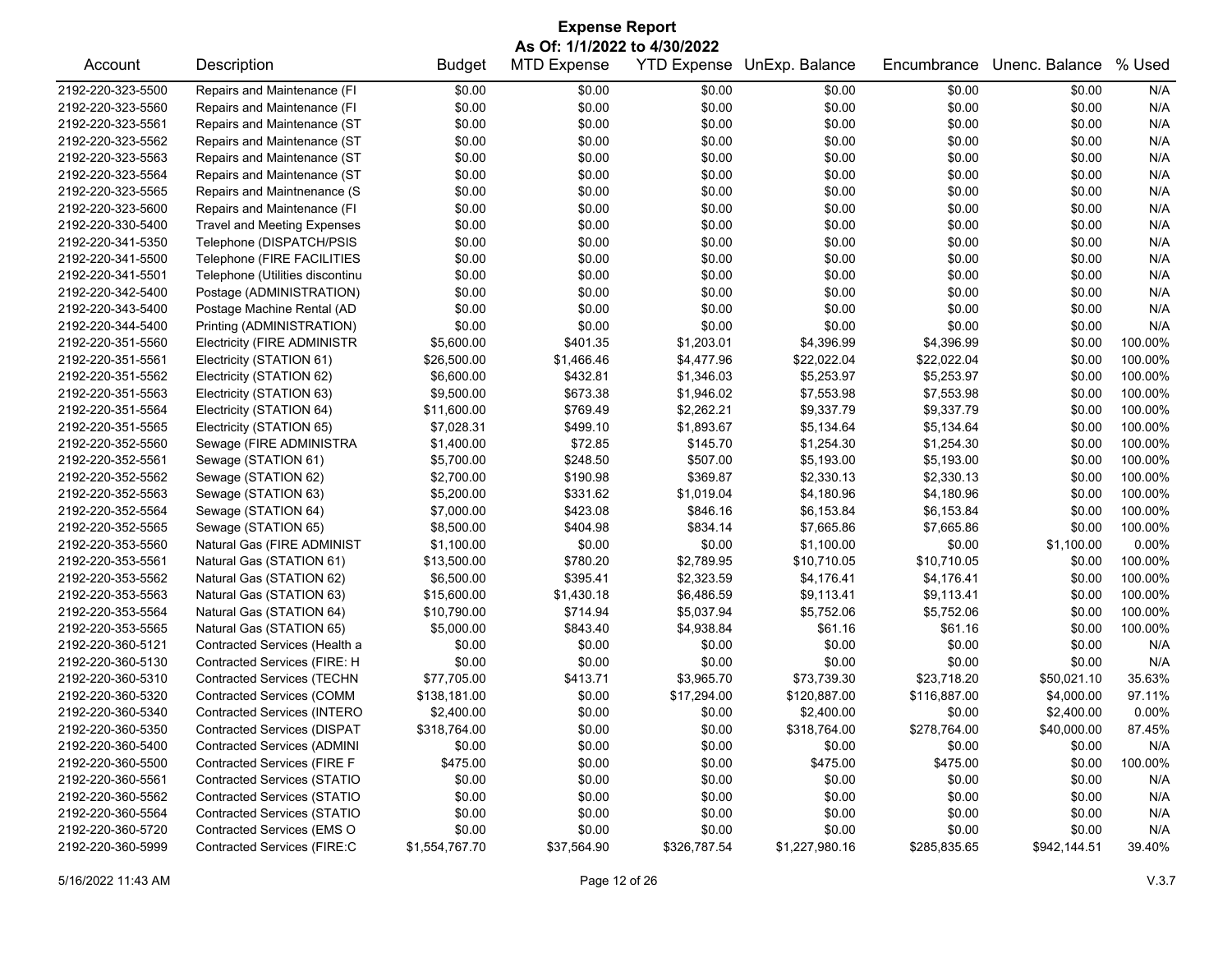| <b>Expense Report</b>        |                                    |                 |                    |                    |                 |                |                |          |  |
|------------------------------|------------------------------------|-----------------|--------------------|--------------------|-----------------|----------------|----------------|----------|--|
| As Of: 1/1/2022 to 4/30/2022 |                                    |                 |                    |                    |                 |                |                |          |  |
| Account                      | Description                        | <b>Budget</b>   | <b>MTD Expense</b> | <b>YTD Expense</b> | UnExp. Balance  | Encumbrance    | Unenc. Balance | % Used   |  |
| 2192-220-361-5999            | Software As A Service (FIRE:       | \$54,295.00     | \$1,016.71         | \$2,931.55         | \$51,363.45     | \$40,087.13    | \$11,276.32    | 79.23%   |  |
| 2192-220-382-5400            | Liability Insurance Premiums (     | \$115,947.42    | \$0.00             | \$115,947.42       | \$0.00          | \$0.00         | \$0.00         | 100.00%  |  |
| 2192-220-410-5400            | Office Supplies (ADMINISTR         | \$0.00          | \$0.00             | \$0.00             | \$0.00          | \$0.00         | \$0.00         | N/A      |  |
| 2192-220-420-5000            | <b>Operating Supplies (OPERAT</b>  | \$0.00          | \$0.00             | \$0.00             | \$0.00          | \$0.00         | \$0.00         | N/A      |  |
| 2192-220-420-5400            | <b>Operating Supplies (ADMINIS</b> | \$0.00          | \$0.00             | \$0.00             | \$0.00          | \$0.00         | \$0.00         | N/A      |  |
| 2192-220-420-5500            | <b>Operating Supplies (FIRE FA</b> | \$0.00          | \$0.00             | \$0.00             | \$0.00          | \$0.00         | \$0.00         | N/A      |  |
| 2192-220-420-5600            | <b>Operating Supplies (FIRE AP</b> | \$0.00          | \$0.00             | \$0.00             | \$0.00          | \$0.00         | \$0.00         | N/A      |  |
| 2192-220-420-5710            | Operating Supplies (FIRE OP        | \$0.00          | \$0.00             | \$0.00             | \$0.00          | \$0.00         | \$0.00         | N/A      |  |
| 2192-220-420-5750            | <b>Operating Supplies (HONOR</b>   | \$212.00        | \$0.00             | \$0.00             | \$212.00        | \$212.00       | \$0.00         | 100.00%  |  |
| 2192-220-421-5600            | Fuel (FIRE APPARATUS)              | \$117,000.00    | \$9,119.99         | \$30,545.05        | \$86,454.95     | \$69,454.95    | \$17,000.00    | 85.47%   |  |
| 2192-220-430-5710            | Small Tools and Minor Equip        | \$0.00          | \$0.00             | \$0.00             | \$0.00          | \$0.00         | \$0.00         | N/A      |  |
| 2192-220-440-5999            | Software (FIRE:COST ALLO           | \$0.00          | \$0.00             | \$0.00             | \$0.00          | \$0.00         | \$0.00         | N/A      |  |
| 2192-220-599-5400            | Other - Other Expenses (ADM        | \$0.00          | \$0.00             | \$0.00             | \$0.00          | \$0.00         | \$0.00         | N/A      |  |
| 2192-220-720-5500            | Buildings (FIRE FACILITIES)        | \$0.00          | \$0.00             | \$0.00             | \$0.00          | \$0.00         | \$0.00         | N/A      |  |
| 2192-220-720-5560            | <b>Buildings (FIRE ADMINISTRA</b>  | \$0.00          | \$0.00             | \$0.00             | \$0.00          | \$0.00         | \$0.00         | N/A      |  |
| 2192-220-720-5561            | Buildings (STATION 61)             | \$0.00          | \$0.00             | \$0.00             | \$0.00          | \$0.00         | \$0.00         | N/A      |  |
| 2192-220-720-5563            | Buildings (STATION 63)             | \$0.00          | \$0.00             | \$0.00             | \$0.00          | \$0.00         | \$0.00         | N/A      |  |
| 2192-220-730-5500            | Improvement of Sites (FIRE F       | \$0.00          | \$0.00             | \$0.00             | \$0.00          | \$0.00         | \$0.00         | N/A      |  |
| 2192-220-730-5560            | Improvement of Sites (FIRE A       | \$0.00          | \$0.00             | \$0.00             | \$0.00          | \$0.00         | \$0.00         | N/A      |  |
| 2192-220-730-5561            | Improvement of Sites (STATI        | \$540,000.00    | \$0.00             | \$0.00             | \$540,000.00    | \$0.00         | \$540,000.00   | 0.00%    |  |
| 2192-220-730-5562            | Improvement of Sites (STATI        | \$12,600.00     | \$0.00             | \$0.00             | \$12,600.00     | \$0.00         | \$12,600.00    | 0.00%    |  |
| 2192-220-730-5563            | Improvement of Sites (STATI        | \$429,524.00    | \$0.00             | \$5,524.00         | \$424,000.00    | \$0.00         | \$424,000.00   | 1.29%    |  |
| 2192-220-730-5564            | Improvement of Sites (STATI        | \$43,075.53     | \$0.00             | \$0.00             | \$43,075.53     | \$0.00         | \$43,075.53    | $0.00\%$ |  |
| 2192-220-730-5565            | Improvement of Sites (STATI        | \$2,000.00      | \$0.00             | \$0.00             | \$2,000.00      | \$1,660.00     | \$340.00       | 83.00%   |  |
| 2192-220-740-5121            | Machinery, Equipment and Fu        | \$22,150.00     | \$0.00             | \$0.00             | \$22,150.00     | \$0.00         | \$22,150.00    | 0.00%    |  |
| 2192-220-740-5160            | Machinery, Equipment and Fu        | \$20,477.59     | \$0.00             | \$1,227.59         | \$19,250.00     | \$1,353.10     | \$17,896.90    | 12.60%   |  |
|                              |                                    | \$6,777.00      | \$0.00             | \$127.50           | \$6,649.50      | \$488.70       | \$6,160.80     | 9.09%    |  |
| 2192-220-740-5200            | Machinery, Equipment and Fu        |                 |                    |                    |                 |                |                |          |  |
| 2192-220-740-5310            | Machinery, Equipment and Fu        | \$144,640.92    | \$0.00             | \$12,261.76        | \$132,379.16    | \$8,149.18     | \$124,229.98   | 14.11%   |  |
| 2192-220-740-5320            | Machinery, Equipment and Fu        | \$22,307.74     | \$0.00             | \$0.00             | \$22,307.74     | \$5,307.74     | \$17,000.00    | 23.79%   |  |
| 2192-220-740-5340            | Machinery, Equipment and Fu        | \$0.00          | \$0.00             | \$0.00             | \$0.00          | \$0.00         | \$0.00         | N/A      |  |
| 2192-220-740-5350            | Machinery, Equipment and Fu        | \$0.00          | \$0.00             | \$0.00             | \$0.00          | \$0.00         | \$0.00         | N/A      |  |
| 2192-220-740-5400            | Machinery, Equipment and Fu        | \$400.00        | \$0.00             | \$374.54           | \$25.46         | \$0.00         | \$25.46        | 93.64%   |  |
| 2192-220-740-5460            | Machinery, Equipment and Fu        | \$500.00        | \$0.00             | \$0.00             | \$500.00        | \$0.00         | \$500.00       | 0.00%    |  |
| 2192-220-740-5561            | Machinery, Equipment and Fu        | \$0.00          | \$0.00             | \$0.00             | \$0.00          | \$0.00         | \$0.00         | N/A      |  |
| 2192-220-740-5600            | Machinery, Equipment and Fu        | \$298,127.46    | \$102,400.00       | \$109,731.04       | \$188,396.42    | \$103,096.42   | \$85,300.00    | 71.39%   |  |
| 2192-220-740-5710            | Machinery, Equipment and Fu        | \$56,038.55     | \$0.00             | \$302.55           | \$55,736.00     | \$8,990.56     | \$46,745.44    | 16.58%   |  |
| 2192-220-740-5712            | Machinery, Equipment and Fu        | \$60,017.05     | \$1,199.85         | \$3,966.90         | \$56,050.15     | \$5,900.00     | \$50,150.15    | 16.44%   |  |
| 2192-220-740-5714            | Machinery, Equipment and Fu        | \$402,275.25    | \$0.00             | \$402,142.70       | \$132.55        | \$132.55       | \$0.00         | 100.00%  |  |
| 2192-220-740-5720            | Machinery, Equipment and Fu        | \$26,200.00     | \$0.00             | \$0.00             | \$26,200.00     | \$0.00         | \$26,200.00    | $0.00\%$ |  |
| 2192-220-740-5730            | Machinery, Equipment and Fu        | \$0.00          | \$0.00             | \$0.00             | \$0.00          | \$0.00         | \$0.00         | N/A      |  |
| 2192-220-740-5740            | Machinery, Equipment and Fu        | \$15,000.00     | \$0.00             | \$0.00             | \$15,000.00     | \$0.00         | \$15,000.00    | $0.00\%$ |  |
| 2192-220-740-5810            | Machinery, Equipment, and F        | \$0.00          | \$0.00             | \$0.00             | \$0.00          | \$0.00         | \$0.00         | N/A      |  |
| 2192-220-740-5900            | Machinery, Equipment, and F        | \$0.00          | \$0.00             | \$0.00             | \$0.00          | \$0.00         | \$0.00         | N/A      |  |
| 2192-220-750-5600            | Motor Vehicles (FIRE APPAR         | \$0.00          | \$0.00             | \$0.00             | \$0.00          | \$0.00         | \$0.00         | N/A      |  |
| 2192-220-750-5900            | Motor Vehicles (CAPITAL)           | \$0.00          | \$0.00             | \$0.00             | \$0.00          | \$0.00         | \$0.00         | N/A      |  |
|                              | Fire Totals:                       | \$14,649,191.02 | \$829,576.77       | \$4,298,771.14     | \$10,350,419.88 | \$1,082,899.05 | \$9,267,520.83 | 36.74%   |  |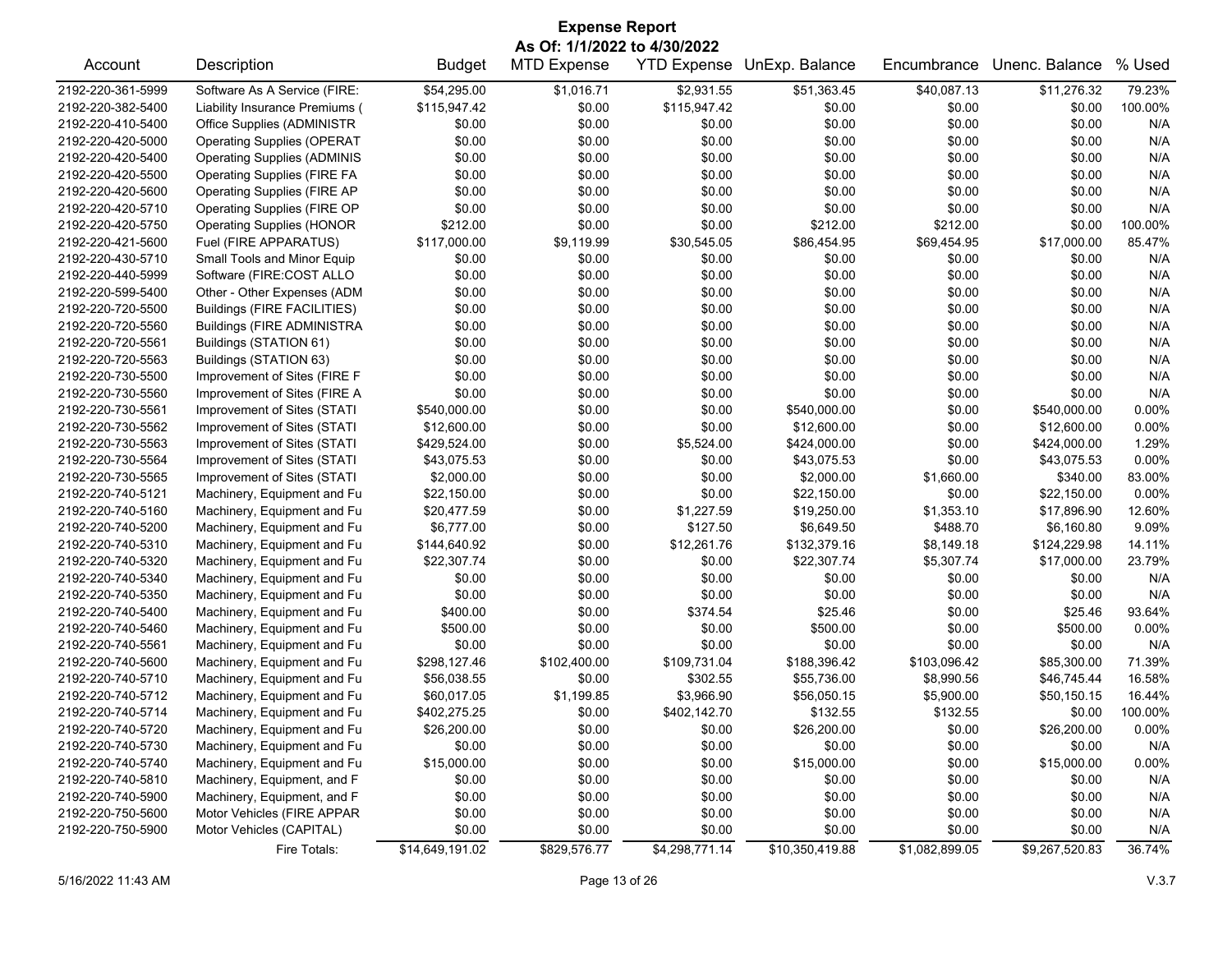| <b>Expense Report</b>       |                                     |                 |                              |                |                            |                 |                 |         |  |
|-----------------------------|-------------------------------------|-----------------|------------------------------|----------------|----------------------------|-----------------|-----------------|---------|--|
|                             |                                     |                 | As Of: 1/1/2022 to 4/30/2022 |                |                            |                 |                 |         |  |
| Account                     | Description                         | <b>Budget</b>   | <b>MTD Expense</b>           |                | YTD Expense UnExp. Balance | Encumbrance     | Unenc. Balance  | % Used  |  |
| <b>Transfers</b>            |                                     |                 |                              |                |                            |                 |                 |         |  |
| 2192-910-910-5000           | Transfers - Out (OPERATION          | \$1,292,855.18  | \$0.00                       | \$1,292,855.18 | \$0.00                     | \$0.00          | \$0.00          | 100.00% |  |
|                             | <b>Transfers Totals:</b>            | \$1,292,855.18  | \$0.00                       | \$1,292,855.18 | \$0.00                     | \$0.00          | \$0.00          | 100.00% |  |
| <b>Advances</b>             |                                     |                 |                              |                |                            |                 |                 |         |  |
| 2192-920-920-0000           | Advances - Out                      | \$0.00          | \$0.00                       | \$0.00         | \$0.00                     | \$0.00          | \$0.00          | N/A     |  |
|                             | <b>Advances Totals:</b>             | \$0.00          | \$0.00                       | \$0.00         | \$0.00                     | \$0.00          | \$0.00          | N/A     |  |
| <b>Contingencies</b>        |                                     |                 |                              |                |                            |                 |                 |         |  |
| 2192-930-930-5999           | Contingencies (FIRE:COST A          | \$2,762,615.24  | \$0.00                       | \$0.00         | \$2,762,615.24             | \$0.00          | \$2,762,615.24  | 0.00%   |  |
|                             | <b>Contingencies Totals:</b>        | \$2,762,615.24  | \$0.00                       | \$0.00         | \$2,762,615.24             | \$0.00          | \$2,762,615.24  | 0.00%   |  |
| <b>Other Financing Uses</b> |                                     |                 |                              |                |                            |                 |                 |         |  |
| 2192-990-990-5999           | <b>Budget Stabilization (FIRE:C</b> | \$2,473,539.68  | \$0.00                       | \$0.00         | \$2,473,539.68             | \$0.00          | \$2,473,539.68  | 0.00%   |  |
|                             | Other Financing Uses Totals:        | \$2,473,539.68  | \$0.00                       | \$0.00         | \$2,473,539.68             | \$0.00          | \$2,473,539.68  | 0.00%   |  |
| 2192 Total:                 |                                     | \$21,178,201.12 | \$829,576.77                 | \$5,591,626.32 | \$15,586,574.80            | \$1,082,899.05  | \$14,503,675.75 | 31.52%  |  |
| 2231                        | Permissive Motor Vehicle            |                 |                              |                |                            | Target Percent: | 33.33%          |         |  |
| Highways                    |                                     |                 |                              |                |                            |                 |                 |         |  |
| 2231-330-360-4800           | <b>Contracted Services (PAVING</b>  | \$150,000.00    | \$0.00                       | \$0.00         | \$150,000.00               | \$0.00          | \$150,000.00    | 0.00%   |  |
| 2231-330-360-4852           | <b>Contracted Services (PROJE</b>   | \$150,000.00    | \$0.00                       | \$0.00         | \$150,000.00               | \$0.00          | \$150,000.00    | 0.00%   |  |
| 2231-330-420-4600           | Operating Supplies (ROAD M          | \$0.00          | \$0.00                       | \$0.00         | \$0.00                     | \$0.00          | \$0.00          | N/A     |  |
|                             | <b>Highways Totals:</b>             | \$300,000.00    | \$0.00                       | \$0.00         | \$300,000.00               | \$0.00          | \$300,000.00    | 0.00%   |  |
| <b>Contingencies</b>        |                                     |                 |                              |                |                            |                 |                 |         |  |
| 2231-930-930-0000           | Contingencies                       | \$231,049.22    | \$0.00                       | \$0.00         | \$231,049.22               | \$0.00          | \$231,049.22    | 0.00%   |  |
|                             | <b>Contingencies Totals:</b>        | \$231,049.22    | \$0.00                       | \$0.00         | \$231,049.22               | \$0.00          | \$231,049.22    | 0.00%   |  |
| <b>Other Financing Uses</b> |                                     |                 |                              |                |                            |                 |                 |         |  |
| 2231-990-990-0000           | <b>Budget Stabilization</b>         | \$16,830.52     | \$0.00                       | \$0.00         | \$16,830.52                | \$0.00          | \$16,830.52     | 0.00%   |  |
|                             | Other Financing Uses Totals:        | \$16,830.52     | \$0.00                       | \$0.00         | \$16,830.52                | \$0.00          | \$16,830.52     | 0.00%   |  |
| 2231 Total:                 |                                     | \$547,879.74    | \$0.00                       | \$0.00         | \$547,879.74               | \$0.00          | \$547,879.74    | 0.00%   |  |
| 2281                        | <b>EMS</b>                          |                 |                              |                |                            | Target Percent: | 33.33%          |         |  |
| <b>EMS</b>                  |                                     |                 |                              |                |                            |                 |                 |         |  |
| 2281-230-259-5350           | Other - Employee Reimburse          | \$0.00          | \$0.00                       | \$0.00         | \$0.00                     | \$0.00          | \$0.00          | N/A     |  |
| 2281-230-259-5400           | Other - Employee Reimburse          | \$250.00        | \$0.00                       | \$0.00         | \$250.00                   | \$0.00          | \$250.00        | 0.00%   |  |
| 2281-230-259-5401           | Other - Employee Reimburse          | \$3,965.00      | \$0.00                       | \$0.00         | \$3,965.00                 | \$36.00         | \$3,929.00      | 0.91%   |  |
| 2281-230-259-5460           | Other - Employee Reimburse          | \$300.00        | \$0.00                       | \$0.00         | \$300.00                   | \$0.00          | \$300.00        | 0.00%   |  |
| 2281-230-259-5710           | Other - Employee Reimburse          | \$600.00        | \$0.00                       | \$0.00         | \$600.00                   | \$600.00        | \$0.00          | 100.00% |  |
| 2281-230-259-5714           | Other - Employee Reimburse          | \$200.00        | \$0.00                       | \$0.00         | \$200.00                   | \$112.00        | \$88.00         | 56.00%  |  |
| 2281-230-259-5720           | Other - Employee Reimburse          | \$2,254.00      | \$0.00                       | \$0.00         | \$2,254.00                 | \$0.00          | \$2,254.00      | 0.00%   |  |
| 2281-230-259-5740           | Other - Employee Reimburse          | \$5,000.00      | \$0.00                       | \$0.00         | \$5,000.00                 | \$442.00        | \$4,558.00      | 8.84%   |  |
| 2281-230-311-5400           | Accounting and Legal Fees (A        | \$0.00          | \$0.00                       | \$0.00         | \$0.00                     | \$0.00          | \$0.00          | N/A     |  |
| 2281-230-314-5400           | Tax Collection Fees (ADMINI         | \$0.00          | \$0.00                       | \$0.00         | \$0.00                     | \$0.00          | \$0.00          | N/A     |  |
| 2281-230-318-5200           | <b>Training Services (PREVENTI</b>  | \$3,250.00      | \$0.00                       | \$800.00       | \$2,450.00                 | \$1,665.00      | \$785.00        | 75.85%  |  |
| 2281-230-318-5220           | Training Services (Public Edu       | \$390.00        | \$0.00                       | \$0.00         | \$390.00                   | \$0.00          | \$390.00        | 0.00%   |  |
| 2281-230-318-5320           | <b>Training Services (COMMUN</b>    | \$0.00          | \$0.00                       | \$0.00         | \$0.00                     | \$0.00          | \$0.00          | N/A     |  |
| 2281-230-318-5350           | <b>Training Services (DISPATCH</b>  | \$11,818.00     | \$0.00                       | \$365.00       | \$11,453.00                | \$5,235.00      | \$6,218.00      | 47.39%  |  |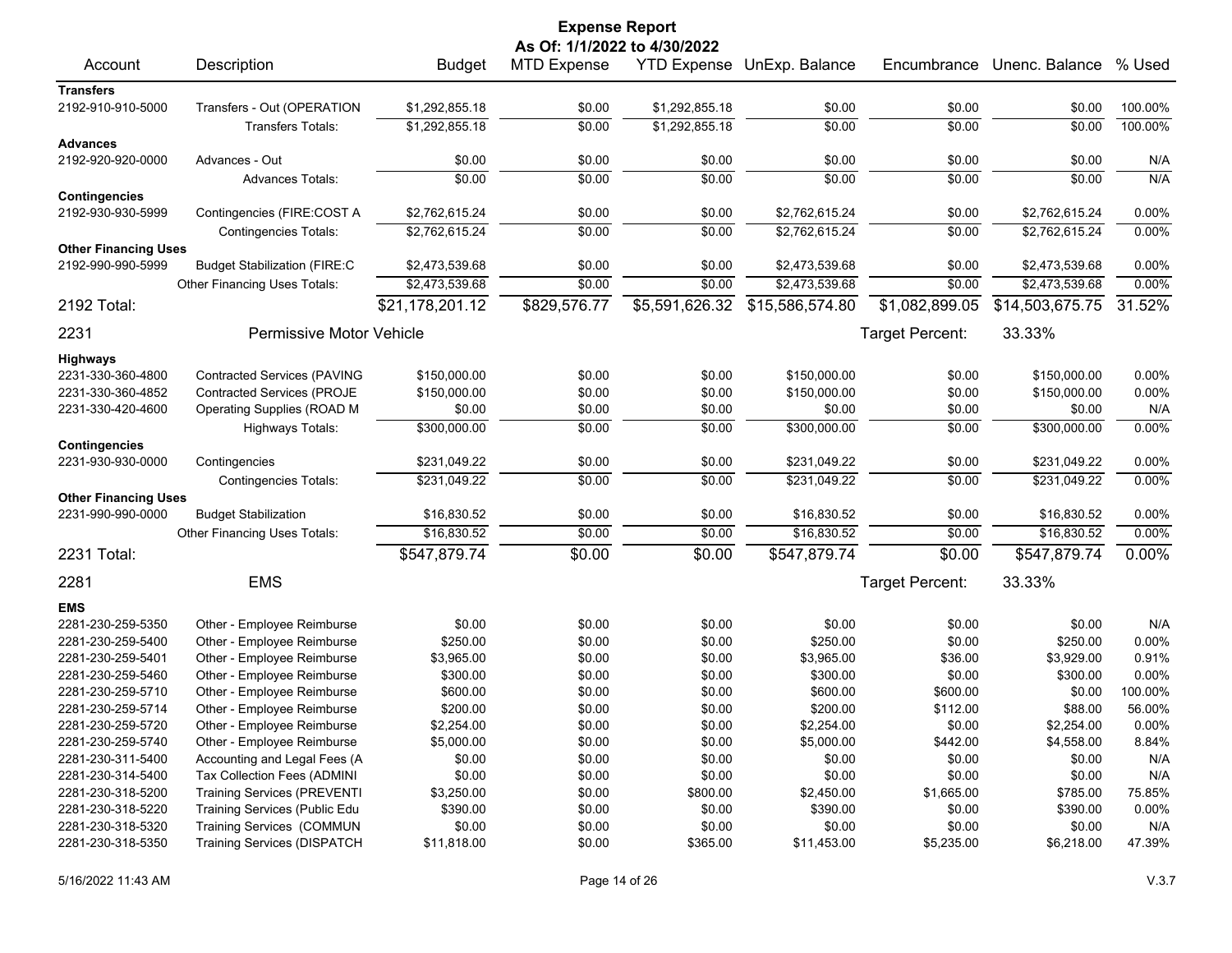| <b>Expense Report</b><br>As Of: 1/1/2022 to 4/30/2022 |                                     |               |                    |             |                            |             |                |          |  |
|-------------------------------------------------------|-------------------------------------|---------------|--------------------|-------------|----------------------------|-------------|----------------|----------|--|
| Account                                               | Description                         | <b>Budget</b> | <b>MTD Expense</b> |             | YTD Expense UnExp. Balance | Encumbrance | Unenc. Balance | % Used   |  |
| 2281-230-318-5400                                     | <b>Training Services (ADMINIST</b>  | \$11,445.00   | \$45.00            | \$45.00     | \$11,400.00                | \$0.00      | \$11,400.00    | 0.39%    |  |
| 2281-230-318-5401                                     | <b>Training Services (ADMINIST</b>  | \$2,400.00    | \$0.00             | \$1,390.00  | \$1,010.00                 | \$1,010.00  | \$0.00         | 100.00%  |  |
| 2281-230-318-5460                                     | <b>Training Services (AUXILIAR</b>  | \$2,300.00    | \$0.00             | \$0.00      | \$2,300.00                 | \$0.00      | \$2,300.00     | 0.00%    |  |
| 2281-230-318-5710                                     | Training Services (FIRE OPE         | \$29,021.00   | \$0.00             | \$1,900.00  | \$27,121.00                | \$13,372.94 | \$13,748.06    | 52.63%   |  |
| 2281-230-318-5712                                     | <b>Training Services (FIRE GEA</b>  | \$0.00        | \$0.00             | \$0.00      | \$0.00                     | \$0.00      | \$0.00         | N/A      |  |
| 2281-230-318-5714                                     | <b>Training Services (SCBA)</b>     | \$2,500.00    | \$0.00             | \$0.00      | \$2,500.00                 | \$0.00      | \$2,500.00     | 0.00%    |  |
| 2281-230-318-5717                                     | Training Services (SAFETY &         | \$0.00        | \$0.00             | \$0.00      | \$0.00                     | \$0.00      | \$0.00         | N/A      |  |
| 2281-230-318-5720                                     | <b>Training Services (EMS OPE</b>   | \$4,500.00    | \$0.00             | \$504.00    | \$3,996.00                 | \$2,046.00  | \$1,950.00     | 56.67%   |  |
| 2281-230-318-5730                                     | Training Services (HAZ MAT)         | \$1,600.00    | \$0.00             | \$0.00      | \$1,600.00                 | \$0.00      | \$1,600.00     | 0.00%    |  |
| 2281-230-318-5740                                     | <b>Training Services (TECHNIC</b>   | \$4,700.00    | \$189.65           | \$289.65    | \$4,410.35                 | \$3,775.35  | \$635.00       | 86.49%   |  |
| 2281-230-318-5750                                     | <b>Training Services (HONORS</b>    | \$1,000.00    | \$0.00             | \$0.00      | \$1,000.00                 | \$0.00      | \$1,000.00     | 0.00%    |  |
| 2281-230-318-5810                                     | <b>Training Services (FIRE TRAI</b> | \$0.00        | \$0.00             | \$0.00      | \$0.00                     | \$0.00      | \$0.00         | N/A      |  |
| 2281-230-318-5820                                     | <b>Training Services (EMS TRAI</b>  | \$0.00        | \$0.00             | \$0.00      | \$0.00                     | \$0.00      | \$0.00         | N/A      |  |
| 2281-230-321-5220                                     | Rents and Leases (PUBLIC E          | \$0.00        | \$0.00             | \$0.00      | \$0.00                     | \$0.00      | \$0.00         | N/A      |  |
| 2281-230-321-5560                                     | Rents and Leases (FIRE AD           | \$600.00      | \$0.00             | \$104.91    | \$495.09                   | \$495.09    | \$0.00         | 100.00%  |  |
| 2281-230-321-5561                                     | Rents and Leases (STATION           | \$1,600.00    | \$0.00             | \$0.00      | \$1,600.00                 | \$1,600.00  | \$0.00         | 100.00%  |  |
| 2281-230-321-5562                                     | Rents and Leases (STATION           | \$600.00      | \$2.15             | \$58.82     | \$541.18                   | \$541.18    | \$0.00         | 100.00%  |  |
| 2281-230-321-5563                                     | Rents and Leases (STATION           | \$600.00      | \$1.08             | \$29.40     | \$570.60                   | \$570.60    | \$0.00         | 100.00%  |  |
| 2281-230-321-5564                                     | Rents and Leases (STATION           | \$600.00      | \$1.08             | \$29.40     | \$570.60                   | \$570.60    | \$0.00         | 100.00%  |  |
| 2281-230-321-5565                                     | Rents and Leases (STATION           | \$1,500.00    | \$69.91            | \$265.60    | \$1,234.40                 | \$1,234.40  | \$0.00         | 100.00%  |  |
| 2281-230-321-5600                                     | Rents and Leases (FIRE APP          | \$110,000.00  | \$4,250.08         | \$24,933.13 | \$85,066.87                | \$55,066.87 | \$30,000.00    | 72.73%   |  |
| 2281-230-321-5710                                     | Rents and Leases (FIRE OPE          | \$0.00        | \$0.00             | \$0.00      | \$0.00                     | \$0.00      | \$0.00         | N/A      |  |
| 2281-230-321-5714                                     | Rentals and Leases (SCBA)           | \$1,800.00    | \$0.00             | \$0.00      | \$1,800.00                 | \$170.00    | \$1,630.00     | 9.44%    |  |
| 2281-230-321-5720                                     | Rents and Leases (EMS OPE           | \$0.00        | \$0.00             | \$0.00      | \$0.00                     | \$0.00      | \$0.00         | N/A      |  |
| 2281-230-322-5560                                     | Garbage and Trash Removal           | \$0.00        | \$0.00             | \$0.00      | \$0.00                     | \$0.00      | \$0.00         | N/A      |  |
| 2281-230-322-5561                                     | Garbage and Trash Removal           | \$0.00        | \$0.00             | \$0.00      | \$0.00                     | \$0.00      | \$0.00         | N/A      |  |
| 2281-230-322-5562                                     | Garbage and Trash Removal           | \$0.00        | \$0.00             | \$0.00      | \$0.00                     | \$0.00      | \$0.00         | N/A      |  |
| 2281-230-322-5563                                     | Garbage and Trash Removal           | \$0.00        | \$0.00             | \$0.00      | \$0.00                     | \$0.00      | \$0.00         | N/A      |  |
| 2281-230-322-5564                                     | Garbage and Trash Removal           | \$0.00        | \$0.00             | \$0.00      | \$0.00                     | \$0.00      | \$0.00         | N/A      |  |
| 2281-230-322-5565                                     | Garbage & Trash Removal (S          | \$76.69       | \$0.00             | \$76.69     | \$0.00                     | \$0.00      | \$0.00         | 100.00%  |  |
| 2281-230-323-5121                                     | Repairs and Maintenance (HE         | \$1,000.00    | \$0.00             | \$0.00      | \$1,000.00                 | \$0.00      | \$1,000.00     | 0.00%    |  |
| 2281-230-323-5160                                     | Repairs and Maintenance (H          | \$0.00        | \$0.00             | \$0.00      | \$0.00                     | \$0.00      | \$0.00         | N/A      |  |
| 2281-230-323-5200                                     | Repairs and Maintenance (PR         | \$450.00      | \$0.00             | \$0.00      | \$450.00                   | \$0.00      | \$450.00       | 0.00%    |  |
| 2281-230-323-5220                                     | Repairs and Maintenance (PU         | \$3,500.00    | \$0.00             | \$0.00      | \$3,500.00                 | \$0.00      | \$3,500.00     | 0.00%    |  |
| 2281-230-323-5310                                     | Repairs and Maintenance (TE         | \$3,463.92    | \$0.00             | \$3,463.92  | \$0.00                     | \$0.00      | \$0.00         | 100.00%  |  |
| 2281-230-323-5320                                     | Repairs and Maintenance (C          | \$5,000.00    | \$0.00             | \$0.00      | \$5,000.00                 | \$533.25    | \$4,466.75     | 10.67%   |  |
| 2281-230-323-5340                                     | Repairs and Maintenance (IN         | \$0.00        | \$0.00             | \$0.00      | \$0.00                     | \$0.00      | \$0.00         | N/A      |  |
| 2281-230-323-5350                                     | Repairs and Maintenance (DI         | \$1,000.00    | \$0.00             | \$0.00      | \$1,000.00                 | \$0.00      | \$1,000.00     | $0.00\%$ |  |
| 2281-230-323-5400                                     | Repairs and Maintenance (AD         | \$0.00        | \$0.00             | \$0.00      | \$0.00                     | \$0.00      | \$0.00         | N/A      |  |
| 2281-230-323-5460                                     | Repairs and Maintenance (AU         | \$0.00        | \$0.00             | \$0.00      | \$0.00                     | \$0.00      | \$0.00         | N/A      |  |
| 2281-230-323-5560                                     | Repairs and Maintenance (FI         | \$6,400.00    | \$654.93           | \$1,272.96  | \$5,127.04                 | \$2,842.04  | \$2,285.00     | 64.30%   |  |
| 2281-230-323-5561                                     | Repairs and Maintenance (ST         | \$19,100.00   | \$1,812.41         | \$4,683.36  | \$14,416.64                | \$5,096.64  | \$9,320.00     | 51.20%   |  |
| 2281-230-323-5562                                     | Repairs and Maintenance (ST         | \$10,200.00   | \$232.59           | \$2,070.90  | \$8,129.10                 | \$4,144.10  | \$3,985.00     | 60.93%   |  |
| 2281-230-323-5563                                     | Repairs and Maintenance (ST         | \$21,700.00   | \$5,962.93         | \$10,635.62 | \$11,064.38                | \$3,377.72  | \$7,686.66     | 64.58%   |  |
| 2281-230-323-5564                                     | Repairs and Maintenance (ST         | \$19,200.00   | \$252.59           | \$5,331.58  | \$13,868.42                | \$3,948.42  | \$9,920.00     | 48.33%   |  |
| 2281-230-323-5565                                     | Repairs & Maintenance (STA          | \$5,000.00    | \$270.00           | \$1,581.24  | \$3,418.76                 | \$2,063.76  | \$1,355.00     | 72.90%   |  |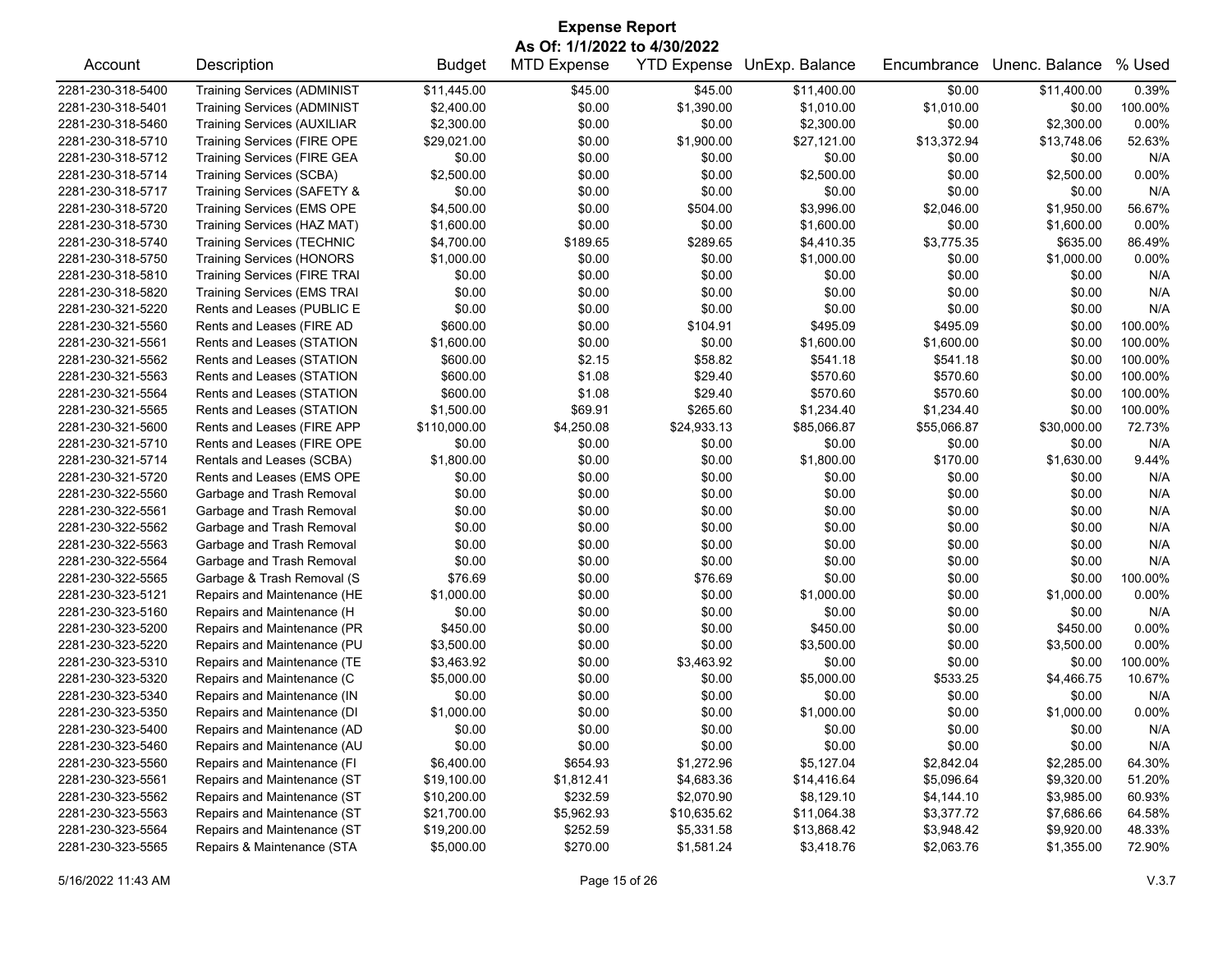| <b>Expense Report</b><br>As Of: 1/1/2022 to 4/30/2022 |                                    |               |                    |             |                                   |             |                |          |  |
|-------------------------------------------------------|------------------------------------|---------------|--------------------|-------------|-----------------------------------|-------------|----------------|----------|--|
| Account                                               | Description                        | <b>Budget</b> | <b>MTD Expense</b> |             | <b>YTD Expense</b> UnExp. Balance | Encumbrance | Unenc. Balance | % Used   |  |
| 2281-230-323-5600                                     | Repairs and Maintenance (FI        | \$75,500.00   | \$671.18           | \$13,446.58 | \$62,053.42                       | \$21,317.74 | \$40,735.68    | 46.05%   |  |
| 2281-230-323-5710                                     | Repairs and Maintenance (FI        | \$8,000.00    | \$0.00             | \$0.00      | \$8,000.00                        | \$0.00      | \$8,000.00     | 0.00%    |  |
| 2281-230-323-5712                                     | Repairs and Maintenance (FI        | \$10,020.75   | \$0.00             | \$0.00      | \$10,020.75                       | \$6,420.75  | \$3,600.00     | 64.07%   |  |
| 2281-230-323-5714                                     | Repairs and Maintenance (SC        | \$4,875.00    | \$0.00             | \$0.00      | \$4,875.00                        | \$4,872.50  | \$2.50         | 99.95%   |  |
| 2281-230-323-5720                                     | Repairs and Maintenance (E         | \$5,000.00    | \$425.00           | \$425.00    | \$4,575.00                        | \$575.00    | \$4,000.00     | 20.00%   |  |
| 2281-230-323-5730                                     | Repairs and Maintenance (HA        | \$2,000.00    | \$0.00             | \$252.00    | \$1,748.00                        | \$0.00      | \$1,748.00     | 12.60%   |  |
| 2281-230-323-5740                                     | Repairs and Maintenance (TE        | \$4,500.00    | \$0.00             | \$0.00      | \$4,500.00                        | \$1,300.00  | \$3,200.00     | 28.89%   |  |
| 2281-230-330-5200                                     | Travel and Meeting Expense (       | \$1,100.00    | \$233.72           | \$233.72    | \$866.28                          | \$66.28     | \$800.00       | 27.27%   |  |
| 2281-230-330-5310                                     | Travel and Meeting Expense (       | \$0.00        | \$0.00             | \$0.00      | \$0.00                            | \$0.00      | \$0.00         | N/A      |  |
| 2281-230-330-5320                                     | Travel and Meeting Expense (       | \$0.00        | \$0.00             | \$0.00      | \$0.00                            | \$0.00      | \$0.00         | N/A      |  |
| 2281-230-330-5350                                     | Travel and Meeting Expense (       | \$0.00        | \$0.00             | \$0.00      | \$0.00                            | \$0.00      | \$0.00         | N/A      |  |
| 2281-230-330-5351                                     | Travel and Meeting Expense (       | \$0.00        | \$0.00             | \$0.00      | \$0.00                            | \$0.00      | \$0.00         | N/A      |  |
| 2281-230-330-5400                                     | Travel and Meeting Expense (       | \$0.00        | \$0.00             | \$0.00      | \$0.00                            | \$0.00      | \$0.00         | N/A      |  |
| 2281-230-330-5401                                     | Travel and Meeting Expense (       | \$22,820.00   | \$2,471.66         | \$2,934.38  | \$19,885.62                       | \$1,635.62  | \$18,250.00    | 20.03%   |  |
| 2281-230-330-5600                                     | Travel and Meeting Expense (       | \$0.00        | \$0.00             | \$0.00      | \$0.00                            | \$0.00      | \$0.00         | N/A      |  |
| 2281-230-330-5710                                     | Travel and Meeting Expense (       | \$5,520.00    | \$0.00             | \$0.00      | \$5,520.00                        | \$3,270.00  | \$2,250.00     | 59.24%   |  |
| 2281-230-330-5712                                     | Travel and Meeting Expense (       | \$0.00        | \$0.00             | \$0.00      | \$0.00                            | \$0.00      | \$0.00         | N/A      |  |
| 2281-230-330-5714                                     | Travel and Meeting Expense (       | \$0.00        | \$0.00             | \$0.00      | \$0.00                            | \$0.00      | \$0.00         | N/A      |  |
| 2281-230-330-5720                                     | Travel and Meeting Expense (       | \$12,225.00   | \$0.00             | \$0.00      | \$12,225.00                       | \$0.00      | \$12,225.00    | 0.00%    |  |
| 2281-230-330-5730                                     | Travel and Meeting Expense (       | \$750.00      | \$0.00             | \$0.00      | \$750.00                          | \$0.00      | \$750.00       | 0.00%    |  |
| 2281-230-330-5740                                     | Travel and Meeting Expense (       | \$1,300.00    | \$0.00             | \$0.00      | \$1,300.00                        | \$1,300.00  | \$0.00         | 100.00%  |  |
| 2281-230-330-5750                                     | <b>Travel and Meeting Expenses</b> | \$0.00        | \$0.00             | \$0.00      | \$0.00                            | \$0.00      | \$0.00         | N/A      |  |
| 2281-230-330-5810                                     | Travel and Meeting Expense (       | \$0.00        | \$0.00             | \$0.00      | \$0.00                            | \$0.00      | \$0.00         | N/A      |  |
| 2281-230-330-5820                                     | Travel and Meeting Expense (       | \$0.00        | \$0.00             | \$0.00      | \$0.00                            | \$0.00      | \$0.00         | N/A      |  |
| 2281-230-341-5200                                     | Telephone (PREVENTION)             | \$0.00        | \$0.00             | \$0.00      | \$0.00                            | \$0.00      | \$0.00         | N/A      |  |
| 2281-230-341-5320                                     | Telephone (COMMUNICATIO            | \$0.00        | \$0.00             | \$0.00      | \$0.00                            | \$0.00      | \$0.00         | N/A      |  |
| 2281-230-341-5350                                     | Telephone (DISPATCH/PSIS           | \$0.00        | \$0.00             | \$0.00      | \$0.00                            | \$0.00      | \$0.00         | N/A      |  |
| 2281-230-341-5560                                     | Telephone (FIRE ADMINISTR          | \$1,500.00    | \$154.26           | \$617.22    | \$882.78                          | \$882.78    | \$0.00         | 100.00%  |  |
| 2281-230-341-5561                                     | Telephone (STATION 61)             | \$0.00        | \$0.00             | \$0.00      | \$0.00                            | \$0.00      | \$0.00         | N/A      |  |
| 2281-230-341-5562                                     | Telephone (STATION 62)             | \$0.00        | \$0.00             | \$0.00      | \$0.00                            | \$0.00      | \$0.00         | N/A      |  |
| 2281-230-341-5563                                     | Telephone (STATION 63)             | \$0.00        | \$0.00             | \$0.00      | \$0.00                            | \$0.00      | \$0.00         | N/A      |  |
| 2281-230-341-5564                                     | Telephone (STATION 64)             | \$0.00        | \$0.00             | \$0.00      | \$0.00                            | \$0.00      | \$0.00         | N/A      |  |
| 2281-230-341-5565                                     | Telephone (STATION 65)             | \$0.00        | \$0.00             | \$0.00      | \$0.00                            | \$0.00      | \$0.00         | N/A      |  |
| 2281-230-341-5999                                     | Telephone (COST ALLOC/BU           | \$0.00        | \$0.00             | \$0.00      | \$0.00                            | \$0.00      | \$0.00         | N/A      |  |
| 2281-230-342-5400                                     | Postage (ADMINISTRATION)           | \$1,000.00    | \$0.00             | \$0.00      | \$1,000.00                        | \$1,000.00  | \$0.00         | 100.00%  |  |
| 2281-230-342-5710                                     | Postage (FIRE OPERATIONS           | \$600.00      | \$0.00             | \$0.00      | \$600.00                          | \$0.00      | \$600.00       | 0.00%    |  |
| 2281-230-342-5714                                     | Postage (SCBA)                     | \$300.00      | \$165.97           | \$165.97    | \$134.03                          | \$4.03      | \$130.00       | 56.67%   |  |
| 2281-230-342-5720                                     | Postage (EMS OPERATIONS            | \$2,000.00    | \$0.00             | \$0.00      | \$2,000.00                        | \$0.00      | \$2,000.00     | $0.00\%$ |  |
| 2281-230-342-5730                                     | Postage (HAZ MAT)                  | \$75.00       | \$0.00             | \$0.00      | \$75.00                           | \$0.00      | \$75.00        | 0.00%    |  |
| 2281-230-342-5740                                     | Postage (TECH RESCUE/US            | \$20.00       | \$14.60            | \$14.60     | \$5.40                            | \$5.40      | \$0.00         | 100.00%  |  |
| 2281-230-343-5400                                     | Postage Machine Rental (AD         | \$750.00      | \$0.00             | \$142.35    | \$607.65                          | \$607.65    | \$0.00         | 100.00%  |  |
| 2281-230-344-5220                                     | Printing (PUBLIC EDUCATIO          | \$0.00        | \$0.00             | \$0.00      | \$0.00                            | \$0.00      | \$0.00         | N/A      |  |
| 2281-230-344-5400                                     | Printing (ADMINISTRATION)          | \$1,000.00    | \$0.00             | \$0.00      | \$1,000.00                        | \$32.00     | \$968.00       | 3.20%    |  |
| 2281-230-344-5401                                     | Printing (ADMINISTRATION:          | \$1,500.00    | \$100.57           | \$655.27    | \$844.73                          | \$844.73    | \$0.00         | 100.00%  |  |
| 2281-230-344-5460                                     | Printing (AUXILIARY)               | \$0.00        | \$0.00             | \$0.00      | \$0.00                            | \$0.00      | \$0.00         | N/A      |  |
| 2281-230-344-5720                                     | Printing (EMS OPERATIONS)          | \$2,050.00    | \$0.00             | \$450.00    | \$1,600.00                        | \$0.00      | \$1,600.00     | 21.95%   |  |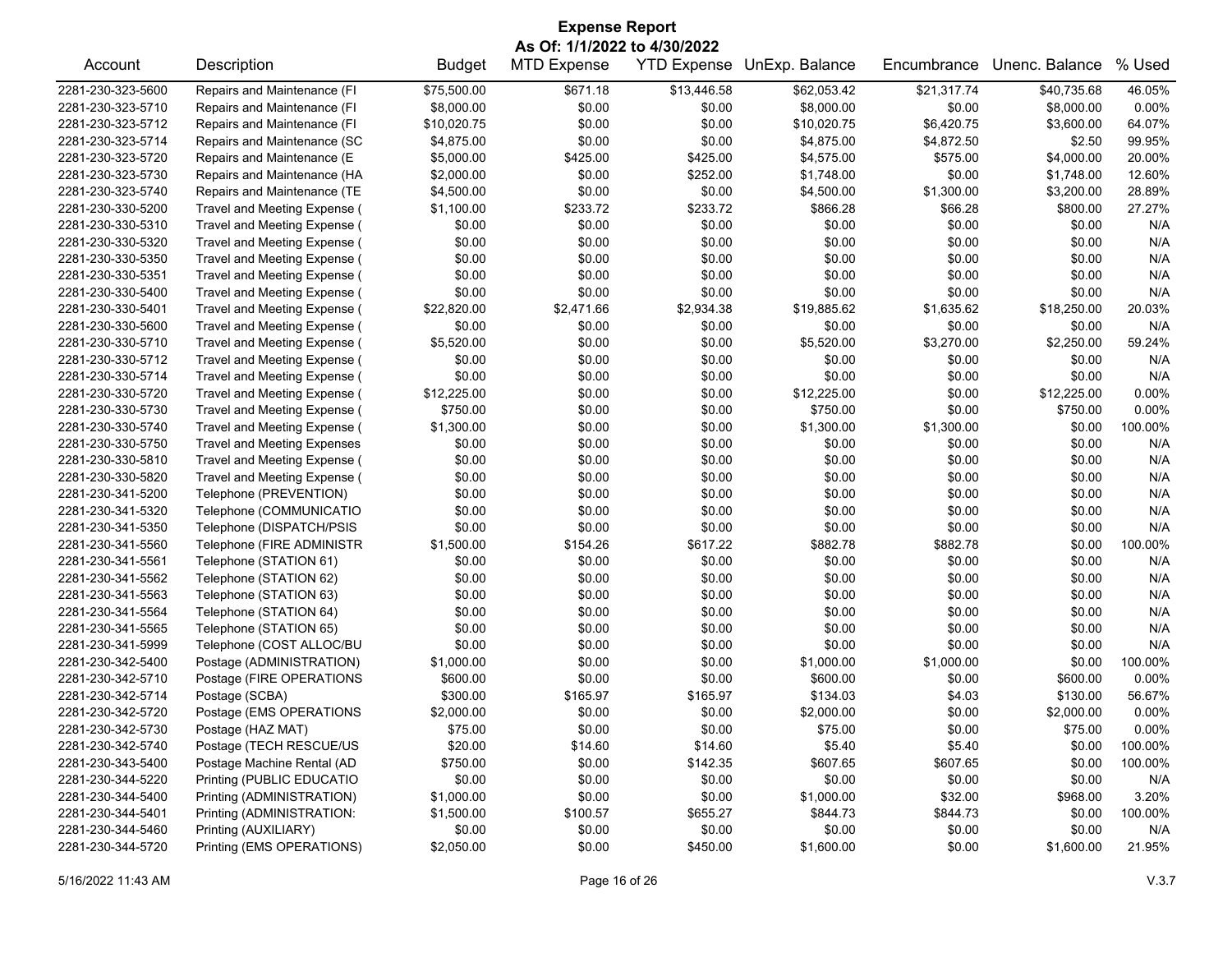| <b>Expense Report</b>        |                                    |               |                    |             |                            |             |                |         |  |
|------------------------------|------------------------------------|---------------|--------------------|-------------|----------------------------|-------------|----------------|---------|--|
| As Of: 1/1/2022 to 4/30/2022 |                                    |               |                    |             |                            |             |                |         |  |
| Account                      | Description                        | <b>Budget</b> | <b>MTD Expense</b> |             | YTD Expense UnExp. Balance | Encumbrance | Unenc. Balance | % Used  |  |
| 2281-230-344-5820            | Printing (EMS TRAINING)            | \$0.00        | \$0.00             | \$0.00      | \$0.00                     | \$0.00      | \$0.00         | N/A     |  |
| 2281-230-345-5130            | Advertising (FIRE: HUMAN R         | \$0.00        | \$0.00             | \$0.00      | \$0.00                     | \$0.00      | \$0.00         | N/A     |  |
| 2281-230-345-5220            | Advertising (PUBLIC EDUCA          | \$0.00        | \$0.00             | \$0.00      | \$0.00                     | \$0.00      | \$0.00         | N/A     |  |
| 2281-230-351-5560            | <b>Electricity (FIRE ADMINISTR</b> | \$412.47      | \$0.00             | \$412.47    | \$0.00                     | \$0.00      | \$0.00         | 100.00% |  |
| 2281-230-351-5561            | Electricity (STATION 61)           | \$1,887.93    | \$0.00             | \$1,887.93  | \$0.00                     | \$0.00      | \$0.00         | 100.00% |  |
| 2281-230-351-5562            | Electricity (STATION 62)           | \$432.30      | \$0.00             | \$432.30    | \$0.00                     | \$0.00      | \$0.00         | 100.00% |  |
| 2281-230-351-5563            | Electricity (STATION 63)           | \$609.39      | \$0.00             | \$609.39    | \$0.00                     | \$0.00      | \$0.00         | 100.00% |  |
| 2281-230-351-5564            | Electricity (STATION 64)           | \$852.11      | \$0.00             | \$852.11    | \$0.00                     | \$0.00      | \$0.00         | 100.00% |  |
| 2281-230-351-5565            | Electricity (STATION 65)           | \$0.00        | \$0.00             | \$0.00      | \$0.00                     | \$0.00      | \$0.00         | N/A     |  |
| 2281-230-352-5560            | Water and Sewage (FIRE AD          | \$157.79      | \$0.00             | \$157.79    | \$0.00                     | \$0.00      | \$0.00         | 100.00% |  |
| 2281-230-352-5561            | Water and Sewage (STATIO           | \$590.21      | \$0.00             | \$590.21    | \$0.00                     | \$0.00      | \$0.00         | 100.00% |  |
| 2281-230-352-5562            | Water and Sewage (STATIO           | \$369.87      | \$0.00             | \$369.87    | \$0.00                     | \$0.00      | \$0.00         | 100.00% |  |
| 2281-230-352-5563            | Water and Sewage (STATIO           | \$343.71      | \$0.00             | \$343.71    | \$0.00                     | \$0.00      | \$0.00         | 100.00% |  |
| 2281-230-352-5564            | Water and Sewage (STATIO           | \$846.16      | \$0.00             | \$846.16    | \$0.00                     | \$0.00      | \$0.00         | 100.00% |  |
| 2281-230-352-5565            | Water & Sewage (STATION 6          | \$809.96      | \$0.00             | \$809.96    | \$0.00                     | \$0.00      | \$0.00         | 100.00% |  |
| 2281-230-353-5560            | Natural Gas (FIRE ADMINIST         | \$0.00        | \$0.00             | \$0.00      | \$0.00                     | \$0.00      | \$0.00         | N/A     |  |
| 2281-230-353-5561            | Natural Gas (STATION 61)           | \$882.48      | \$0.00             | \$882.48    | \$0.00                     | \$0.00      | \$0.00         | 100.00% |  |
| 2281-230-353-5562            | Natural Gas (STATION 62)           | \$0.00        | \$0.00             | \$0.00      | \$0.00                     | \$0.00      | \$0.00         | N/A     |  |
| 2281-230-353-5563            | Natural Gas (STATION 63)           | \$0.00        | \$0.00             | \$0.00      | \$0.00                     | \$0.00      | \$0.00         | N/A     |  |
| 2281-230-353-5564            | Natural Gas (STATION 64)           | \$0.00        | \$0.00             | \$0.00      | \$0.00                     | \$0.00      | \$0.00         | N/A     |  |
| 2281-230-353-5565            | Natural Gas (STATION 65)           | \$0.00        | \$0.00             | \$0.00      | \$0.00                     | \$0.00      | \$0.00         | N/A     |  |
| 2281-230-360-5000            | <b>Contracted Services (OPERA</b>  | \$0.00        | \$0.00             | \$0.00      | \$0.00                     | \$0.00      | \$0.00         | N/A     |  |
| 2281-230-360-5121            | Contracted Services (HEALT         | \$6,000.00    | \$0.00             | \$0.00      | \$6,000.00                 | \$0.00      | \$6,000.00     | 0.00%   |  |
| 2281-230-360-5130            | Contracted Services (FIRE: H       | \$45,501.76   | \$1,640.43         | \$7,738.37  | \$37,763.39                | \$37,763.39 | \$0.00         | 100.00% |  |
| 2281-230-360-5200            | <b>Contracted Services (PREVE</b>  | \$0.00        | \$0.00             | \$0.00      | \$0.00                     | \$0.00      | \$0.00         | N/A     |  |
| 2281-230-360-5310            | <b>Contracted Services (TECHN</b>  | \$100.00      | \$0.00             | \$0.00      | \$100.00                   | \$100.00    | \$0.00         | 100.00% |  |
| 2281-230-360-5320            | <b>Contracted Services (COMM</b>   | \$0.00        | \$0.00             | \$0.00      | \$0.00                     | \$0.00      | \$0.00         | N/A     |  |
| 2281-230-360-5340            | Contracted Services (INTERO        | \$0.00        | \$0.00             | \$0.00      | \$0.00                     | \$0.00      | \$0.00         | N/A     |  |
| 2281-230-360-5350            | <b>Contracted Services (DISPAT</b> | \$275.17      | \$0.00             | \$0.00      | \$275.17                   | \$275.17    | \$0.00         | 100.00% |  |
| 2281-230-360-5400            | <b>Contracted Services (ADMINI</b> | \$17,989.86   | \$420.50           | \$3,903.76  | \$14,086.10                | \$5,646.20  | \$8,439.90     | 53.09%  |  |
| 2281-230-360-5401            | <b>Contracted Services (ADMINI</b> | \$8,480.00    | \$0.00             | \$0.00      | \$8,480.00                 | \$8,480.00  | \$0.00         | 100.00% |  |
| 2281-230-360-5451            | <b>Contracted Services (EMS BI</b> | \$85,000.00   | \$7,326.21         | \$27,429.11 | \$57,570.89                | \$57,570.89 | \$0.00         | 100.00% |  |
| 2281-230-360-5460            | <b>Contracted Services (AUXILI</b> | \$0.00        | \$0.00             | \$0.00      | \$0.00                     | \$0.00      | \$0.00         | N/A     |  |
| 2281-230-360-5560            | Contracted Services (FIRE A        | \$5,523.70    | \$606.22           | \$2,990.27  | \$2,533.43                 | \$2,533.43  | \$0.00         | 100.00% |  |
| 2281-230-360-5561            | <b>Contracted Services (STATIO</b> | \$900.00      | \$0.00             | \$0.00      | \$900.00                   | \$0.00      | \$900.00       | 0.00%   |  |
| 2281-230-360-5562            | <b>Contracted Services (STATIO</b> | \$400.00      | \$0.00             | \$0.00      | \$400.00                   | \$0.00      | \$400.00       | 0.00%   |  |
| 2281-230-360-5563            | Contracted Services (STATIO        | \$3,300.00    | \$0.00             | \$0.00      | \$3,300.00                 | \$0.00      | \$3,300.00     | 0.00%   |  |
| 2281-230-360-5564            | <b>Contracted Services (STATIO</b> | \$500.00      | \$0.00             | \$0.00      | \$500.00                   | \$0.00      | \$500.00       | 0.00%   |  |
| 2281-230-360-5565            | <b>Contracted Services (STATIO</b> | \$0.00        | \$0.00             | \$0.00      | \$0.00                     | \$0.00      | \$0.00         | N/A     |  |
| 2281-230-360-5600            | <b>Contracted Services (FIRE A</b> | \$1,200.00    | \$0.00             | \$0.00      | \$1,200.00                 | \$1,200.00  | \$0.00         | 100.00% |  |
| 2281-230-360-5712            | <b>Contracted Services (FIRE G</b> | \$35,000.00   | \$0.00             | \$0.00      | \$35,000.00                | \$34,790.00 | \$210.00       | 99.40%  |  |
| 2281-230-360-5714            | Contracted Services (SCBA)         | \$2,500.00    | \$1,540.00         | \$1,540.00  | \$960.00                   | \$960.00    | \$0.00         | 100.00% |  |
| 2281-230-360-5720            | Contracted Services (EMS O         | \$295,323.36  | \$400.00           | \$7,713.95  | \$287,609.41               | \$16,861.68 | \$270,747.73   | 8.32%   |  |
| 2281-230-360-5730            | Contracted Services (HAZ MA        | \$3,000.00    | \$0.00             | \$0.00      | \$3,000.00                 | \$0.00      | \$3,000.00     | 0.00%   |  |
| 2281-230-360-5740            | <b>Contracted Services (TECHNI</b> | \$500.00      | \$0.00             | \$0.00      | \$500.00                   | \$500.00    | \$0.00         | 100.00% |  |
| 2281-230-360-5820            | <b>Contracted Services (EMS TR</b> | \$0.00        | \$0.00             | \$0.00      | \$0.00                     | \$0.00      | \$0.00         | N/A     |  |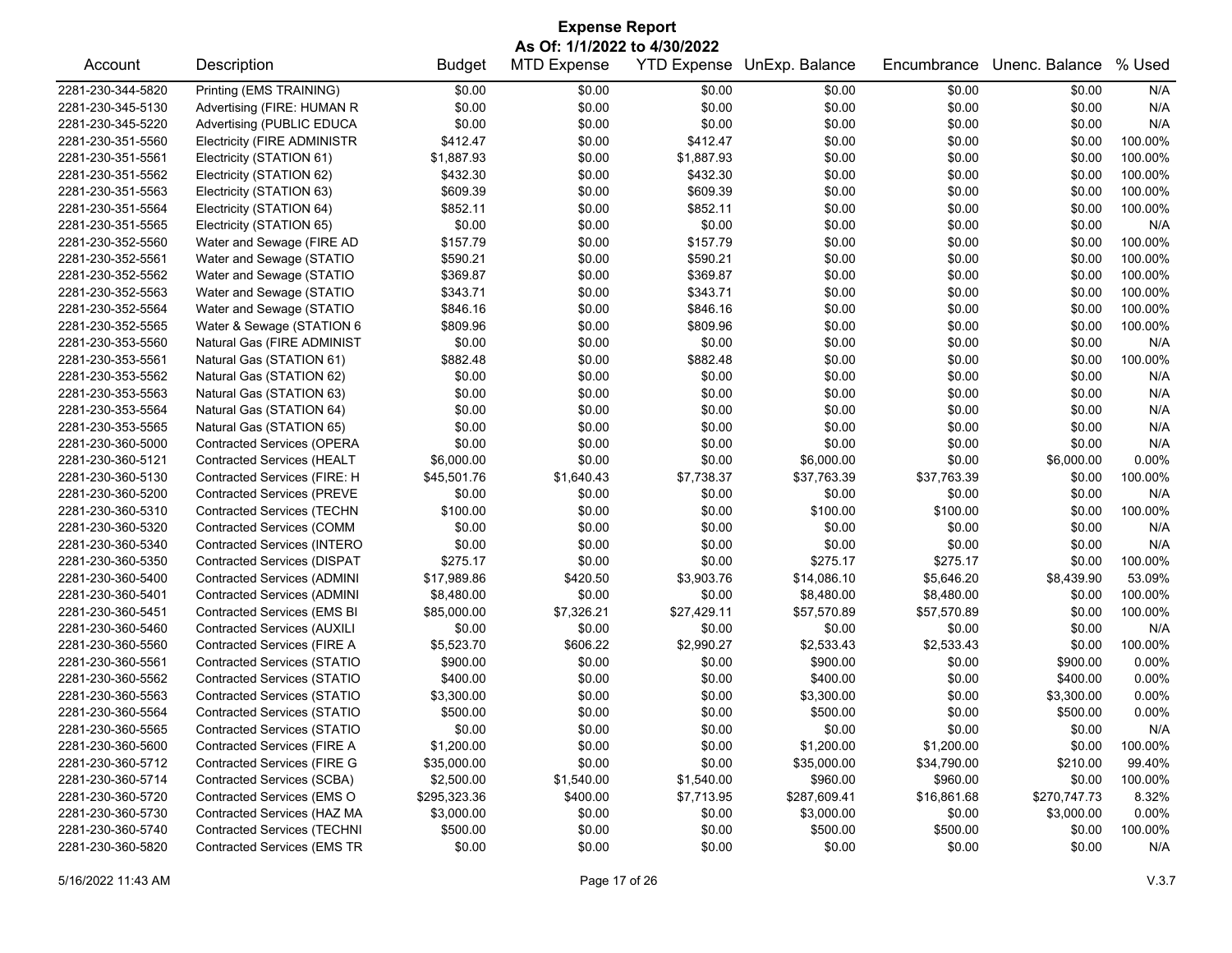| <b>Expense Report</b> |                                    |               |                    |                    |                |             |                |          |  |  |
|-----------------------|------------------------------------|---------------|--------------------|--------------------|----------------|-------------|----------------|----------|--|--|
|                       | As Of: 1/1/2022 to 4/30/2022       |               |                    |                    |                |             |                |          |  |  |
| Account               | Description                        | <b>Budget</b> | <b>MTD Expense</b> | <b>YTD Expense</b> | UnExp. Balance | Encumbrance | Unenc. Balance | % Used   |  |  |
| 2281-230-360-5999     | Contracted Services (COST          | \$12,967.06   | \$635.25           | \$5,095.56         | \$7,871.50     | \$7,871.50  | \$0.00         | 100.00%  |  |  |
| 2281-230-361-5200     | Software As A Service (PREV        | \$0.00        | \$0.00             | \$0.00             | \$0.00         | \$0.00      | \$0.00         | N/A      |  |  |
| 2281-230-361-5310     | Software As A Service (TECH        | \$81,619.00   | \$488.50           | \$2,418.30         | \$79,200.70    | \$9,915.26  | \$69,285.44    | 15.11%   |  |  |
| 2281-230-361-5350     | Software As A Service (DISP        | \$2,480.00    | \$0.00             | \$61.00            | \$2,419.00     | \$2,419.00  | \$0.00         | 100.00%  |  |  |
| 2281-230-361-5401     | Software As A Service (ADMI        | \$11,520.00   | \$0.00             | \$0.00             | \$11,520.00    | \$0.00      | \$11,520.00    | 0.00%    |  |  |
| 2281-230-361-5720     | Software as a Service (EMS         | \$34,050.00   | \$0.00             | \$6,091.27         | \$27,958.73    | \$27,443.44 | \$515.29       | 98.49%   |  |  |
| 2281-230-382-5400     | Liability Insurance Premiums (     | \$0.00        | \$0.00             | \$0.00             | \$0.00         | \$0.00      | \$0.00         | N/A      |  |  |
| 2281-230-410-5400     | Office Supplies (ADMINISTR         | \$10,000.00   | \$925.03           | \$3,155.01         | \$6,844.99     | \$6,844.99  | \$0.00         | 100.00%  |  |  |
| 2281-230-420-5000     | <b>Operating Supplies (OPERAT</b>  | \$0.00        | \$0.00             | \$0.00             | \$0.00         | \$0.00      | \$0.00         | N/A      |  |  |
| 2281-230-420-5130     | Operating Supplies (FIRE: HU       | \$0.00        | \$0.00             | \$0.00             | \$0.00         | \$0.00      | \$0.00         | N/A      |  |  |
| 2281-230-420-5170     | <b>Operating Supplies (UNIFOR</b>  | \$91,844.65   | \$3,512.20         | \$5,072.46         | \$86,772.19    | \$11,699.81 | \$75,072.38    | 18.26%   |  |  |
| 2281-230-420-5200     | <b>Operating Supplies (PREVEN</b>  | \$320.00      | \$0.00             | \$279.42           | \$40.58        | \$20.58     | \$20.00        | 93.75%   |  |  |
| 2281-230-420-5220     | <b>Operating Supplies (PUBLIC</b>  | \$7,660.00    | \$0.00             | \$1,240.00         | \$6,420.00     | \$4,850.00  | \$1,570.00     | 79.50%   |  |  |
| 2281-230-420-5310     | <b>Operating Supplies (TECHNO</b>  | \$0.00        | \$0.00             | \$0.00             | \$0.00         | \$0.00      | \$0.00         | N/A      |  |  |
| 2281-230-420-5400     | <b>Operating Supplies (ADMINIS</b> | \$3,000.00    | \$0.00             | \$0.00             | \$3,000.00     | \$0.00      | \$3,000.00     | 0.00%    |  |  |
| 2281-230-420-5401     | <b>Operating Supplies (ADMINIS</b> | \$0.00        | \$0.00             | \$0.00             | \$0.00         | \$0.00      | \$0.00         | N/A      |  |  |
| 2281-230-420-5460     | <b>Operating Supplies (AUXILIA</b> | \$4,300.00    | \$0.00             | \$819.66           | \$3,480.34     | \$335.58    | \$3,144.76     | 26.87%   |  |  |
| 2281-230-420-5530     | NoDescription                      | \$0.00        | \$0.00             | \$0.00             | \$0.00         | \$0.00      | \$0.00         | N/A      |  |  |
| 2281-230-420-5560     | <b>Operating Supplies (FIRE AD</b> | \$3,200.00    | \$50.02            | \$295.00           | \$2,905.00     | \$2,905.00  | \$0.00         | 100.00%  |  |  |
| 2281-230-420-5561     | <b>Operating Supplies (STATIO</b>  | \$9,000.00    | \$140.15           | \$1,088.67         | \$7,911.33     | \$7,911.33  | \$0.00         | 100.00%  |  |  |
| 2281-230-420-5562     | <b>Operating Supplies (STATIO</b>  | \$5,000.00    | \$100.40           | \$1,214.22         | \$3,785.78     | \$3,785.78  | \$0.00         | 100.00%  |  |  |
| 2281-230-420-5563     | <b>Operating Supplies (STATIO</b>  | \$7,000.77    | \$685.79           | \$1,741.55         | \$5,259.22     | \$5,259.22  | \$0.00         | 100.00%  |  |  |
| 2281-230-420-5564     | <b>Operating Supplies (STATIO</b>  | \$9,500.00    | \$251.23           | \$686.15           | \$8,813.85     | \$8,513.85  | \$300.00       | 96.84%   |  |  |
| 2281-230-420-5565     | <b>Operating Supplies (STATIO</b>  | \$5,065.09    | \$237.77           | \$686.81           | \$4,378.28     | \$4,378.28  | \$0.00         | 100.00%  |  |  |
| 2281-230-420-5600     | <b>Operating Supplies (FIRE AP</b> | \$75,000.00   | \$5,006.55         | \$32,664.24        | \$42,335.76    | \$4,533.09  | \$37,802.67    | 49.60%   |  |  |
| 2281-230-420-5710     | Operating Supplies (FIRE OP        | \$21,000.00   | \$0.00             | \$22.54            | \$20,977.46    | \$1,444.96  | \$19,532.50    | 6.99%    |  |  |
| 2281-230-420-5712     | <b>Operating Supplies (FIRE GE</b> | \$0.00        | \$0.00             | \$0.00             | \$0.00         | \$0.00      | \$0.00         | N/A      |  |  |
| 2281-230-420-5714     | <b>Operating Supplies (SCBA)</b>   | \$2,000.00    | \$0.00             | \$310.80           | \$1,689.20     | \$539.20    | \$1,150.00     | 42.50%   |  |  |
| 2281-230-420-5717     | <b>Operating Supplies (SAFETY</b>  | \$0.00        | \$0.00             | \$0.00             | \$0.00         | \$0.00      | \$0.00         | N/A      |  |  |
| 2281-230-420-5720     | Operating Supplies (EMS OP         | \$76,611.87   | \$4,610.41         | \$7,715.69         | \$68,896.18    | \$20,317.31 | \$48,578.87    | 36.59%   |  |  |
| 2281-230-420-5730     | Operating Supplies (HAZ MA         | \$4,500.00    | \$0.00             | \$0.00             | \$4,500.00     | \$0.00      | \$4,500.00     | 0.00%    |  |  |
| 2281-230-420-5740     | <b>Operating Supplies (TECHNI</b>  | \$3,480.00    | \$0.00             | \$0.00             | \$3,480.00     | \$0.00      | \$3,480.00     | 0.00%    |  |  |
| 2281-230-420-5750     | <b>Operating Supplies (HONOR</b>   | \$28,493.00   | \$0.00             | \$28.00            | \$28,465.00    | \$602.00    | \$27,863.00    | 2.21%    |  |  |
| 2281-230-420-5810     | <b>Operating Supplies (FIRE TR</b> | \$0.00        | \$0.00             | \$0.00             | \$0.00         | \$0.00      | \$0.00         | N/A      |  |  |
| 2281-230-420-5820     | <b>Operating Supplies (EMS TR</b>  | \$0.00        | \$0.00             | \$0.00             | \$0.00         | \$0.00      | \$0.00         | N/A      |  |  |
| 2281-230-421-5600     | Fuel (FIRE APPARATUS)              | \$0.00        | \$0.00             | \$0.00             | \$0.00         | \$0.00      | \$0.00         | N/A      |  |  |
| 2281-230-430-5121     | Small Tools and Minor Equip        | \$2,000.00    | \$0.00             | \$0.00             | \$2,000.00     | \$0.00      | \$2,000.00     | 0.00%    |  |  |
| 2281-230-430-5160     | Small Tools and Minor Equip        | \$3,434.17    | \$0.00             | \$0.00             | \$3,434.17     | \$2,783.67  | \$650.50       | 81.06%   |  |  |
| 2281-230-430-5200     | Small Tools and Minor Equip        | \$1,268.00    | \$0.00             | \$0.00             | \$1,268.00     | \$1,268.00  | \$0.00         | 100.00%  |  |  |
| 2281-230-430-5220     | Small Tools and Minor Equip        | \$4,100.00    | \$0.00             | \$0.00             | \$4,100.00     | \$0.00      | \$4,100.00     | 0.00%    |  |  |
| 2281-230-430-5310     | Small Tools and Minor Equip        | \$23,000.00   | \$354.88           | \$895.81           | \$22,104.19    | \$1,510.91  | \$20,593.28    | 10.46%   |  |  |
| 2281-230-430-5320     | Small Tools and Minor Equip        | \$23,585.00   | \$115.09           | \$614.74           | \$22,970.26    | \$13,102.21 | \$9,868.05     | 58.16%   |  |  |
| 2281-230-430-5340     | Small Tools and Minor Equip        | \$2,500.00    | \$0.00             | \$0.00             | \$2,500.00     | \$0.00      | \$2,500.00     | 0.00%    |  |  |
| 2281-230-430-5350     | Small Tools and Minor Equip        | \$0.00        | \$0.00             | \$0.00             | \$0.00         | \$0.00      | \$0.00         | N/A      |  |  |
| 2281-230-430-5400     | Small Tools and Minor Equip        | \$500.00      | \$0.00             | \$0.00             | \$500.00       | \$0.00      | \$500.00       | 0.00%    |  |  |
| 2281-230-430-5460     | Small Tools and Minor Equip        | \$1,100.00    | \$0.00             | \$0.00             | \$1,100.00     | \$0.00      | \$1,100.00     | $0.00\%$ |  |  |
|                       |                                    |               |                    |                    |                |             |                |          |  |  |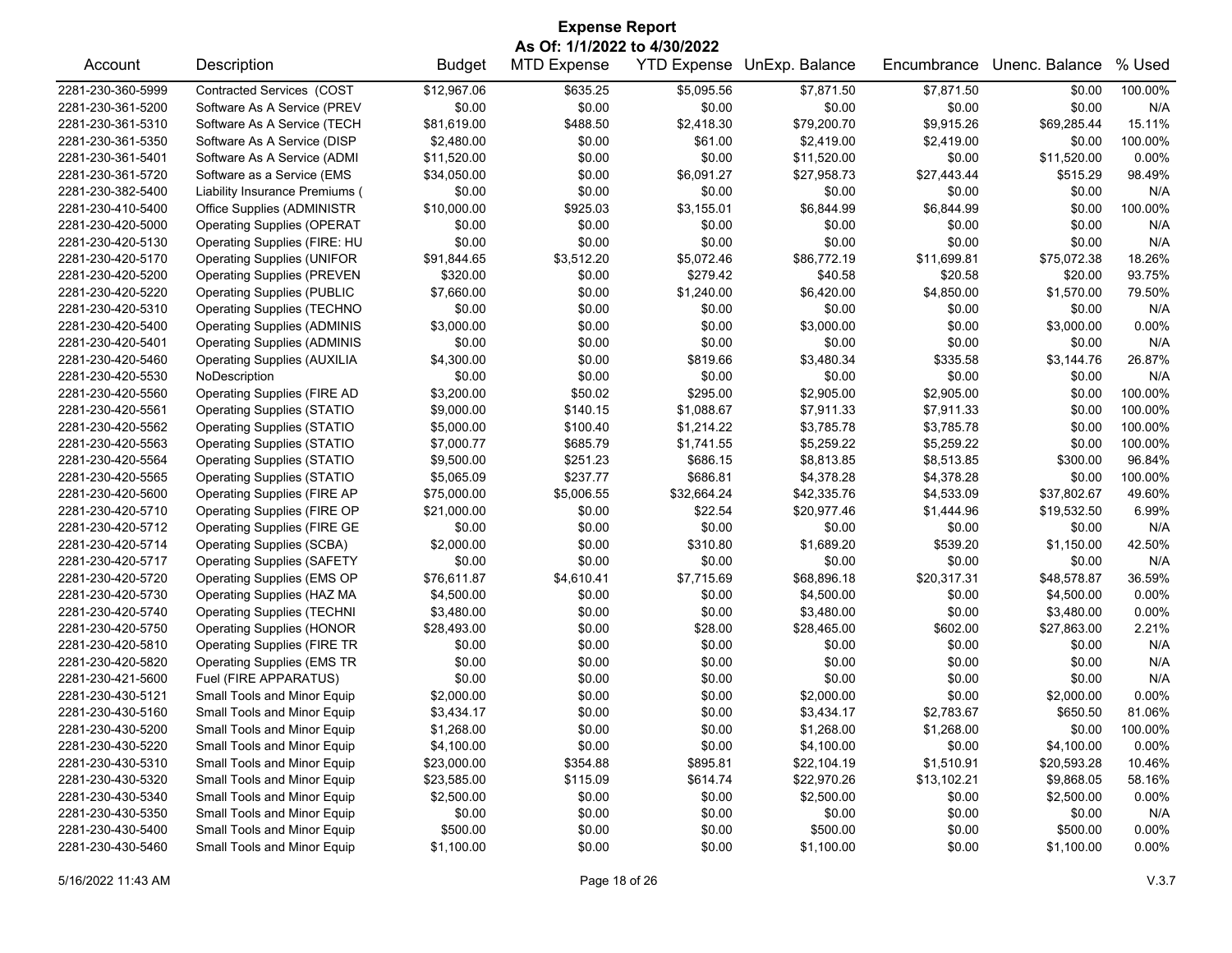| <b>Expense Report</b> |                                   |               |                              |            |                            |             |                |         |  |  |
|-----------------------|-----------------------------------|---------------|------------------------------|------------|----------------------------|-------------|----------------|---------|--|--|
|                       |                                   |               | As Of: 1/1/2022 to 4/30/2022 |            |                            |             |                |         |  |  |
| Account               | Description                       | <b>Budget</b> | <b>MTD Expense</b>           |            | YTD Expense UnExp. Balance | Encumbrance | Unenc. Balance | % Used  |  |  |
| 2281-230-430-5600     | Small Tools and Minor Equip       | \$10,400.00   | \$0.00                       | \$0.00     | \$10,400.00                | \$0.00      | \$10,400.00    | 0.00%   |  |  |
| 2281-230-430-5710     | Small Tools and Minor Equip       | \$4,713.28    | \$374.92                     | \$1,023.20 | \$3,690.08                 | \$65.00     | \$3,625.08     | 23.09%  |  |  |
| 2281-230-430-5712     | Small Tools and Minor Equip       | \$16,500.00   | \$2,740.68                   | \$2,740.68 | \$13,759.32                | \$2,923.57  | \$10,835.75    | 34.33%  |  |  |
| 2281-230-430-5714     | Small Tools and Minor Equip       | \$4,125.00    | \$0.00                       | \$0.00     | \$4,125.00                 | \$690.25    | \$3,434.75     | 16.73%  |  |  |
| 2281-230-430-5720     | Small Tools and Minor Equip       | \$14,509.05   | \$375.05                     | \$579.02   | \$13,930.03                | \$34.00     | \$13,896.03    | 4.23%   |  |  |
| 2281-230-430-5730     | Small Tools and Minor Equip       | \$1,750.00    | \$848.03                     | \$848.03   | \$901.97                   | \$0.00      | \$901.97       | 48.46%  |  |  |
| 2281-230-430-5740     | Small Tools and Minor Equip       | \$13,200.00   | \$0.00                       | \$0.00     | \$13,200.00                | \$0.00      | \$13,200.00    | 0.00%   |  |  |
| 2281-230-430-5810     | Small Tools and Minor Equip       | \$0.00        | \$0.00                       | \$0.00     | \$0.00                     | \$0.00      | \$0.00         | N/A     |  |  |
| 2281-230-430-5820     | Small Tools and Minor Equip       | \$0.00        | \$0.00                       | \$0.00     | \$0.00                     | \$0.00      | \$0.00         | N/A     |  |  |
| 2281-230-440-5200     | Software (PREVENTION)             | \$524.00      | \$0.00                       | \$0.00     | \$524.00                   | \$0.00      | \$524.00       | 0.00%   |  |  |
| 2281-230-440-5310     | Software (TECHNOLOGY)             | \$18,500.00   | \$0.00                       | \$0.00     | \$18,500.00                | \$0.00      | \$18,500.00    | 0.00%   |  |  |
| 2281-230-440-5320     | Software (COMMUNICATION           | \$14,250.00   | \$0.00                       | \$0.00     | \$14,250.00                | \$0.00      | \$14,250.00    | 0.00%   |  |  |
| 2281-230-440-5350     | Software (DISPATCH/PSISN)         | \$0.00        | \$0.00                       | \$0.00     | \$0.00                     | \$0.00      | \$0.00         | N/A     |  |  |
| 2281-230-490-5710     | Other - Supplies and Material     | \$0.00        | \$0.00                       | \$0.00     | \$0.00                     | \$0.00      | \$0.00         | N/A     |  |  |
| 2281-230-490-5712     | Other - Supplies and Material     | \$0.00        | \$0.00                       | \$0.00     | \$0.00                     | \$0.00      | \$0.00         | N/A     |  |  |
| 2281-230-490-5720     | Other - Supplies and Material     | \$1,500.00    | \$0.00                       | \$0.00     | \$1,500.00                 | \$0.00      | \$1,500.00     | 0.00%   |  |  |
| 2281-230-490-5750     | Other - Supplies and Material     | \$134.40      | \$0.00                       | \$134.40   | \$0.00                     | \$0.00      | \$0.00         | 100.00% |  |  |
| 2281-230-519-5200     | Other - Dues and Fees (PRE        | \$2,910.00    | \$0.00                       | \$565.00   | \$2,345.00                 | \$2,345.00  | \$0.00         | 100.00% |  |  |
| 2281-230-519-5350     | Other - Dues and Fees (DISP       | \$38,361.00   | \$0.00                       | \$0.00     | \$38,361.00                | \$661.00    | \$37,700.00    | 1.72%   |  |  |
| 2281-230-519-5400     | Other - Dues and Fees (ADMI       | \$60.00       | \$30.00                      | \$30.00    | \$30.00                    | \$0.00      | \$30.00        | 50.00%  |  |  |
| 2281-230-519-5401     | Other - Dues and Fees (ADMI       | \$1,500.00    | \$0.00                       | \$0.00     | \$1,500.00                 | \$0.00      | \$1,500.00     | 0.00%   |  |  |
| 2281-230-519-5460     | Other - Dues and Fees (AUXI       | \$200.00      | \$0.00                       | \$0.00     | \$200.00                   | \$0.00      | \$200.00       | 0.00%   |  |  |
| 2281-230-519-5720     | Other - Dues and Fees (EMS        | \$1,200.00    | \$0.00                       | \$0.00     | \$1,200.00                 | \$1,200.00  | \$0.00         | 100.00% |  |  |
| 2281-230-519-5730     | Other - Dues and Fees (HAZ        | \$1,500.00    | \$0.00                       | \$0.00     | \$1,500.00                 | \$1,500.00  | \$0.00         | 100.00% |  |  |
| 2281-230-519-5740     | Other Dues and Fees (TECH         | \$0.00        | \$0.00                       | \$0.00     | \$0.00                     | \$0.00      | \$0.00         | N/A     |  |  |
| 2281-230-599-5121     | Other - Other Expenses (Heal      | \$500.00      | \$0.00                       | \$0.00     | \$500.00                   | \$0.00      | \$500.00       | 0.00%   |  |  |
| 2281-230-599-5200     | Other - Other Expenses (PRE       | \$640.00      | \$25.00                      | \$25.00    | \$615.00                   | \$0.00      | \$615.00       | 3.91%   |  |  |
| 2281-230-599-5400     | Other - Other Expenses (ADM       | \$341.60      | \$0.00                       | \$111.60   | \$230.00                   | \$100.00    | \$130.00       | 61.94%  |  |  |
| 2281-230-599-5451     | Other - Other Expenses (EMS       | \$0.00        | \$0.00                       | \$0.00     | \$0.00                     | \$0.00      | \$0.00         | N/A     |  |  |
| 2281-230-720-5560     | <b>Buildings (FIRE ADMINISTRA</b> | \$0.00        | \$0.00                       | \$0.00     | \$0.00                     | \$0.00      | \$0.00         | N/A     |  |  |
| 2281-230-720-5561     | Buildings (STATION 61)            | \$0.00        | \$0.00                       | \$0.00     | \$0.00                     | \$0.00      | \$0.00         | N/A     |  |  |
| 2281-230-720-5563     | Buildings (STATION 63)            | \$0.00        | \$0.00                       | \$0.00     | \$0.00                     | \$0.00      | \$0.00         | N/A     |  |  |
| 2281-230-730-5560     | Improvement of Sites (FIRE A      | \$0.00        | \$0.00                       | \$0.00     | \$0.00                     | \$0.00      | \$0.00         | N/A     |  |  |
| 2281-230-730-5561     | Improvement of Sites (STATI       | \$0.00        | \$0.00                       | \$0.00     | \$0.00                     | \$0.00      | \$0.00         | N/A     |  |  |
| 2281-230-730-5562     | Improvement of Sites (STATI       | \$0.00        | \$0.00                       | \$0.00     | \$0.00                     | \$0.00      | \$0.00         | N/A     |  |  |
| 2281-230-730-5563     | Improvement of Sites (STATI       | \$0.00        | \$0.00                       | \$0.00     | \$0.00                     | \$0.00      | \$0.00         | N/A     |  |  |
| 2281-230-730-5564     | Improvement of Sites (STATI       | \$0.00        | \$0.00                       | \$0.00     | \$0.00                     | \$0.00      | \$0.00         | N/A     |  |  |
| 2281-230-740-5121     | Machinery, Equipment and Fu       | \$0.00        | \$0.00                       | \$0.00     | \$0.00                     | \$0.00      | \$0.00         | N/A     |  |  |
| 2281-230-740-5160     | Machinery, Equipment and Fu       | \$0.00        | \$0.00                       | \$0.00     | \$0.00                     | \$0.00      | \$0.00         | N/A     |  |  |
| 2281-230-740-5200     | Machinery, Equipment and Fu       | \$0.00        | \$0.00                       | \$0.00     | \$0.00                     | \$0.00      | \$0.00         | N/A     |  |  |
| 2281-230-740-5310     | Machinery, Equipment and Fu       | \$0.00        | \$0.00                       | \$0.00     | \$0.00                     | \$0.00      | \$0.00         | N/A     |  |  |
| 2281-230-740-5320     | Machinery, Equipment and Fu       | \$0.00        | \$0.00                       | \$0.00     | \$0.00                     | \$0.00      | \$0.00         | N/A     |  |  |
| 2281-230-740-5350     | Machinery, Equipment and Fu       | \$0.00        | \$0.00                       | \$0.00     | \$0.00                     | \$0.00      | \$0.00         | N/A     |  |  |
| 2281-230-740-5400     | Machinery, Equipment and Fu       | \$0.00        | \$0.00                       | \$0.00     | \$0.00                     | \$0.00      | \$0.00         | N/A     |  |  |
| 2281-230-740-5460     | Machinery, Equipment and Fu       | \$0.00        | \$0.00                       | \$0.00     | \$0.00                     | \$0.00      | \$0.00         | N/A     |  |  |
| 2281-230-740-5561     | Machinery, Equipment and Fu       | \$0.00        | \$0.00                       | \$0.00     | \$0.00                     | \$0.00      | \$0.00         | N/A     |  |  |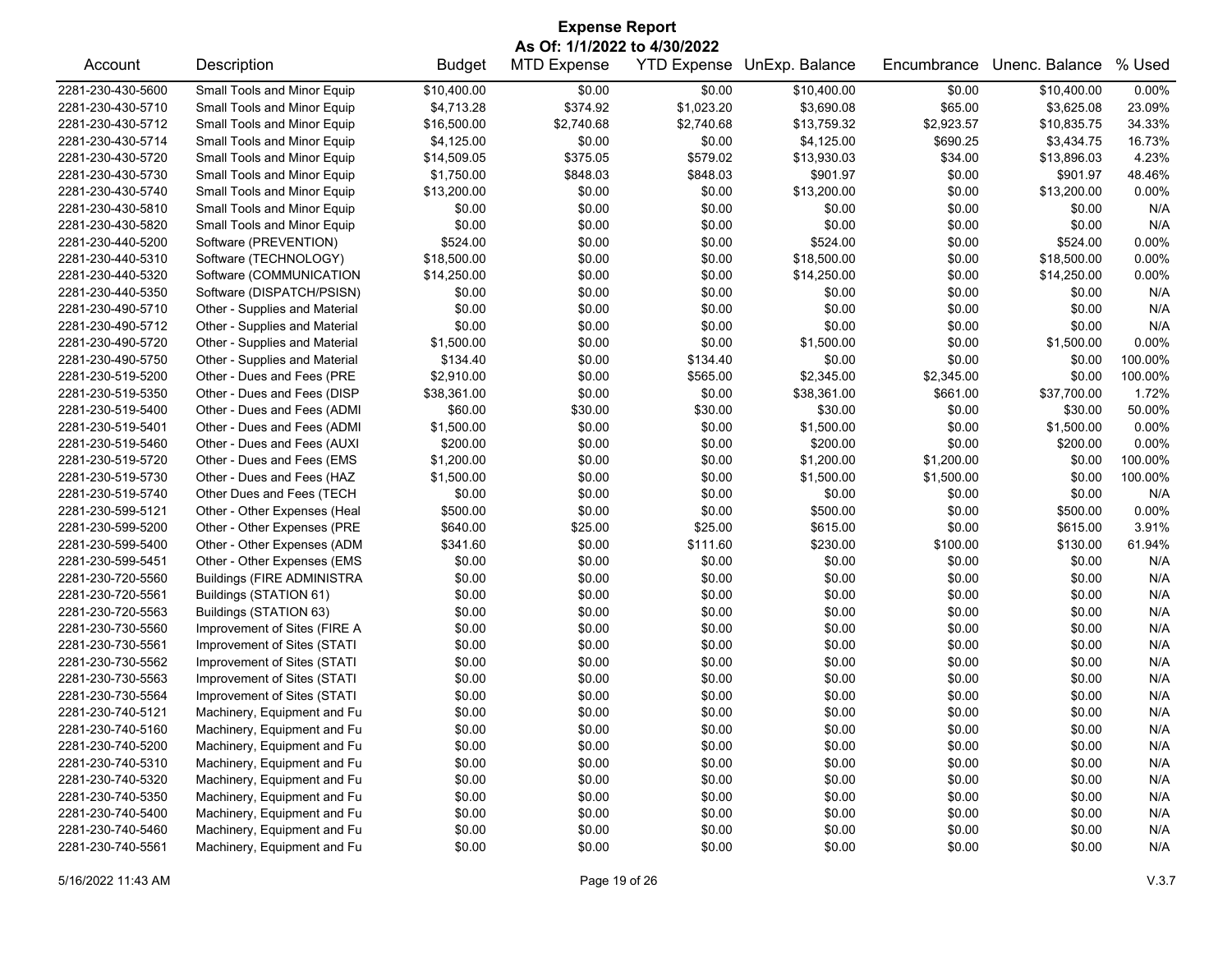| <b>Expense Report</b><br>As Of: 1/1/2022 to 4/30/2022 |                                     |                |                    |                    |                |                 |                |                |
|-------------------------------------------------------|-------------------------------------|----------------|--------------------|--------------------|----------------|-----------------|----------------|----------------|
| Account                                               | Description                         | <b>Budget</b>  | <b>MTD Expense</b> | <b>YTD Expense</b> | UnExp. Balance | Encumbrance     | Unenc. Balance | % Used         |
| 2281-230-740-5600                                     | Machinery, Equipment and Fu         | \$0.00         | \$0.00             | \$0.00             | \$0.00         | \$0.00          | \$0.00         | N/A            |
| 2281-230-740-5710                                     | Machinery, Equipment and Fu         | \$0.00         | \$0.00             | \$0.00             | \$0.00         | \$0.00          | \$0.00         | N/A            |
| 2281-230-740-5712                                     | Machinery, Equipment and Fu         | \$40,890.00    | \$0.00             | \$6,151.95         | \$34,738.05    | \$34,738.05     | \$0.00         | 100.00%        |
| 2281-230-740-5720                                     | Machinery, Equipment and Fu         | \$3,616.60     | \$0.00             | \$0.00             | \$3,616.60     | \$3,616.60      | \$0.00         | 100.00%        |
| 2281-230-740-5730                                     | Machinery, Equipment and Fu         | \$0.00         | \$0.00             | \$0.00             | \$0.00         | \$0.00          | \$0.00         | N/A            |
| 2281-230-740-5740                                     | Machinery, Equipment and Fu         | \$0.00         | \$0.00             | \$0.00             | \$0.00         | \$0.00          | \$0.00         | N/A            |
| 2281-230-750-5460                                     | Motor Vehicles (AUXILIARY)          | \$0.00         | \$0.00             | \$0.00             | \$0.00         | \$0.00          | \$0.00         | N/A            |
| 2281-230-750-5600                                     | Motor Vehicles (FIRE APPAR          | \$0.00         | \$0.00             | \$0.00             | \$0.00         | \$0.00          | \$0.00         | N/A            |
|                                                       | <b>EMS Totals:</b>                  | \$1,747,901.13 | \$51,421.67        | \$223,083.89       | \$1,524,817.24 | \$519,492.64    | \$1,005,324.60 | 42.48%         |
| <b>Transfers</b>                                      |                                     |                |                    |                    |                |                 |                |                |
| 2281-910-910-5000                                     | Transfers - Out (OPERATION          | \$0.00         | \$0.00             | \$0.00             | \$0.00         | \$0.00          | \$0.00         | N/A            |
| 2281-910-910-5999                                     | Transfers - Out (COST ALLO          | \$0.00         | \$0.00             | \$0.00             | \$0.00         | \$0.00          | \$0.00         | N/A            |
|                                                       | <b>Transfers Totals:</b>            | \$0.00         | \$0.00             | \$0.00             | \$0.00         | \$0.00          | \$0.00         | N/A            |
| <b>Contingencies</b>                                  |                                     |                |                    |                    |                |                 |                |                |
| 2281-930-930-5999                                     | Contingencies (COST ALLO            | \$490,219.17   | \$0.00             | \$0.00             | \$490,219.17   | \$0.00          | \$490,219.17   | 0.00%          |
|                                                       | <b>Contingencies Totals:</b>        | \$490,219.17   | \$0.00             | \$0.00             | \$490,219.17   | \$0.00          | \$490,219.17   | 0.00%          |
| <b>Other Financing Uses</b><br>2281-990-990-5999      | <b>Budget Stabilization (COST A</b> | \$241,385.05   | \$0.00             | \$0.00             | \$241,385.05   | \$0.00          | \$241,385.05   | 0.00%          |
|                                                       |                                     |                |                    |                    |                |                 |                |                |
|                                                       | Other Financing Uses Totals:        | \$241,385.05   | \$0.00             | \$0.00             | \$241,385.05   | \$0.00          | \$241,385.05   | 0.00%          |
| 2281 Total:                                           |                                     | \$2,479,505.35 | \$51,421.67        | \$223,083.89       | \$2,256,421.46 | \$519,492.64    | \$1,736,928.82 | 29.95%         |
| 2901                                                  | <b>FEMA Airpack</b>                 |                |                    |                    |                | Target Percent: | 33.33%         |                |
| Fire                                                  |                                     |                |                    |                    |                |                 |                |                |
| 2901-220-740-5714                                     | Machinery, Equipment and Fu         | \$405,750.00   | \$0.00             | \$405,749.88       | \$0.12         | \$0.12          | \$0.00         | 100.00%        |
|                                                       | Fire Totals:                        | \$405,750.00   | \$0.00             | \$405,749.88       | \$0.12         | \$0.12          | \$0.00         | 100.00%        |
| <b>Advances</b>                                       |                                     |                |                    |                    |                |                 |                |                |
| 2901-920-920-0000                                     | Advances - Out                      | \$409,439.76   | \$0.00             | \$409,439.76       | \$0.00         | \$0.00          | \$0.00         | 100.00%        |
|                                                       | <b>Advances Totals:</b>             | \$409,439.76   | \$0.00             | \$409,439.76       | \$0.00         | \$0.00          | \$0.00         | 100.00%        |
| <b>Contingencies</b>                                  |                                     |                |                    |                    |                |                 |                |                |
| 2901-930-930-0000                                     | Contingencies                       | \$0.00         | \$0.00             | \$0.00             | \$0.00         | \$0.00          | \$0.00         | N/A            |
|                                                       | <b>Contingencies Totals:</b>        | \$0.00         | \$0.00             | \$0.00             | \$0.00         | \$0.00          | \$0.00         | N/A            |
| 2901 Total:                                           |                                     | \$815,189.76   | \$0.00             | \$815,189.64       | \$0.12         | \$0.12          |                | \$0.00 100.00% |
| 2902                                                  | <b>FEMA Reimbursements: Local</b>   |                |                    |                    |                | Target Percent: | 33.33%         |                |
| <b>Transfers</b>                                      |                                     |                |                    |                    |                |                 |                |                |
| 2902-910-910-0000                                     | Transfers - Out                     | \$259,292.02   | \$0.00             | \$225,038.63       | \$34,253.39    | \$0.00          | \$34,253.39    | 86.79%         |
|                                                       | Transfers Totals:                   | \$259,292.02   | \$0.00             | \$225,038.63       | \$34,253.39    | \$0.00          | \$34,253.39    | 86.79%         |
| <b>Contingencies</b>                                  |                                     |                |                    |                    |                |                 |                |                |
| 2902-930-930-0000                                     | Contingencies                       | \$0.00         | \$0.00             | \$0.00             | \$0.00         | \$0.00          | \$0.00         | N/A            |
|                                                       | <b>Contingencies Totals:</b>        | \$0.00         | \$0.00             | \$0.00             | \$0.00         | \$0.00          | \$0.00         | N/A            |
| 2902 Total:                                           |                                     | \$259,292.02   | \$0.00             | \$225,038.63       | \$34,253.39    | \$0.00          | \$34,253.39    | 86.79%         |
| 2903                                                  | Paying Accumulated Leave            |                |                    |                    |                | Target Percent: | 33.33%         |                |
| Fire                                                  |                                     |                |                    |                    |                |                 |                |                |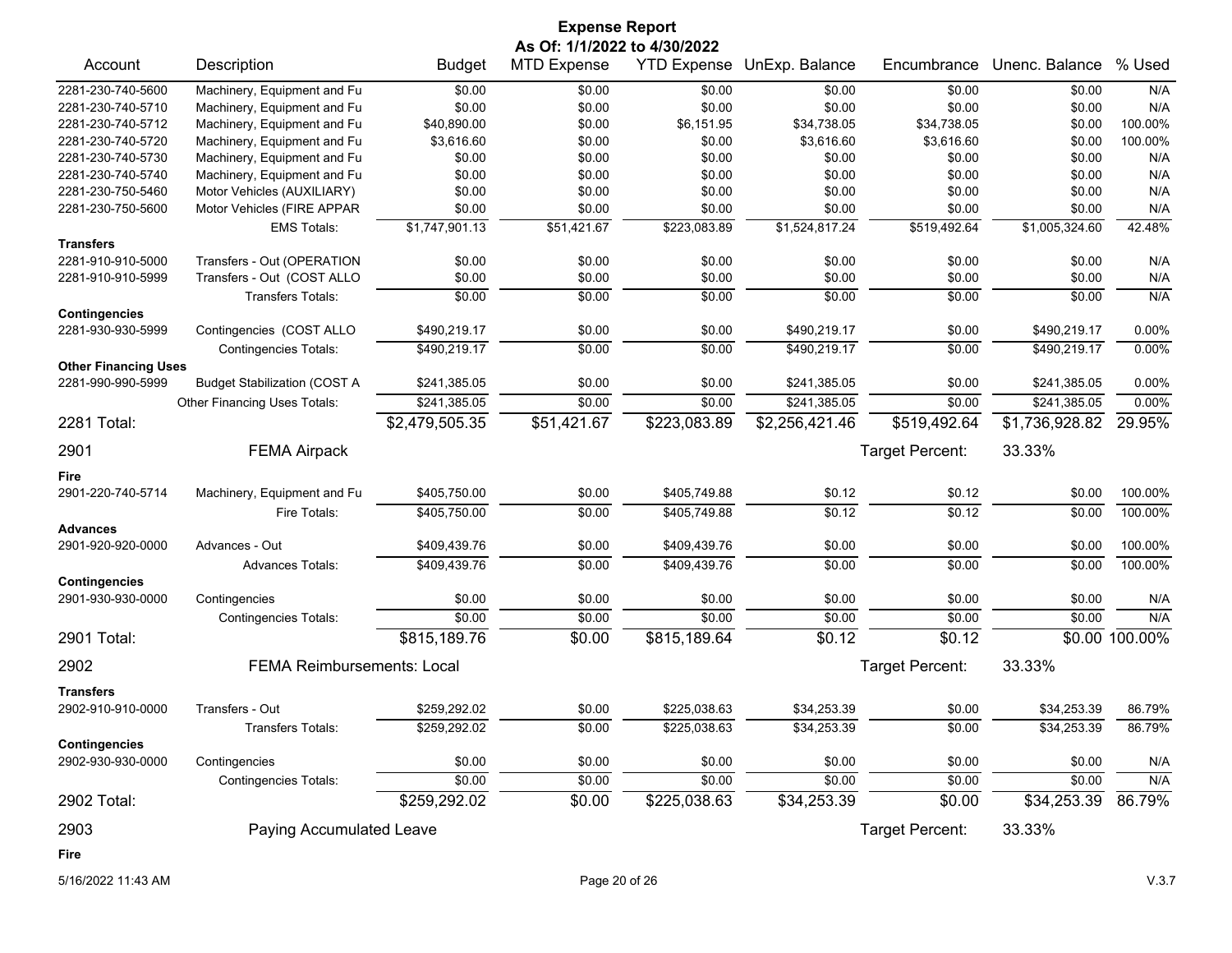|                                                              |                                      |                  | <b>Expense Report</b>        |                    |                |                 |                |            |
|--------------------------------------------------------------|--------------------------------------|------------------|------------------------------|--------------------|----------------|-----------------|----------------|------------|
|                                                              |                                      |                  | As Of: 1/1/2022 to 4/30/2022 |                    |                |                 |                |            |
| Account                                                      | Description                          | <b>Budget</b>    | <b>MTD Expense</b>           | <b>YTD Expense</b> | UnExp. Balance | Encumbrance     | Unenc. Balance | % Used     |
| 2903-220-190-5112                                            | Other - Salaries (WAGES & B          | \$74,995.69      | \$0.00                       | \$10,053.27        | \$64,942.42    | \$0.00          | \$64,942.42    | 13.41%     |
| 2903-220-211-5112                                            | Ohio Public Employees Retire         | \$1,300.00       | \$0.00                       | \$0.00             | \$1,300.00     | \$0.00          | \$1,300.00     | 0.00%      |
| 2903-220-213-5112                                            | Medicare (WAGES & BENEFI             | \$200.00         | (\$190.52)                   | \$0.20             | \$199.80       | \$0.00          | \$199.80       | 0.10%      |
| 2903-220-215-5112                                            | Ohio Police and Fire Pension         | \$13,900.00      | \$0.00                       | \$0.00             | \$13,900.00    | \$0.00          | \$13,900.00    | $0.00\%$   |
| 2903-220-221-5112                                            | Medical/Hospitalization (WAG         | \$0.00           | (\$767.20)                   | \$0.00             | \$0.00         | \$0.00          | \$0.00         | N/A        |
| 2903-220-222-5112                                            | Life Insurance (WAGES AND            | \$0.00           | \$0.00                       | \$0.00             | \$0.00         | \$0.00          | \$0.00         | N/A        |
| 2903-220-223-5112                                            | Dental Insurance (WAGES A            | \$0.00           | \$0.00                       | \$0.00             | \$0.00         | \$0.00          | \$0.00         | N/A        |
| 2903-220-230-5112                                            | Workers' Compensation (WA            | \$0.00           | \$0.00                       | \$0.00             | \$0.00         | \$0.00          | \$0.00         | N/A        |
|                                                              | Fire Totals:                         | \$90,395.69      | (\$957.72)                   | \$10,053.47        | \$80,342.22    | \$0.00          | \$80,342.22    | 11.12%     |
| 2903 Total:                                                  |                                      | \$90,395.69      | (\$957.72)                   | \$10,053.47        | \$80,342.22    | \$0.00          | \$80,342.22    | 11.12%     |
| 2904                                                         | SAFER Grant: 2017 Funding Cycle      |                  |                              |                    |                | Target Percent: | 33.33%         |            |
| Fire                                                         |                                      |                  |                              |                    |                |                 |                |            |
| 2904-220-190-5112                                            | Other - Salaries (WAGES & B          | \$124,409.67     | \$0.00                       | \$124,409.67       | \$0.00         | \$0.00          | \$0.00         | 100.00%    |
| 2904-220-213-5112                                            | Medicare (WAGES & BENEFI             | \$2,290.56       | \$0.00                       | \$2,290.56         | \$0.00         | \$0.00          | \$0.00         | 100.00%    |
| 2904-220-215-5112                                            | Ohio Police and Fire Pension         | \$39,481.91      | \$0.00                       | \$39,481.91        | \$0.00         | \$0.00          | \$0.00         | 100.00%    |
| 2904-220-221-5112                                            | Medical/Hospitalization (WAG         | \$11,252.26      | \$0.00                       | \$11,252.26        | \$0.00         | \$0.00          | \$0.00         | 100.00%    |
| 2904-220-222-5112                                            | Life Insurance (WAGES & BE           | \$126.00         | \$0.00                       | \$126.00           | \$0.00         | \$0.00          | \$0.00         | 100.00%    |
| 2904-220-223-5112                                            | Dental Insurance (WAGES &            | \$0.00           | \$0.00                       | \$0.00             | \$0.00         | \$0.00          | \$0.00         | N/A        |
| 2904-220-230-5112                                            | Workers' Compensation (WA            | \$5,398.50       | \$0.00                       | \$5,398.50         | \$0.00         | \$0.00          | \$0.00         | 100.00%    |
|                                                              | Fire Totals:                         | \$182,958.90     | \$0.00                       | \$182,958.90       | \$0.00         | \$0.00          | \$0.00         | 100.00%    |
| <b>Transfers</b>                                             |                                      |                  |                              |                    |                |                 |                |            |
| 2904-910-910-0000                                            | Transfers - Out                      | \$0.00           | \$0.00                       | \$0.00             | \$0.00         | \$0.00          | \$0.00         | N/A        |
|                                                              | <b>Transfers Totals:</b>             | \$0.00           | \$0.00                       | \$0.00             | \$0.00         | \$0.00          | \$0.00         | N/A        |
| <b>Advances</b><br>2904-920-920-0000                         | Advances - Out                       | \$1,663,794.03   | \$0.00                       | \$1,663,794.03     | \$0.00         | \$0.00          | \$0.00         | 100.00%    |
|                                                              | <b>Advances Totals:</b>              | \$1,663,794.03   | \$0.00                       | \$1,663,794.03     | \$0.00         | \$0.00          | \$0.00         | 100.00%    |
| 2904 Total:                                                  |                                      | \$1,846,752.93   | \$0.00                       | \$1,846,752.93     | \$0.00         | \$0.00          | \$0.00         | 100.00%    |
| 2905                                                         | COVID-19 Relief Fund                 |                  |                              |                    |                | Target Percent: | 33.33%         |            |
| Administrative                                               |                                      |                  |                              |                    |                |                 |                |            |
| 2905-110-125-1500                                            | Salaries (FINANCE DEPART             | \$440.64         | \$0.00                       | \$440.64           | \$0.00         | \$0.00          | \$0.00         | 100.00%    |
|                                                              | <b>Administrative Totals:</b>        | \$440.64         | \$0.00                       | \$440.64           | \$0.00         | \$0.00          | \$0.00         | 100.00%    |
| <b>Townhalls</b>                                             |                                      |                  |                              |                    |                |                 |                |            |
| 2905-120-740-0000                                            | Machinery, Equipment and Fu          | \$0.00<br>\$0.00 | \$0.00                       | \$0.00             | \$0.00         | \$0.00          | \$0.00         | N/A<br>N/A |
|                                                              | <b>Townhalls Totals:</b>             |                  | \$0.00                       | \$0.00             | \$0.00         | \$0.00          | \$0.00         |            |
| <b>Community Development &amp; Risk</b><br>2905-130-190-6000 | Salaries (CD&R)                      | \$9,361.72       | \$0.00                       | \$9,361.72         | \$0.00         | \$0.00          | \$0.00         | 100.00%    |
|                                                              | Community Development & Risk Totals: | \$9,361.72       | \$0.00                       | \$9,361.72         | \$0.00         | \$0.00          | \$0.00         | 100.00%    |
| Fire                                                         |                                      |                  |                              |                    |                |                 |                |            |
| 2905-220-190-5112                                            | Salaries (FIRE WAGES)                | \$61,328.40      | \$0.00                       | \$61,328.40        | \$0.00         | \$0.00          | \$0.00         | 100.00%    |
|                                                              | Fire Totals:                         | \$61,328.40      | \$0.00                       | \$61,328.40        | \$0.00         | \$0.00          | \$0.00         | 100.00%    |
| <b>EMS</b><br>2905-230-360-5000                              | <b>Contracted Services (OPERA</b>    | \$4,949.90       | \$0.00                       | \$4,949.90         | \$0.00         | \$0.00          | \$0.00         | 100.00%    |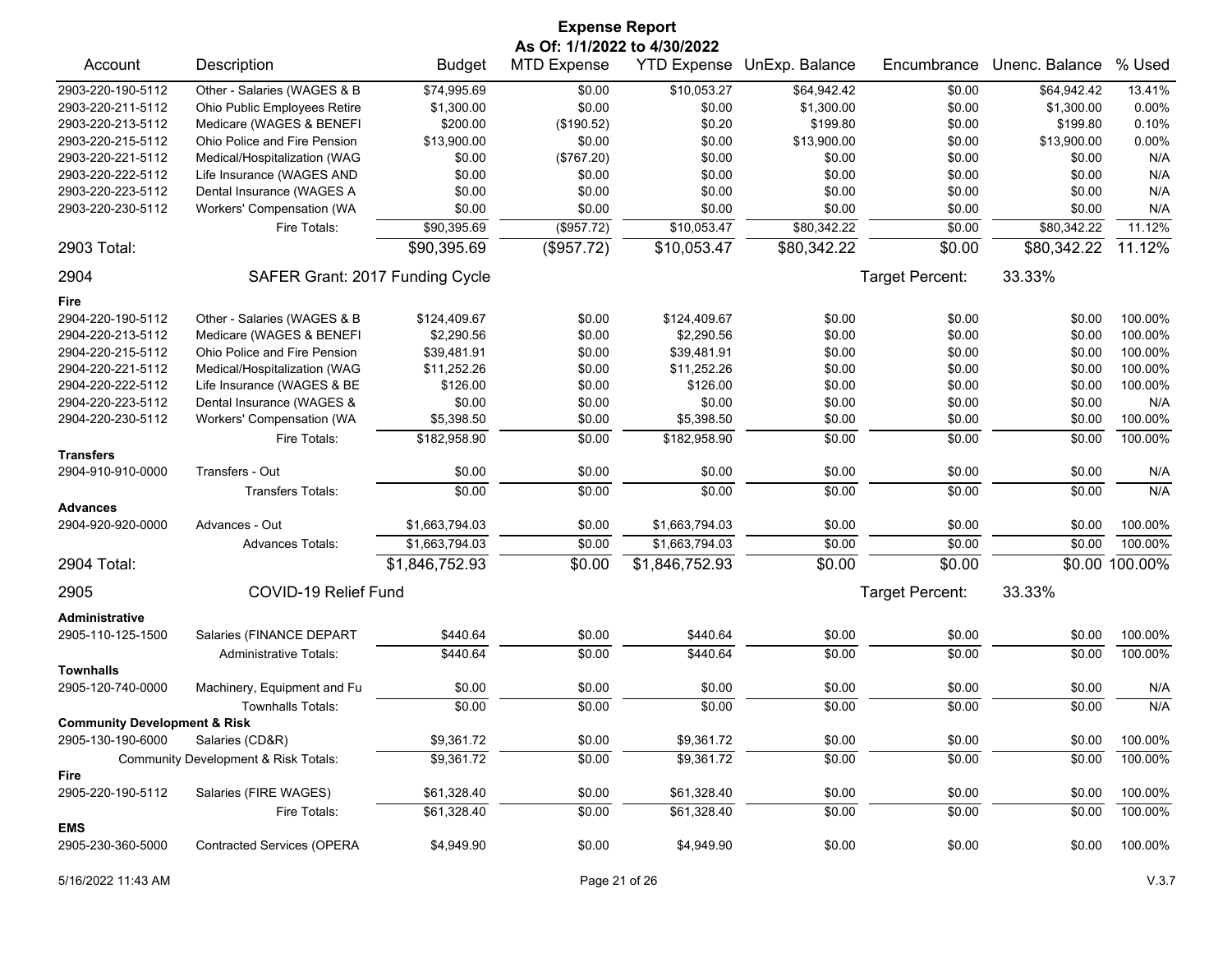|                                                     |                                               |               | <b>Expense Report</b>        |              |                            |                 |                |                |
|-----------------------------------------------------|-----------------------------------------------|---------------|------------------------------|--------------|----------------------------|-----------------|----------------|----------------|
|                                                     |                                               |               | As Of: 1/1/2022 to 4/30/2022 |              |                            |                 |                |                |
| Account                                             | Description                                   | <b>Budget</b> | <b>MTD Expense</b>           |              | YTD Expense UnExp. Balance | Encumbrance     | Unenc. Balance | % Used         |
| 2905-230-360-5310                                   | <b>Contracted Services (TECHN</b>             | (\$2,113.95)  | \$0.00                       | (\$2,113.95) | \$0.00                     | \$0.00          | \$0.00         | 100.00%        |
| 2905-230-360-5350                                   | <b>Contracted Services (DISPAT</b>            | \$0.00        | \$0.00                       | \$0.00       | \$0.00                     | \$0.00          | \$0.00         | N/A            |
| 2905-230-420-5170                                   | <b>Operating Supplies (UNIFOR</b>             | \$0.00        | \$0.00                       | \$0.00       | \$0.00                     | \$0.00          | \$0.00         | N/A            |
| 2905-230-420-5310                                   | <b>Operating Supplies (TECHNO</b>             | \$0.00        | \$0.00                       | \$0.00       | \$0.00                     | \$0.00          | \$0.00         | N/A            |
| 2905-230-420-5720                                   | Operating Supplies (EMS OP                    | \$10,472.39   | \$0.00                       | \$10,472.39  | \$0.00                     | \$0.00          | \$0.00         | 100.00%        |
| 2905-230-740-5310                                   | Machinery, Equipment and Fu                   | \$0.00        | \$0.00                       | \$0.00       | \$0.00                     | \$0.00          | \$0.00         | N/A            |
| 2905-230-740-5400                                   | Machinery, Equipment and Fu                   | \$0.00        | \$0.00                       | \$0.00       | \$0.00                     | \$0.00          | \$0.00         | N/A            |
| 2905-230-740-5720                                   | Machinery, Equipment and Fu                   | (\$999.96)    | \$0.00                       | (\$999.96)   | \$0.00                     | \$0.00          | \$0.00         | 100.00%        |
|                                                     | <b>EMS Totals:</b>                            | \$12,308.38   | \$0.00                       | \$12,308.38  | \$0.00                     | \$0.00          | \$0.00         | 100.00%        |
| <b>Highways</b>                                     |                                               |               |                              |              |                            |                 |                |                |
| 2905-330-190-4110                                   | Salaries (Road Full-Time Emp                  | \$66,163.83   | \$0.00                       | \$66,163.83  | \$0.00                     | \$0.00          | \$0.00         | 100.00%        |
|                                                     | Highways Totals:                              | \$66,163.83   | \$0.00                       | \$66,163.83  | \$0.00                     | \$0.00          | \$0.00         | 100.00%        |
| <b>Contingencies</b>                                |                                               |               |                              |              |                            |                 |                |                |
| 2905-930-930-0000                                   | Contingencies                                 | \$0.00        | \$0.00                       | \$0.00       | \$0.00                     | \$0.00          | \$0.00         | N/A            |
|                                                     | <b>Contingencies Totals:</b>                  | \$0.00        | \$0.00                       | \$0.00       | \$0.00                     | \$0.00          | \$0.00         | N/A            |
| 2905 Total:                                         |                                               | \$149,602.97  | \$0.00                       | \$149,602.97 | \$0.00                     | \$0.00          |                | \$0.00 100.00% |
| 2906                                                | American Rescue Plan                          |               |                              |              |                            | Target Percent: | 33.33%         |                |
| <b>Highways</b>                                     |                                               |               |                              |              |                            |                 |                |                |
| 2906-330-316-0000                                   | <b>Engineering Services</b>                   | \$28,965.00   | \$5,145.00                   | \$22,105.00  | \$6,860.00                 | \$6,860.00      | \$0.00         | 100.00%        |
| 2906-330-730-0000                                   | Improvement of Sites                          | \$0.00        | \$0.00                       | \$0.00       | \$0.00                     | \$0.00          | \$0.00         | N/A            |
| 2906-330-750-0000                                   | <b>Motor Vehicles</b>                         | \$322,000.00  | \$0.00                       | \$0.00       | \$322,000.00               | \$322,000.00    | \$0.00         | 100.00%        |
|                                                     | <b>Highways Totals:</b>                       | \$350,965.00  | \$5,145.00                   | \$22,105.00  | \$328,860.00               | \$328,860.00    | \$0.00         | 100.00%        |
| <b>Contingencies</b>                                |                                               |               |                              |              |                            |                 |                |                |
| 2906-930-930-0000                                   | Contingencies                                 | \$298,283.87  | \$0.00                       | \$0.00       | \$298,283.87               | \$0.00          | \$298,283.87   | 0.00%          |
|                                                     | <b>Contingencies Totals:</b>                  | \$298,283.87  | \$0.00                       | \$0.00       | \$298,283.87               | \$0.00          | \$298,283.87   | 0.00%          |
| 2906 Total:                                         |                                               | \$649,248.87  | \$5,145.00                   | \$22,105.00  | \$627,143.87               | \$328,860.00    | \$298,283.87   | 54.06%         |
| 4101                                                | <b>Bond</b>                                   |               |                              |              |                            | Target Percent: | 33.33%         |                |
| Debt Service - Bond Principal Payment               |                                               |               |                              |              |                            |                 |                |                |
| 4101-810-810-0000                                   | Principal Payments - Bonds                    | \$0.00        | \$0.00                       | \$0.00       | \$0.00                     | \$0.00          | \$0.00         | N/A            |
|                                                     | Debt Service - Bond Principal Payment Totals: | \$0.00        | \$0.00                       | \$0.00       | \$0.00                     | \$0.00          | \$0.00         | N/A            |
| <b>Debt Service - Interest</b><br>4101-830-830-0000 | <b>Interest Payments</b>                      | \$0.00        | \$0.00                       | \$0.00       | \$0.00                     | \$0.00          | \$0.00         | N/A            |
|                                                     | Debt Service - Interest Totals:               | \$0.00        | \$0.00                       | \$0.00       | \$0.00                     | \$0.00          | \$0.00         | N/A            |
| 4101 Total:                                         |                                               | \$0.00        | \$0.00                       | \$0.00       | \$0.00                     | \$0.00          | \$0.00         | N/A            |
| 4301                                                | Capital Improvement Fund                      |               |                              |              |                            | Target Percent: | 33.33%         |                |
| <b>Capital Outlay</b>                               |                                               |               |                              |              |                            |                 |                |                |
| 4301-760-790-0000                                   | <b>Capital Outlay</b>                         | \$900,804.63  | \$0.00                       | \$0.00       | \$900,804.63               | \$0.00          | \$900,804.63   | $0.00\%$       |
|                                                     | Capital Outlay Totals:                        | \$900,804.63  | \$0.00                       | \$0.00       | \$900,804.63               | \$0.00          | \$900,804.63   | $0.00\%$       |
| <b>Contingencies</b>                                |                                               |               |                              |              |                            |                 |                |                |
| 4301-930-930-0000                                   | Contengencies                                 | \$0.00        | \$0.00                       | \$0.00       | \$0.00                     | \$0.00          | \$0.00         | N/A            |
|                                                     | <b>Contingencies Totals:</b>                  | \$0.00        | \$0.00                       | \$0.00       | \$0.00                     | \$0.00          | \$0.00         | N/A            |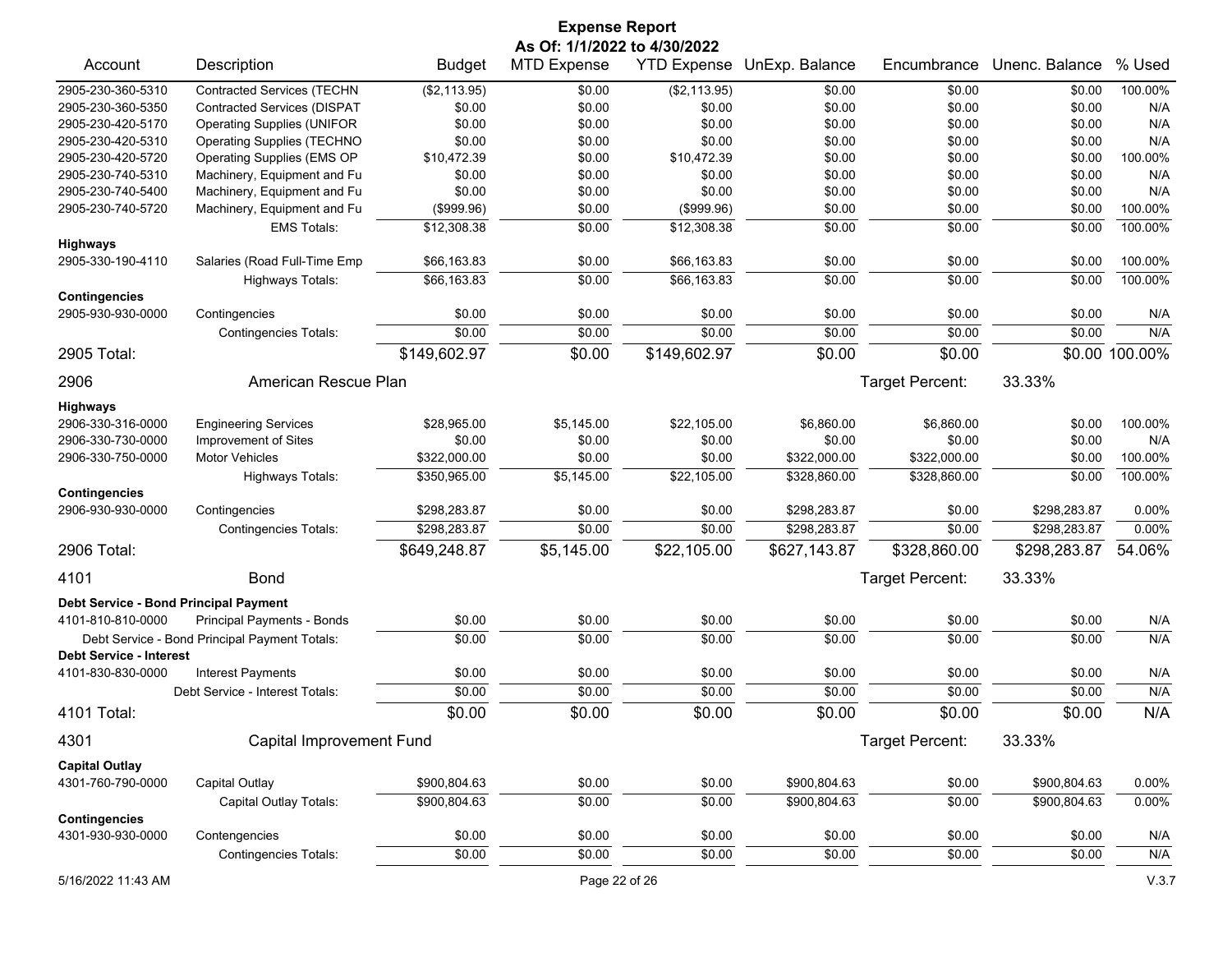| <b>Expense Report</b>                 |                               |               |                                                    |        |                            |                 |                |          |  |  |
|---------------------------------------|-------------------------------|---------------|----------------------------------------------------|--------|----------------------------|-----------------|----------------|----------|--|--|
| Account                               | Description                   | <b>Budget</b> | As Of: 1/1/2022 to 4/30/2022<br><b>MTD Expense</b> |        | YTD Expense UnExp. Balance | Encumbrance     | Unenc. Balance | % Used   |  |  |
| 4301 Total:                           |                               | \$900,804.63  | \$0.00                                             | \$0.00 | \$900,804.63               | \$0.00          | \$900,804.63   | 0.00%    |  |  |
| 4304                                  | Improvement of Parks          |               |                                                    |        |                            | Target Percent: | 33.33%         |          |  |  |
| <b>Capital Outlay</b>                 |                               |               |                                                    |        |                            |                 |                |          |  |  |
| 4304-760-730-0000                     | Improvement of Sites          | \$0.00        | \$0.00                                             | \$0.00 | \$0.00                     | \$0.00          | \$0.00         | N/A      |  |  |
|                                       | Capital Outlay Totals:        | \$0.00        | \$0.00                                             | \$0.00 | \$0.00                     | \$0.00          | \$0.00         | N/A      |  |  |
| 4304 Total:                           |                               | \$0.00        | \$0.00                                             | \$0.00 | \$0.00                     | \$0.00          | \$0.00         | N/A      |  |  |
| 4901                                  | New Ambulance                 |               |                                                    |        |                            | Target Percent: | 33.33%         |          |  |  |
| Fire                                  |                               |               |                                                    |        |                            |                 |                |          |  |  |
| 4901-220-330-5600                     | Travel and Meeting Expense (  | \$0.00        | \$0.00                                             | \$0.00 | \$0.00                     | \$0.00          | \$0.00         | N/A      |  |  |
| 4901-220-740-5600                     | Machinery, Equipment and Fu   | \$0.00        | \$0.00                                             | \$0.00 | \$0.00                     | \$0.00          | \$0.00         | N/A      |  |  |
| 4901-220-750-5600                     | Motor Vehicles (FIRE APPAR    | \$317,596.72  | \$0.00                                             | \$0.00 | \$317,596.72               | \$0.00          | \$317,596.72   | $0.00\%$ |  |  |
| 4901-220-750-5900                     | Motor Vehicles (CAPITAL)      | \$0.00        | \$0.00                                             | \$0.00 | \$0.00                     | \$0.00          | \$0.00         | N/A      |  |  |
| <b>Contingencies</b>                  | Fire Totals:                  | \$317,596.72  | \$0.00                                             | \$0.00 | \$317,596.72               | \$0.00          | \$317,596.72   | 0.00%    |  |  |
| 4901-930-930-5999                     | Contingencies (FIRE: COST     | \$0.00        | \$0.00                                             | \$0.00 | \$0.00                     | \$0.00          | \$0.00         | N/A      |  |  |
|                                       | <b>Contingencies Totals:</b>  | \$0.00        | \$0.00                                             | \$0.00 | \$0.00                     | \$0.00          | \$0.00         | N/A      |  |  |
| 4901 Total:                           |                               | \$317,596.72  | \$0.00                                             | \$0.00 | \$317,596.72               | \$0.00          | \$317,596.72   | 0.00%    |  |  |
| 4902                                  | <b>Land Acquisition</b>       |               |                                                    |        |                            | Target Percent: | 33.33%         |          |  |  |
| Administrative                        |                               |               |                                                    |        |                            |                 |                |          |  |  |
| 4902-110-360-0000                     | <b>Contracted Services</b>    | \$0.00        | \$0.00                                             | \$0.00 | \$0.00                     | \$0.00          | \$0.00         | N/A      |  |  |
|                                       | <b>Administrative Totals:</b> | \$0.00        | \$0.00                                             | \$0.00 | \$0.00                     | \$0.00          | \$0.00         | N/A      |  |  |
| <b>Capital Outlay</b>                 |                               |               |                                                    |        |                            |                 |                |          |  |  |
| 4902-760-360-0000                     | <b>Contracted Services</b>    | \$0.00        | \$0.00                                             | \$0.00 | \$0.00                     | \$0.00          | \$0.00         | N/A      |  |  |
| 4902-760-710-0000                     | Land                          | \$0.00        | \$0.00                                             | \$0.00 | \$0.00                     | \$0.00          | \$0.00         | N/A      |  |  |
| 4902-760-730-0000                     | Improvement of Sites          | \$0.00        | \$0.00                                             | \$0.00 | \$0.00                     | \$0.00          | \$0.00         | N/A      |  |  |
|                                       | Capital Outlay Totals:        | \$0.00        | $\frac{1}{0000}$                                   | \$0.00 | \$0.00                     | \$0.00          | \$0.00         | N/A      |  |  |
| <b>Transfers</b><br>4902-910-910-0000 | Transfers - Out               | \$0.00        | \$0.00                                             | \$0.00 | \$0.00                     | \$0.00          | \$0.00         | N/A      |  |  |
|                                       | <b>Transfers Totals:</b>      | \$0.00        | \$0.00                                             | \$0.00 | \$0.00                     | \$0.00          | \$0.00         | N/A      |  |  |
| 4902 Total:                           |                               | \$0.00        | \$0.00                                             | \$0.00 | \$0.00                     | \$0.00          | \$0.00         | N/A      |  |  |
|                                       |                               |               |                                                    |        |                            |                 |                |          |  |  |
| 4903                                  | <b>ALS Engine</b>             |               |                                                    |        |                            | Target Percent: | 33.33%         |          |  |  |
| <b>Fire</b>                           |                               |               |                                                    |        |                            |                 |                |          |  |  |
| 4903-220-750-5600                     | Motor Vehicles (FIRE APPAR    | \$250,934.50  | \$0.00                                             | \$0.00 | \$250,934.50               | \$0.00          | \$250,934.50   | 0.00%    |  |  |
| <b>Transfers</b>                      | Fire Totals:                  | \$250,934.50  | \$0.00                                             | \$0.00 | \$250,934.50               | \$0.00          | \$250,934.50   | $0.00\%$ |  |  |
| 4903-910-910-0000                     | Transfers - Out               | \$0.00        | \$0.00                                             | \$0.00 | \$0.00                     | \$0.00          | \$0.00         | N/A      |  |  |
|                                       | Transfers Totals:             | \$0.00        | \$0.00                                             | \$0.00 | \$0.00                     | \$0.00          | \$0.00         | N/A      |  |  |
| 4903 Total:                           |                               | \$250,934.50  | \$0.00                                             | \$0.00 | \$250,934.50               | \$0.00          | \$250,934.50   | 0.00%    |  |  |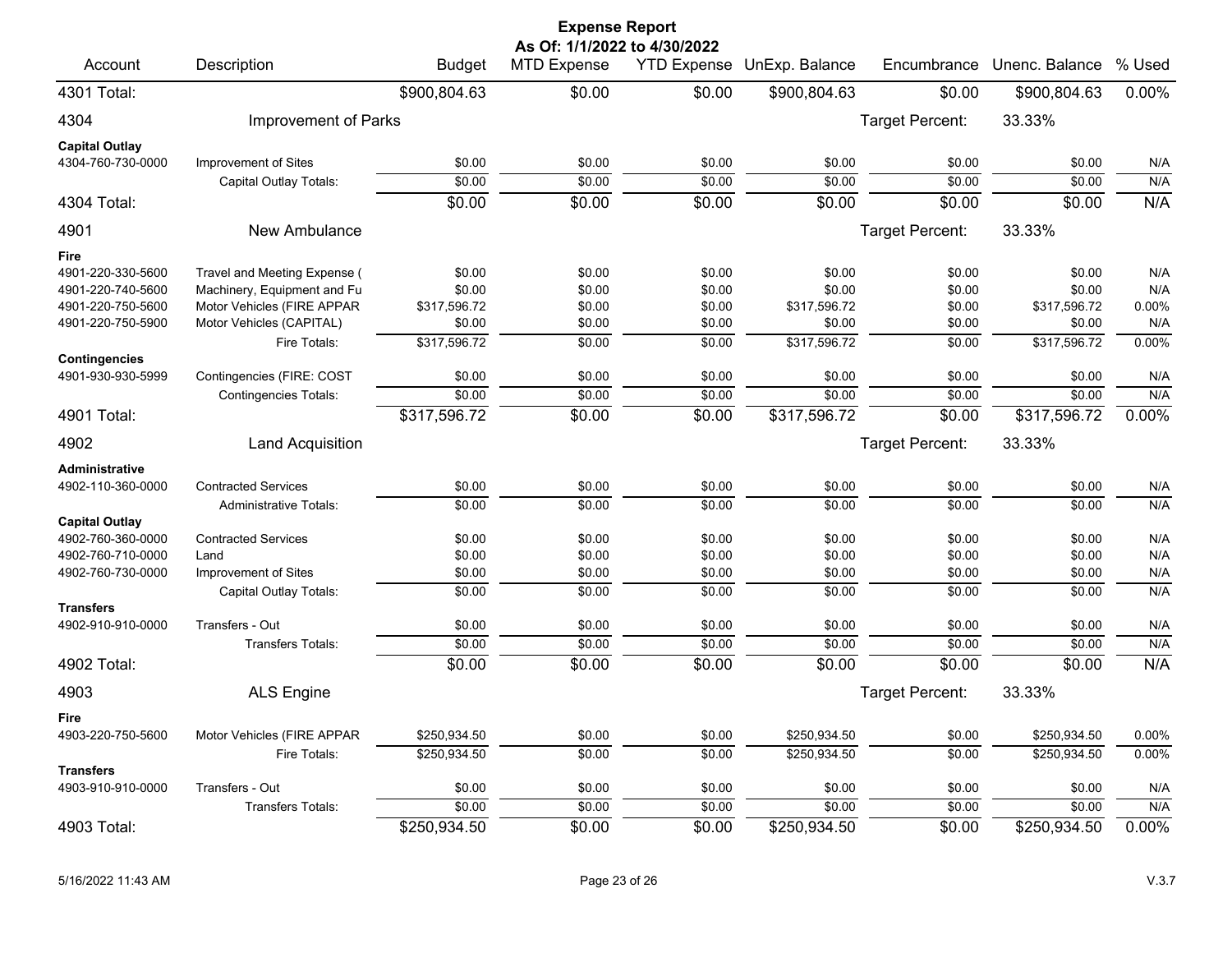| <b>Expense Report</b>                                          |                                    |                |                              |                |                            |                 |                  |         |  |
|----------------------------------------------------------------|------------------------------------|----------------|------------------------------|----------------|----------------------------|-----------------|------------------|---------|--|
|                                                                |                                    |                | As Of: 1/1/2022 to 4/30/2022 |                |                            |                 |                  |         |  |
| Account                                                        | Description                        | <b>Budget</b>  | <b>MTD Expense</b>           |                | YTD Expense UnExp. Balance | Encumbrance     | Unenc. Balance   | % Used  |  |
| 4904                                                           | <b>Fire Stations</b>               |                |                              |                |                            | Target Percent: | 33.33%           |         |  |
| Fire                                                           |                                    |                |                              |                |                            |                 |                  |         |  |
| 4904-220-311-5565                                              | Accounting and Legal Fees (S       | \$0.00         | \$0.00                       | \$0.00         | \$0.00                     | \$0.00          | \$0.00           | N/A     |  |
| 4904-220-311-5566                                              | Accounting and Legal Fees (S       | \$15,000.00    | \$0.00                       | \$0.00         | \$15,000.00                | \$0.00          | \$15,000.00      | 0.00%   |  |
| 4904-220-316-5564                                              | <b>Engineering Services (STATI</b> | \$0.00         | \$0.00                       | \$0.00         | \$0.00                     | \$0.00          | \$0.00           | N/A     |  |
| 4904-220-321-5600                                              | Rents and Leases (FIRE APP         | \$0.00         | \$0.00                       | \$0.00         | \$0.00                     | \$0.00          | \$0.00           | N/A     |  |
| 4904-220-345-5565                                              | Advertising (STATION 65)           | \$0.00         | \$0.00                       | \$0.00         | \$0.00                     | \$0.00          | \$0.00           | N/A     |  |
| 4904-220-345-5566                                              | Advertising (STATION 66)           | \$0.00         | \$0.00                       | \$0.00         | \$0.00                     | \$0.00          | \$0.00           | N/A     |  |
| 4904-220-351-5565                                              | Electricity (STATION 65)           | \$0.00         | \$0.00                       | \$0.00         | \$0.00                     | \$0.00          | \$0.00           | N/A     |  |
| 4904-220-360-5565                                              | Contracted Services (STATIO        | \$9,072.00     | \$0.00                       | \$9,072.00     | \$0.00                     | \$0.00          | \$0.00           | 100.00% |  |
| 4904-220-360-5566                                              | Contracted Services (STATIO        | \$1,585,283.57 | \$0.00                       | \$6,430.91     | \$1,578,852.66             | \$155,904.11    | \$1,422,948.55   | 10.24%  |  |
| 4904-220-519-5565                                              | Other - Dues and Fees (STAT        | \$0.00         | \$0.00                       | \$0.00         | \$0.00                     | \$0.00          | \$0.00           | N/A     |  |
| 4904-220-720-5564                                              | Buildings (STATION 64)             | \$0.00         | \$0.00                       | \$0.00         | \$0.00                     | \$0.00          | \$0.00           | N/A     |  |
| 4904-220-720-5565                                              | Buildings (STATION 65)             | \$436,113.00   | \$0.00                       | \$15,928.00    | \$420,185.00               | \$420,185.00    | \$0.00           | 100.00% |  |
| 4904-220-740-5564                                              | Machinery, Equipment and Fu        | \$0.00         | \$0.00                       | \$0.00         | \$0.00                     | \$0.00          | \$0.00           | N/A     |  |
| 4904-220-740-5565                                              | Machinery, Equipment and Fu        | \$13,997.92    | \$0.00                       | \$13,947.92    | \$50.00                    | \$50.00         | \$0.00           | 100.00% |  |
|                                                                | Fire Totals:                       | \$2,059,466.49 | \$0.00                       | \$45,378.83    | \$2,014,087.66             | \$576,139.11    | \$1,437,948.55   | 30.18%  |  |
| <b>Transfers</b>                                               |                                    |                |                              |                |                            |                 |                  |         |  |
| 4904-910-910-0000                                              | Transfers - Out                    | \$0.00         | \$0.00                       | \$0.00         | \$0.00                     | \$0.00          | \$0.00           | N/A     |  |
|                                                                | Transfers Totals:                  | \$0.00         | \$0.00                       | \$0.00         | \$0.00                     | \$0.00          | \$0.00           | N/A     |  |
| 4904 Total:                                                    |                                    | \$2,059,466.49 | \$0.00                       | \$45,378.83    | \$2,014,087.66             | \$576,139.11    | \$1,437,948.55   | 30.18%  |  |
| Target Percent:<br>33.33%<br>4905<br><b>Land Mobile Radios</b> |                                    |                |                              |                |                            |                 |                  |         |  |
| <b>Capital Outlay</b>                                          |                                    |                |                              |                |                            |                 |                  |         |  |
| 4905-760-740-5320                                              | Machinery, Equipment and Fu        | \$0.00         | \$0.00                       | \$0.00         | \$0.00                     | \$0.00          | \$0.00           | N/A     |  |
|                                                                | Capital Outlay Totals:             | \$0.00         | \$0.00                       | \$0.00         | \$0.00                     | \$0.00          | \$0.00           | N/A     |  |
| <b>Transfers</b>                                               |                                    |                |                              |                |                            |                 |                  |         |  |
| 4905-910-910-0000                                              | Transfers - Out                    | \$0.00         | \$0.00                       | \$0.00         | \$0.00                     | \$0.00          | \$0.00           | N/A     |  |
|                                                                | <b>Transfers Totals:</b>           | \$0.00         | \$0.00                       | \$0.00         | \$0.00                     | \$0.00          | \$0.00           | N/A     |  |
| 4905 Total:                                                    |                                    | \$0.00         | \$0.00                       | \$0.00         | \$0.00                     | \$0.00          | \$0.00           | N/A     |  |
| 8001                                                           |                                    |                |                              |                |                            |                 | 33.33%           |         |  |
|                                                                | <b>Payroll Clearing Fund</b>       |                |                              |                |                            | Target Percent: |                  |         |  |
| PROGRAM: 999                                                   |                                    |                |                              |                |                            |                 |                  |         |  |
| 8001-999-995-9000                                              | <b>PCF Default</b>                 | \$0.00         | \$414,724.87                 | \$1,812,687.60 | (\$1,812,687.60)           | \$0.00          | (\$1,812,687.60) | N/A     |  |
| 8001-999-995-9101                                              | <b>FITWH</b>                       | \$0.00         | \$51,812.15                  | \$225,926.89   | (\$225,926.89)             | \$0.00          | (\$225,926.89)   | N/A     |  |
| 8001-999-995-9102                                              | <b>MEDICARE</b>                    | \$0.00         | \$8,853.88                   | \$38,410.17    | (\$38,410.17)              | \$0.00          | (\$38,410.17)    | N/A     |  |
| 8001-999-995-9201                                              | OH                                 | \$0.00         | \$13,905.21                  | \$60,836.96    | (\$60,836.96)              | \$0.00          | (\$60,836.96)    | N/A     |  |
| 8001-999-995-9301                                              | <b>Brookville</b>                  | \$0.00         | \$117.33                     | \$502.34       | (\$502.34)                 | \$0.00          | (\$502.34)       | N/A     |  |
| 8001-999-995-9302                                              | Cedarville                         | \$0.00         | \$71.68                      | \$316.53       | (\$316.53)                 | \$0.00          | (\$316.53)       | N/A     |  |
| 8001-999-995-9303                                              | Centerville                        | \$0.00         | \$539.84                     | \$2,380.30     | (\$2,380.30)               | \$0.00          | (\$2,380.30)     | N/A     |  |
| 8001-999-995-9304                                              | Columbus                           | \$0.00         | \$0.00                       | \$0.00         | \$0.00                     | \$0.00          | \$0.00           | N/A     |  |
| 8001-999-995-9305                                              | Dayton                             | \$0.00         | \$320.64                     | \$1,754.88     | (\$1,754.88)               | \$0.00          | (\$1,754.88)     | N/A     |  |
| 8001-999-995-9306                                              | Fairborn                           | \$0.00         | \$206.88                     | \$966.80       | (\$966.80)                 | \$0.00          | (\$966.80)       | N/A     |  |
| 8001-999-995-9307                                              | Grove City                         | \$0.00         | \$130.80                     | \$530.64       | (\$530.64)                 | \$0.00          | (\$530.64)       | N/A     |  |

5/16/2022 11:43 AM Page 24 of 26 V.3.7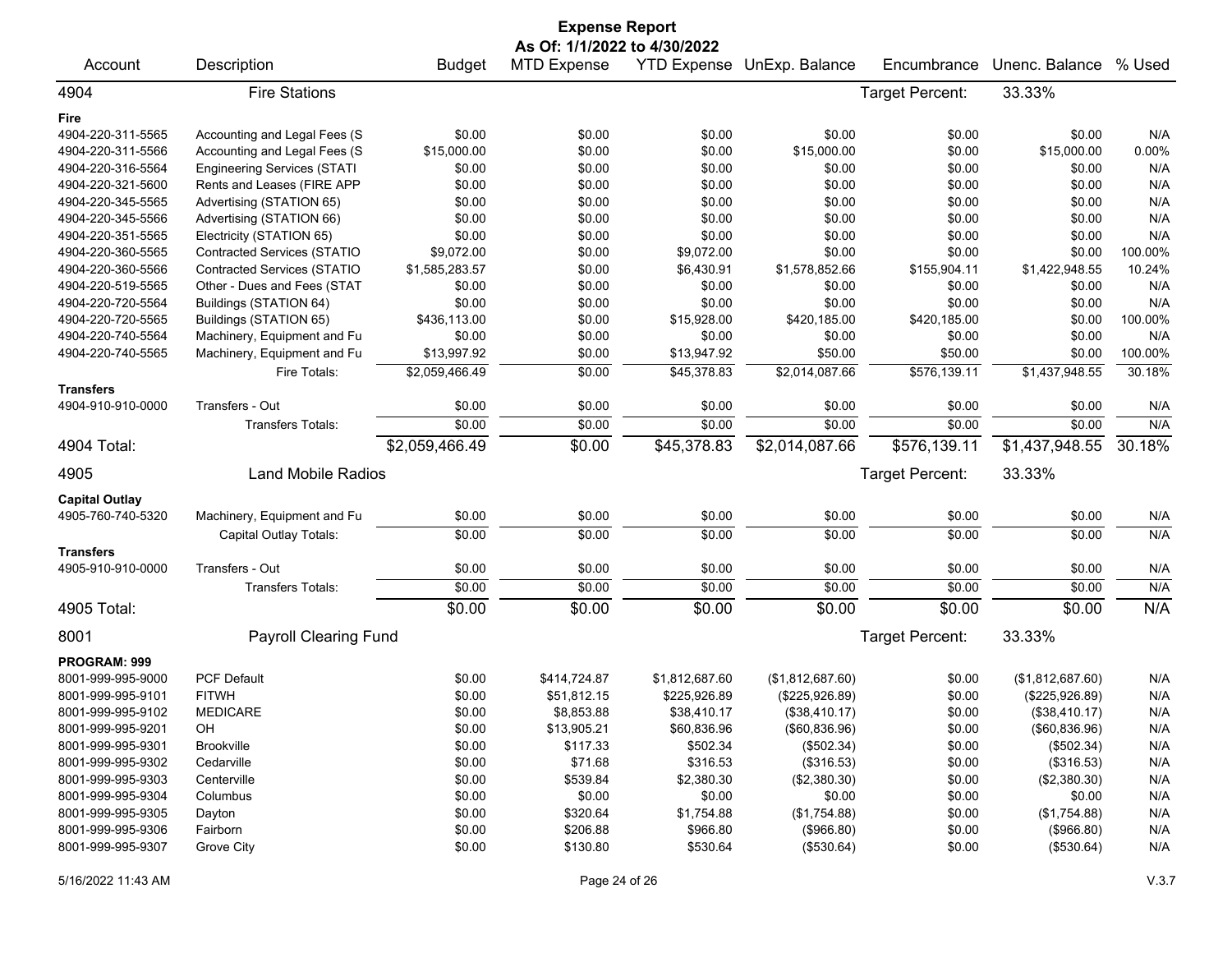| <b>Expense Report</b>                                      |                            |               |                    |             |               |             |                |        |  |  |  |  |  |
|------------------------------------------------------------|----------------------------|---------------|--------------------|-------------|---------------|-------------|----------------|--------|--|--|--|--|--|
| As Of: 1/1/2022 to 4/30/2022<br>YTD Expense UnExp. Balance |                            |               |                    |             |               |             |                |        |  |  |  |  |  |
| Account                                                    | Description                | <b>Budget</b> | <b>MTD Expense</b> |             |               | Encumbrance | Unenc. Balance | % Used |  |  |  |  |  |
| 8001-999-995-9308                                          | Huber Hts                  | \$0.00        | \$116.76           | \$499.95    | (\$499.95)    | \$0.00      | (\$499.95)     | N/A    |  |  |  |  |  |
| 8001-999-995-9309                                          | Jamestown                  | \$0.00        | \$59.82            | \$285.02    | (\$285.02)    | \$0.00      | (\$285.02)     | N/A    |  |  |  |  |  |
| 8001-999-995-9310                                          | Kettering                  | \$0.00        | \$946.26           | \$3,903.44  | (\$3,903.44)  | \$0.00      | (\$3,903.44)   | N/A    |  |  |  |  |  |
| 8001-999-995-9311                                          | Miamisburg                 | \$0.00        | \$146.82           | \$620.76    | (\$620.76)    | \$0.00      | (\$620.76)     | N/A    |  |  |  |  |  |
| 8001-999-995-9312                                          | New Bremen                 | \$0.00        | \$0.00             | \$0.00      | \$0.00        | \$0.00      | \$0.00         | N/A    |  |  |  |  |  |
| 8001-999-995-9313                                          | <b>OHCLA</b>               | \$0.00        | \$99.85            | \$628.40    | (\$628.40)    | \$0.00      | (\$628.40)     | N/A    |  |  |  |  |  |
| 8001-999-995-9314                                          | Piqua                      | \$0.00        | \$130.36           | \$245.69    | (\$245.69)    | \$0.00      | (\$245.69)     | N/A    |  |  |  |  |  |
| 8001-999-995-9315                                          | Riverside                  | \$0.00        | \$0.00             | \$240.00    | (\$240.00)    | \$0.00      | (\$240.00)     | N/A    |  |  |  |  |  |
| 8001-999-995-9316                                          | Springboro                 | \$0.00        | \$99.84            | \$544.37    | (\$544.37)    | \$0.00      | (\$544.37)     | N/A    |  |  |  |  |  |
| 8001-999-995-9317                                          | Springfield                | \$0.00        | \$281.94           | \$1,159.12  | (\$1,159.12)  | \$0.00      | (\$1,159.12)   | N/A    |  |  |  |  |  |
| 8001-999-995-9318                                          | <b>Tipp City</b>           | \$0.00        | \$184.94           | \$782.70    | (\$782.70)    | \$0.00      | (\$782.70)     | N/A    |  |  |  |  |  |
| 8001-999-995-9319                                          | Troy                       | \$0.00        | \$204.75           | \$846.87    | (\$846.87)    | \$0.00      | (\$846.87)     | N/A    |  |  |  |  |  |
| 8001-999-995-9320                                          | Union City                 | \$0.00        | \$109.90           | \$623.52    | (\$623.52)    | \$0.00      | (\$623.52)     | N/A    |  |  |  |  |  |
| 8001-999-995-9321                                          | Urbana                     | \$0.00        | \$190.27           | \$760.51    | (\$760.51)    | \$0.00      | (\$760.51)     | N/A    |  |  |  |  |  |
| 8001-999-995-9322                                          | Vandalia                   | \$0.00        | \$230.76           | \$1,031.88  | (\$1,031.88)  | \$0.00      | (\$1,031.88)   | N/A    |  |  |  |  |  |
| 8001-999-995-9323                                          | Xenia                      | \$0.00        | \$326.50           | \$1,517.65  | (\$1,517.65)  | \$0.00      | (\$1,517.65)   | N/A    |  |  |  |  |  |
| 8001-999-995-9324                                          | <b>Yellow Springs</b>      | \$0.00        | \$91.88            | \$367.52    | (\$367.52)    | \$0.00      | (\$367.52)     | N/A    |  |  |  |  |  |
| 8001-999-995-9325                                          | Corwin                     | \$0.00        | \$11.30            | \$30.32     | (\$30.32)     | \$0.00      | (\$30.32)      | N/A    |  |  |  |  |  |
| 8001-999-995-9326                                          | St Marys SD (0604)         | \$0.00        | \$0.00             | \$166.67    | (\$166.67)    | \$0.00      | (\$166.67)     | N/A    |  |  |  |  |  |
| 8001-999-995-9351                                          | Cedar Cliff LSD (2902)     | \$0.00        | \$145.34           | \$943.06    | (\$943.06)    | \$0.00      | (\$943.06)     | N/A    |  |  |  |  |  |
| 8001-999-995-9352                                          | Fairborn CSD (2903)        | \$0.00        | \$90.69            | \$977.15    | (\$977.15)    | \$0.00      | (\$977.15)     | N/A    |  |  |  |  |  |
| 8001-999-995-9353                                          | Greeneview LSD (2904)      | \$0.00        | \$146.18           | \$987.29    | (\$987.29)    | \$0.00      | (\$987.29)     | N/A    |  |  |  |  |  |
| 8001-999-995-9354                                          | Greenville CSD (1904)      | \$0.00        | \$35.66            | \$175.68    | (\$175.68)    | \$0.00      | (\$175.68)     | N/A    |  |  |  |  |  |
| 8001-999-995-9355                                          | London CSD (4903)          | \$0.00        | \$0.00             | \$0.00      | \$0.00        | \$0.00      | \$0.00         | N/A    |  |  |  |  |  |
| 8001-999-995-9356                                          | Miami East LSD (5504)      | \$0.00        | \$86.42            | \$595.02    | (\$595.02)    | \$0.00      | (\$595.02)     | N/A    |  |  |  |  |  |
| 8001-999-995-9357                                          | Milton Union EVSD (5505)   | \$0.00        | \$113.11           | \$878.54    | (\$878.54)    | \$0.00      | (\$878.54)     | N/A    |  |  |  |  |  |
| 8001-999-995-9358                                          | National Trail LSD (6802)  | \$0.00        | \$92.22            | \$595.45    | (\$595.45)    | \$0.00      | (\$595.45)     | N/A    |  |  |  |  |  |
| 8001-999-995-9359                                          | New Bremen LSD (0602)      | \$0.00        | \$0.00             | \$0.00      | \$0.00        | \$0.00      | \$0.00         | N/A    |  |  |  |  |  |
| 8001-999-995-9360                                          | Northeastern LSD OH (1203) | \$0.00        | \$99.89            | \$663.73    | (\$663.73)    | \$0.00      | (\$663.73)     | N/A    |  |  |  |  |  |
| 8001-999-995-9361                                          | Northwestern LSD (1204)    | \$0.00        | \$142.11           | \$979.66    | (\$979.66)    | \$0.00      | (\$979.66)     | N/A    |  |  |  |  |  |
| 8001-999-995-9362                                          | Piqua CSD (5507)           | \$0.00        | \$66.50            | \$126.25    | (\$126.25)    | \$0.00      | (\$126.25)     | N/A    |  |  |  |  |  |
| 8001-999-995-9363                                          | Troy CSD (5509)            | \$0.00        | \$143.43           | \$1,254.48  | (\$1,254.48)  | \$0.00      | (\$1,254.48)   | N/A    |  |  |  |  |  |
| 8001-999-995-9364                                          | Xenia Community CSD (2906  | \$0.00        | \$211.77           | \$1,329.86  | (\$1,329.86)  | \$0.00      | (\$1,329.86)   | N/A    |  |  |  |  |  |
| 8001-999-995-9365                                          | Yellow Springs EVSD (2907) | \$0.00        | \$78.12            | \$426.12    | (\$426.12)    | \$0.00      | (\$426.12)     | N/A    |  |  |  |  |  |
| 8001-999-995-9366                                          | Tri County North LSD(6806) | \$0.00        | \$49.88            | \$214.01    | (\$214.01)    | \$0.00      | (\$214.01)     | N/A    |  |  |  |  |  |
| 8001-999-995-9401                                          | Medical - EE + Children    | \$0.00        | \$2,301.60         | \$8,515.92  | (\$8,515.92)  | \$0.00      | (\$8,515.92)   | N/A    |  |  |  |  |  |
| 8001-999-995-9402                                          | Medical - EE + Family      | \$0.00        | \$20,560.96        | \$84,871.50 | (\$84,871.50) | \$0.00      | (\$84,871.50)  | N/A    |  |  |  |  |  |
| 8001-999-995-9403                                          | Medical - Emp + Spouse     | \$0.00        | \$2,531.71         | \$9,564.24  | (\$9,564.24)  | \$0.00      | (\$9,564.24)   | N/A    |  |  |  |  |  |
| 8001-999-995-9404                                          | Medical - Employee Only    | \$0.00        | \$1,086.98         | \$4,156.10  | (\$4,156.10)  | \$0.00      | (\$4,156.10)   | N/A    |  |  |  |  |  |
| 8001-999-995-9405                                          | Medical - Employee Only    | \$0.00        | \$1,086.81         | \$4,091.51  | (\$4,091.51)  | \$0.00      | (\$4,091.51)   | N/A    |  |  |  |  |  |
| 8001-999-995-9406                                          | Medical Flexible Plan      | \$0.00        | \$4,233.88         | \$16,698.02 | (\$16,698.02) | \$0.00      | (\$16,698.02)  | N/A    |  |  |  |  |  |
| 8001-999-995-9411                                          | Vision Deduction - Pre Tax | \$0.00        | \$129.33           | \$502.95    | (\$502.95)    | \$0.00      | (\$502.95)     | N/A    |  |  |  |  |  |
| 8001-999-995-9412                                          | Vision Deduction - Pre Tax | \$0.00        | \$46.62            | \$183.85    | (\$183.85)    | \$0.00      | (\$183.85)     | N/A    |  |  |  |  |  |
| 8001-999-995-9413                                          | Vision Deduction - Pre Tax | \$0.00        | \$129.42           | \$517.68    | (\$517.68)    | \$0.00      | (\$517.68)     | N/A    |  |  |  |  |  |
| 8001-999-995-9414                                          | Vision Deduction - Pre Tax | \$0.00        | \$17.82            | \$98.01     | (\$98.01)     | \$0.00      | (\$98.01)      | N/A    |  |  |  |  |  |
| 8001-999-995-9415                                          | Vision Deduction - Pre Tax | \$0.00        | \$17.84            | \$98.12     | (\$98.12)     | \$0.00      | (\$98.12)      | N/A    |  |  |  |  |  |